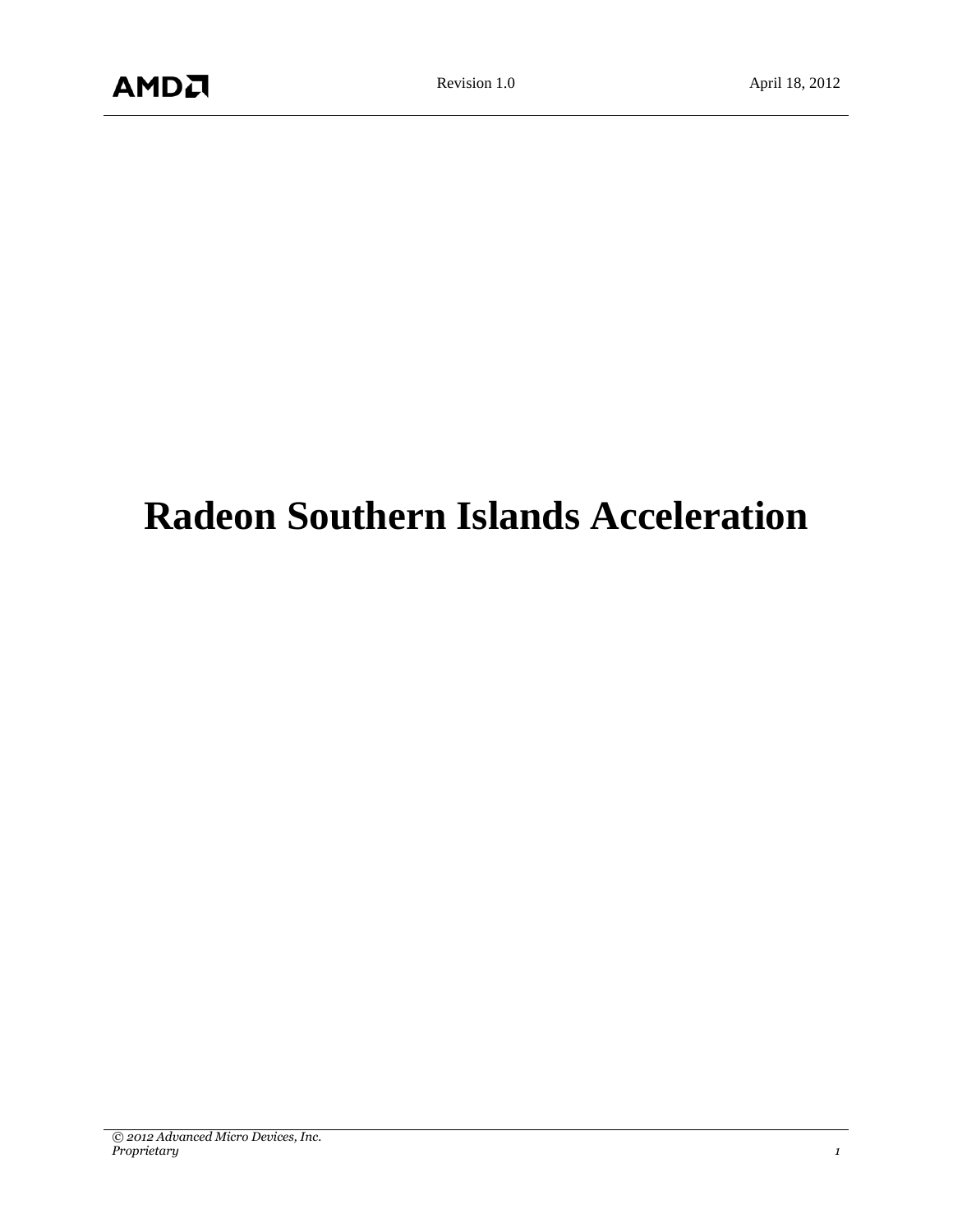#### *Trademarks*

*AMD, the AMD Arrow logo, Athlon, and combinations thereof, ATI, ATI logo, Radeon, and Crossfire are trademarks of Advanced Micro Devices, Inc.*

*Microsoft and Windows are registered trademarks of Microsoft Corporation.*

*Other product names used in this publication are for identification purposes only and may be trademarks of their respective companies.*

#### *Disclaimer*

*The contents of this document are provided in connection with Advanced Micro Devices, Inc. ("AMD") products. AMD makes no representations or warranties with respect to the accuracy or completeness of the contents of this publication and reserves the right to make changes to specifications and product descriptions at any time without notice. No license, whether express, implied, arising by estoppel, or otherwise, to any intellectual property rights are granted by this publication. Except as set forth in AMD's Standard Terms and Conditions of Sale, AMD assumes no liability whatsoever, and disclaims any express or implied warranty, relating to its products including, but not limited to, the implied warranty of merchantability, fitness for a particular purpose, or infringement of any intellectual property right. AMD's products are not designed, intended, authorized or warranted for use as components in systems intended for surgical implant into the body, or in other applications intended to support or sustain life, or in any other application in which the failure of AMD's product could create a situation where personal injury, death, or severe property or environmental damage may occur. AMD reserves the right to discontinue or make changes to its products at any time without notice.*

© 2012 Advanced Micro Devices, Inc. All rights reserved.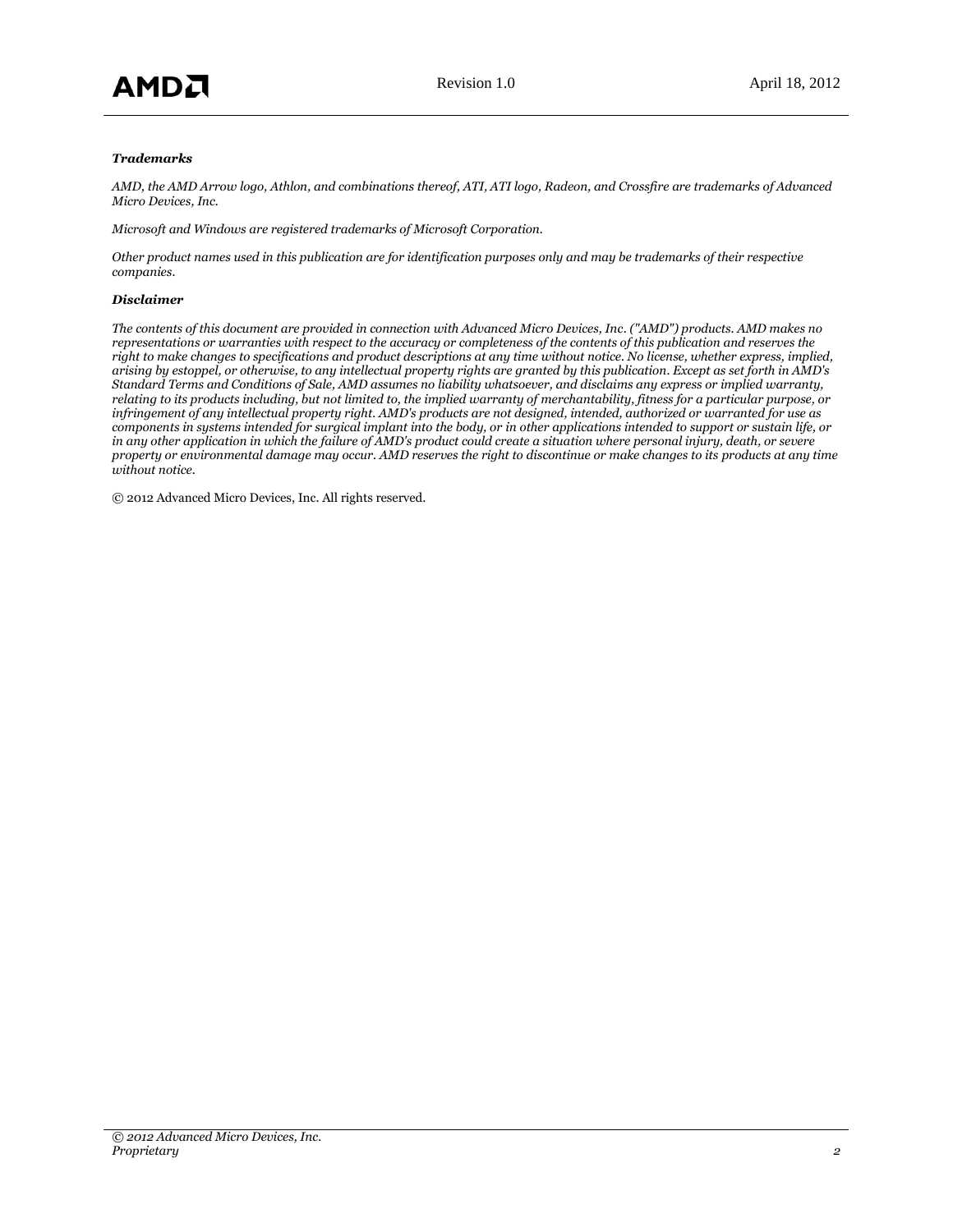| $\mathbf{1}$ . |  |  |  |
|----------------|--|--|--|
| 1.1            |  |  |  |
| 1.2            |  |  |  |
| 1.3            |  |  |  |
| 1.4            |  |  |  |
| 1.5            |  |  |  |
| 1.6            |  |  |  |
| 1.7            |  |  |  |
|                |  |  |  |
| 2.1            |  |  |  |
| 2.2            |  |  |  |
| 2.3            |  |  |  |
| 2.4            |  |  |  |
| 2.5            |  |  |  |
| 2.6            |  |  |  |
| 2.7            |  |  |  |
| 2.8            |  |  |  |
| 2.9            |  |  |  |
|                |  |  |  |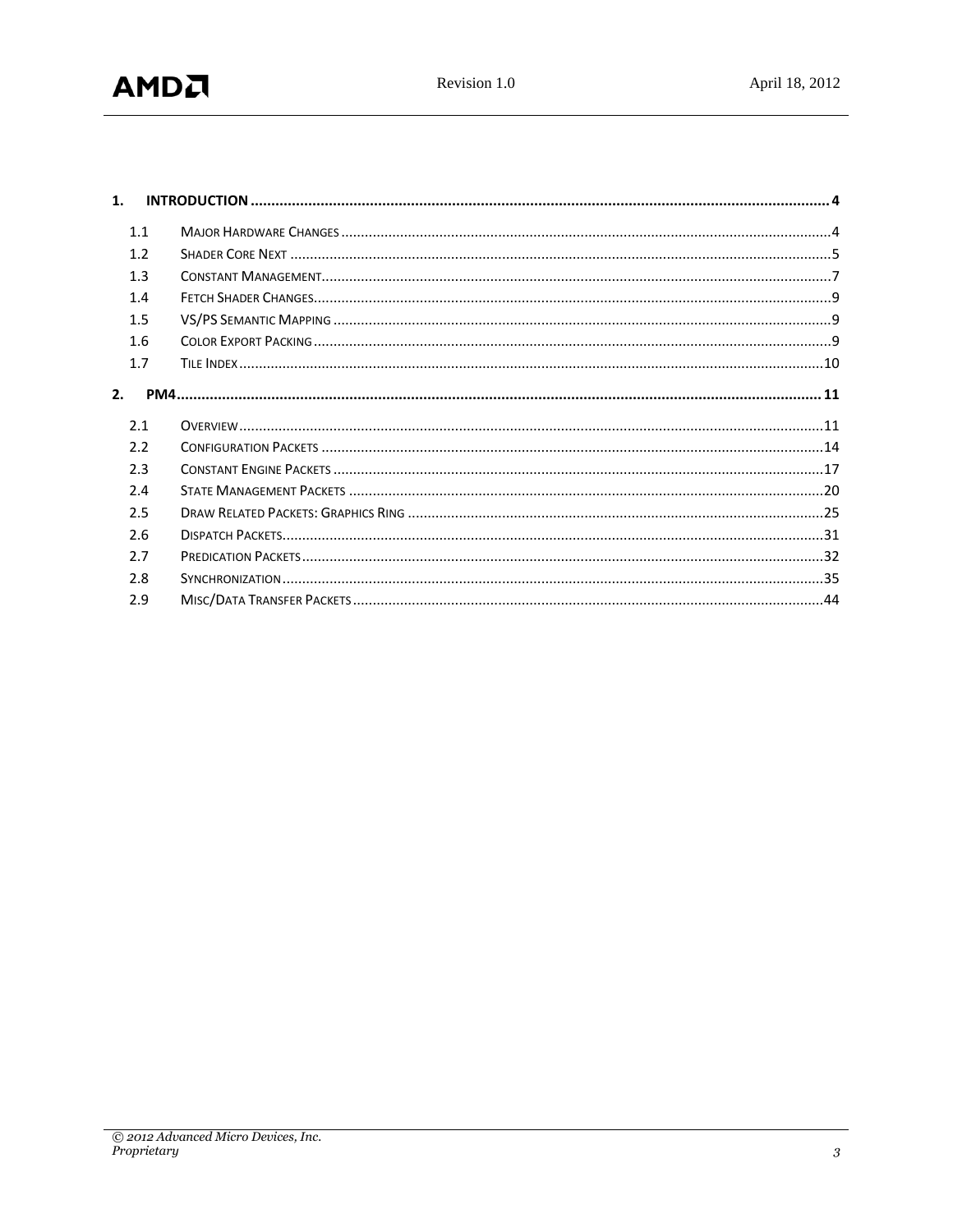## **1. Introduction**

<span id="page-3-0"></span>This guide is targeted at those who are familiar with GPU programming and the Radeon programming model. It is recommended that you read the r6xx/r7xx and evergreen/NI programming guides and ISA documents first as this guide builds on the information in those documents.

## <span id="page-3-1"></span>**1.1 Major Hardware Changes**

This section briefly describes the key SI hardware changes. Changes that have a major impact on the driver architecture will be described in more detail later.

- **Shader Core Next.** The hardware shader core has been completely redesigned. Highlights:
	- o New, non-VLIW, clause-less instruction set architecture.
	- o Distributed sequencer per compute unit.
	- o Scalar ALU per compute unit.
	- o Support for unlimited resources. Resource constants now read from memory.
	- o Fetch shader stage removed.
	- o Compute stage separated from LS.
- **JIT Constant Updates.** All resource descriptors (sometimes called "fetch constants" on previous hardware) are read from memory instead of registers. In order to improve performance, the CP block adds a new constant engine. The *constant engine (CE)* runs in parallel to the 3D engine, and allows constants to be written to memory ahead of the main command stream.
- **Unified Cache.** Most shader memory vertex buffers, textures, constant buffers, UAVs, etc. are read/written through a shared cache. Draw indices and the CB and DB blocks do not use the shared cache.
- **UAVs Written through Texture Pipe.** UAV writes are now done through the texture unit rather than the CB/DB RAT capabilities of prior hardware. Reads and writes both share the same cache, and the return buffer is no longer necessary.
- **Stateless Compute.** All render state for a given compute dispatch will be passed through the pipeline instead of reading context registers based on a state set ID. Therefore, compute dispatches do not use a hardware context as on previous hardware.
- **Color Export Packing Removed From SX.** On prior hardware, the PS would always export 4 32-bit values and the SX had fixed function hardware to pack the data into fewer bits depending on the RT format. On SI, this packing must be done by the PS itself.
- **Tile Index.** In order to reduce complexity, tiling parameters are now specified as an index into a 32-entry global tiling table initialized at boot.
- **Support for new OpenGL Extensions:**
	- o **Partially Resident Textures.** Allows textures and their associated mipmaps to be accessed while only partially loaded into video memory.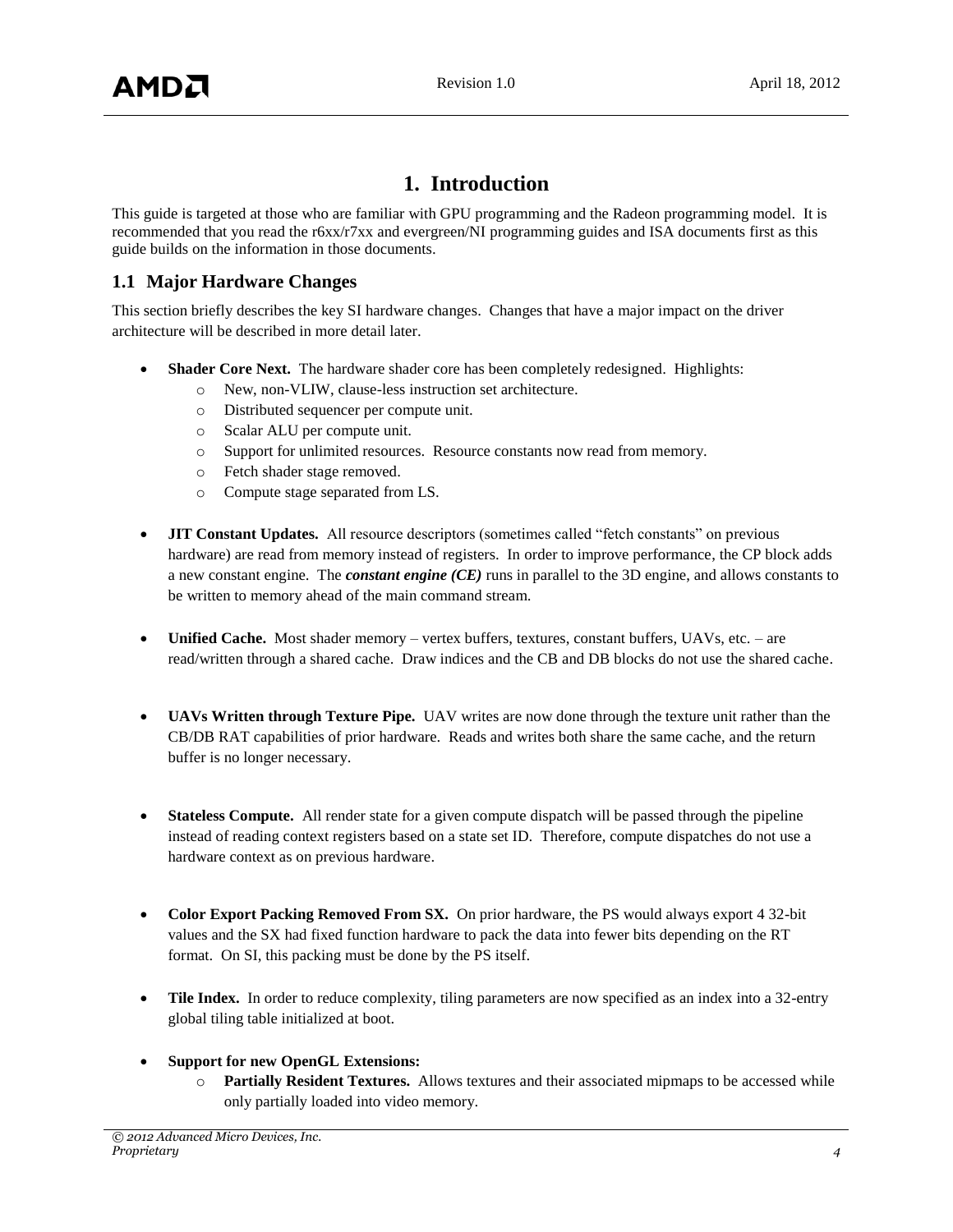

o **Depth Bounds Test.** The DB now supports functionality equivalent to the OpenGL EXT depth bounds test extension.

## <span id="page-4-0"></span>**1.2 Shader Core Next**

The shader core has changed dramatically from NI to SI. This section highlights some critical changes.

#### *1.2.1 Critical Concepts*

The following sections detail key shader architecture changes that affect the 3D driver. The following diagram is included as a reference. It is a nice programmer's view of an SI compute unit (CU):



## *1.2.1.1 Distributed Sequencer (SQ)*

NI has a global SQ per shader engine that executes a *control flow program* determining the execution of *instruction clauses* across all SIMDs. On SI, the SQ is distributed per-CU (represented on the left hand side of the above diagram), managing a 4-phase execution of up to 40 waves, where 1 instruction of each type can be scheduled per-cycle (i.e., one vector ALU op, one scalar op, one vector texture fetch, one LDS read/write, etc). The new ISA does not use instruction clauses, and control flow is managed by the Scalar ALU instead of a NIstyle control flow program.

#### *1.2.1.2 Vector ALU*

On NI's Very Long Instruction Word (VLIW) architecture, a SIMD processes waves of 16 threads, with each thread executing 4 scalar ops simultaneously. It is up to the compiler to schedule 4 scalar ops that do not have dependencies on each other.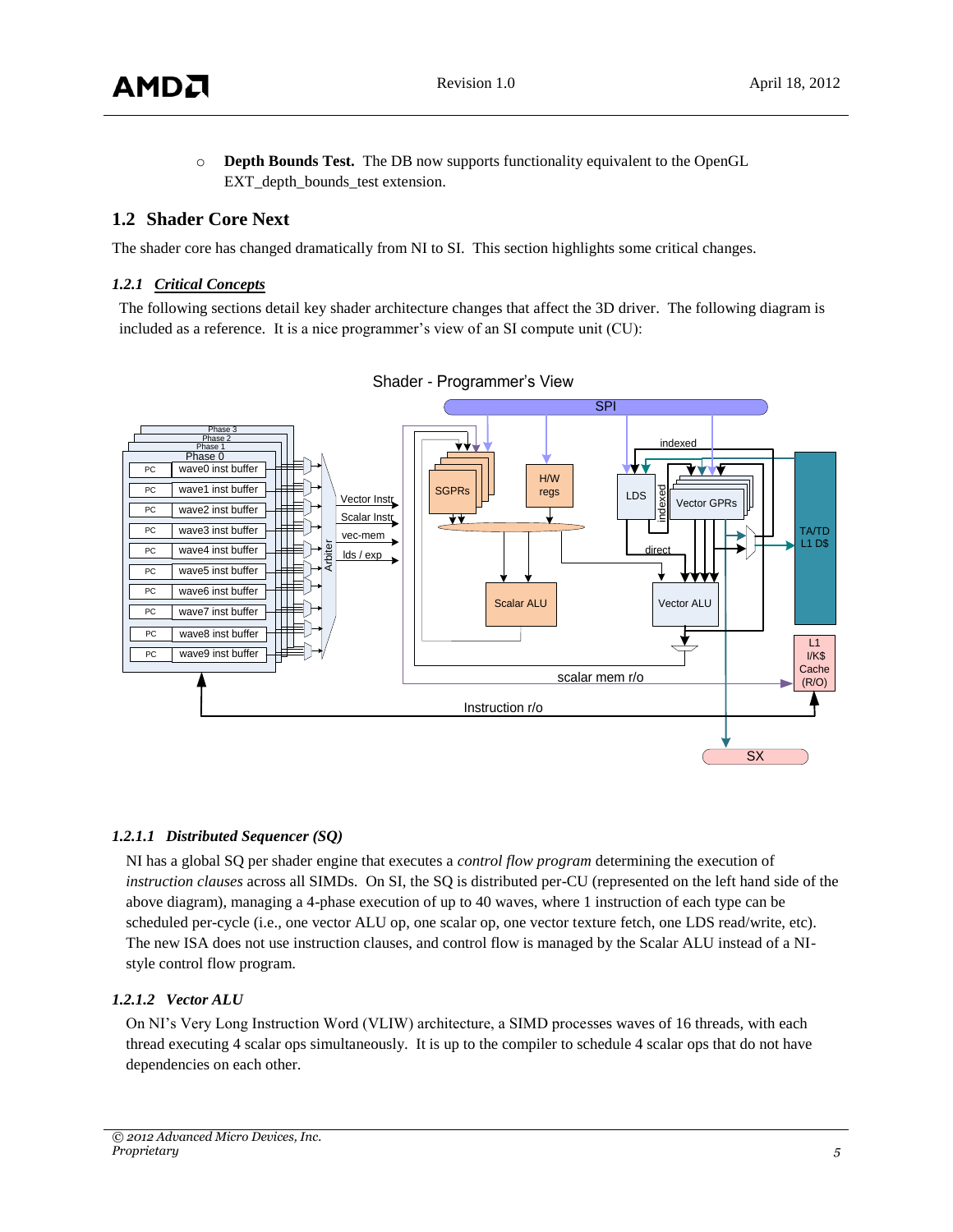On SI, the vector ALU processes waves of 64 threads, with each thread executing only 1 scalar op. This architecture simplifies scheduling for the compiler and is more efficient in the common case where full instruction vectors cannot be scheduled.

The vector unit mostly works with a set of *Vector GPRs*. These are referred to as VGPRs, and show up as v0, v1, etc. in text shader code. It is important to recognize that the vector is 64-wide, with each item in the vector corresponding to one thread (one pixel in a pixel shader, one vertex in a vertex shader, etc). They are *not* 4-wide vectors corresponding to the rgba/xyzw components of an IL register, which must be implemented with 4 VGPRs.

#### *1.2.1.3 Scalar ALU*

The scalar ALU does work that does not vary per-thread in a wave, working with a separate set of *Scalar GPRs*  (SGPRs). SGPRs show up as s0, s1, etc. in text shader code.

For example, the resource descriptors (fetch constants) stored in memory must be fetched before the texture fetch itself can be executed. Typically, the resource descriptor fetch would be done using a scalar op into SGPRs, while the texture fetch itself would vary per thread (due to texture coordinates varying per-pixel), and is therefore done with a vector texture fetch into VGPRs.

The Scalar ALU also manages control flow. For intra-wave branching, this can be done by manipulating the EXEC architectural SGPR, a 64-bit register that qualifies which threads are active for each vector instruction. The scalar unit also supports a variety of full-wave branch operations, typically based on the VCC architectural SGPR, a 64-bit register containing the 1-bit result per-thread of a previous vector instruction.

#### *1.2.1.4 Fetch Constants in Video Memory*

On NI, "fetch constants", describing the address, format, and other resource properties, are written to 8-state context registers. On SI, all such descriptors are typically stored in video memory, and the shader must explicitly fetch the resource descriptor before it can read or write the resource.

#### *1.2.1.5 Shader Initialization*

At shader launch, the SPI loads various GPRs from a variety of sources. Understanding the shader launch state is important for driver debugging:

- **VGPR Initialization:** VGPRs are loaded with shader inputs that vary per-thread. The initialization depends heavily on the shader type. For example, VSes load VGPR0 with the thread's vertex index, PSes loads VGPRs with barycentric coordinates, etc. The full details are explained in the Shader Programming section.
- **SGPR Initialization**: SGPRs are loaded with shader inputs that do not vary per-thread, and this process also depends on the shader type.
	- o **USER\_DATA.** Up to 16 SGPRs can be loaded with data from the

SPI\_SHADER\_USER\_DATA\_xx\_0-15 hardware registers written by the driver with PM4 SET commands. User data is used for communicating several details to the shader, most importantly the memory address of resource constants in video memory.

o **Shader type specific data.** For example, CSes can load the thread group ID into SGPRs, GSes can load a GS/VS ring offset, etc.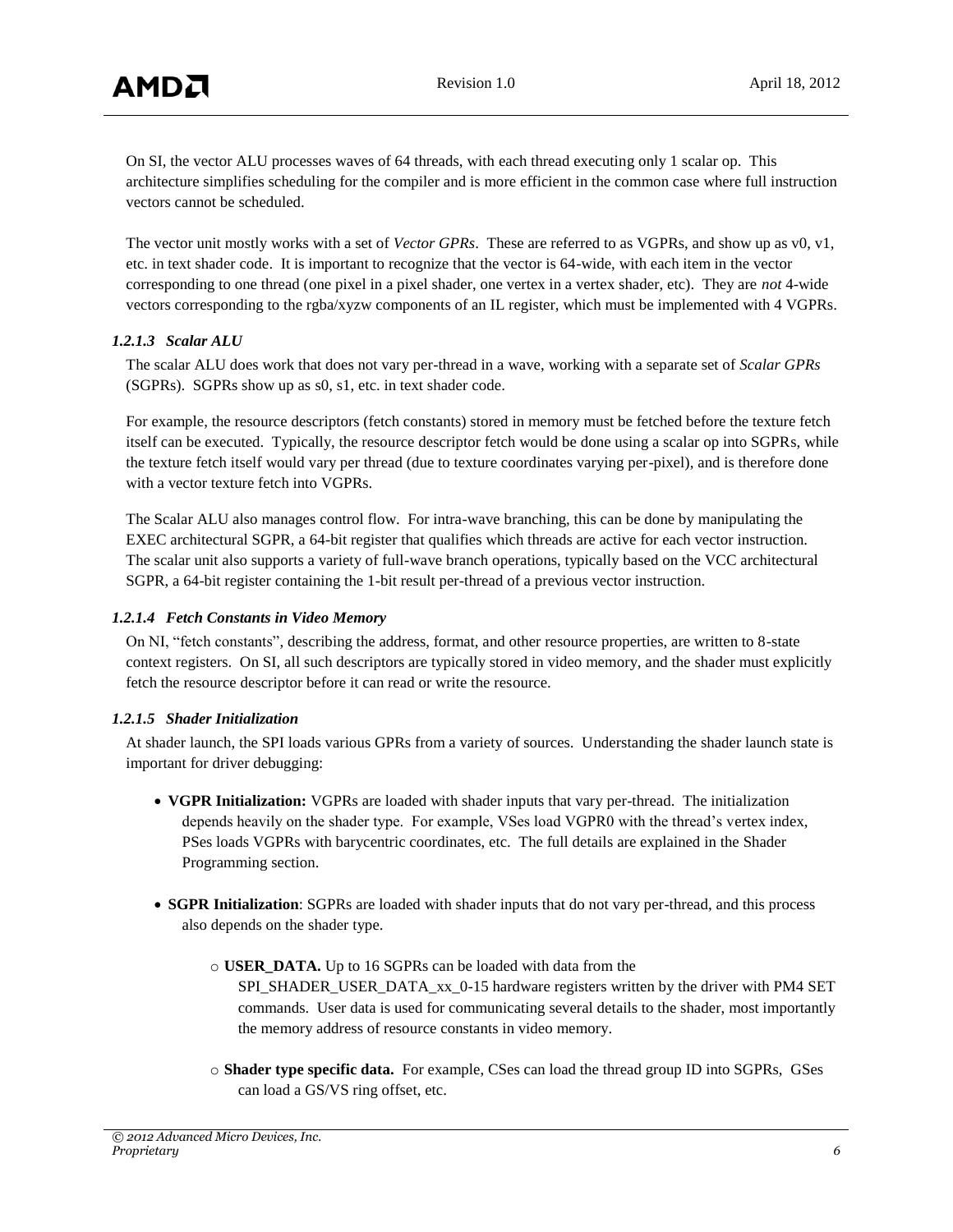

The full SGPR loading details are described in the Shader Programming section.

 **Internal Regs:** Several architectural registers will also be loaded by SPI. For example, the program counter (PC) will be loaded with the driver-written shader address, and the EXEC mask will be loaded with the valid threads.

#### *1.2.1.6 SH Registers*

A new class of hardware register has been introduced for communicating with the shader core. NI has config (1 state) registers and context (8-state) registers. SI adds the concept of SH registers, which allow more than 8 sets of state at once, limited by the total number of registers updates in flight. Frequently updated shader registers are SH regs – user data, program bases, etc. There is a new PM4 packet for setting SH regs, SET\_SH\_REG, analogous to SET\_CONTEXT\_REG and SET\_CONFIG\_REG.

## <span id="page-6-0"></span>**1.3 Constant Management**

This section gives a high level overview of the constant management scheme for SI.

#### *1.3.1 Shader Resource Descriptors (SRD)*

On SI, all constant hardware registers have been removed, and instead normally live in memory. This includes fetch constants (SRVs, UAVs, vertex buffers, constant buffers), samplers, and descriptors for internal surfaces like shader rings.

The layout of individual constants in memory (buffer, image, or sampler) is described in the register spec entries for SQ\_BUF\_RSRC\_WORD0-3, SQ\_IMG\_RSRC\_WORD0-7, and SQ\_IMG\_SAMP\_WORD0-3. These are dummy entries; they do not correspond to real registers.

#### *1.3.2 Shader Launch State*

#### *1.3.2.1 User Data*

For each shader type, there are 16 *user data* hardware registers (e.g., SPI\_SHADER\_USER\_DATA\_PS\_0-15). These 16 32-bit values are the only interface through which the driver can specify SRDs to the shader:

- These registers are *written* with SET\_SH\_REG PM4 commands in the driver's indirect buffer.
- At shader launch, SPI loads values from these 16 hardware registers into SGPRs 0 15 to be *read* by the shader. The actual number of values loaded by SPI is controlled by the USER\_SGPR field in the SPI\_SHADER\_PGM\_RSRC2\_xx register.

#### *1.3.2.2 User Element Table*

SC specifies what the driver should write in each of the user data hardware registers with a *user element table* returned along with the compiled hardware shader. For example, consider the following vertex shader code:

One entry in the user element table specifies mmSPI\_SHADER\_USER\_DATA\_VS\_8-9 should be loaded with a 64-bit GPU memory pointer to a table of all constant buffer SRDs:

; userElements $[3] = PTR$  CONST BUFFER TABLE, 0, s $[8:9]$ 

At shader launch, SPI will load the address written by the driver into SGPRs 8 and 9. In the shader itself, s[8:9] is dereferenced to lookup SRDs for each constant buffer.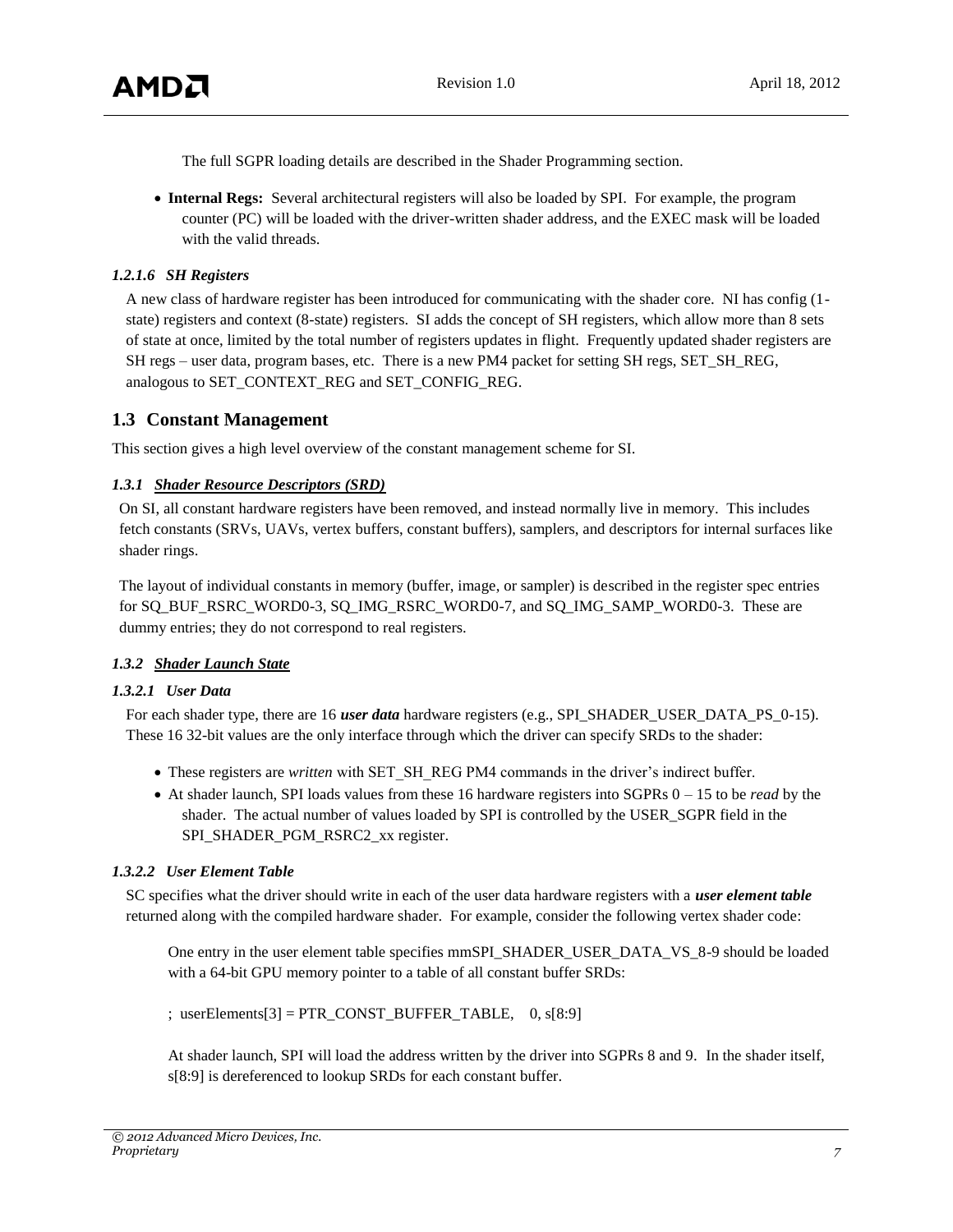This user data scheme is ultimately flexible for getting SRDs to the shader. We could specify SRD tables hierarchically, in efficient sparse structures, etc. In practice, though, we currently only support two modes:

- *Immediate Mode***.** In immediate mode, a single SRD is written directly into user data hardware registers. This makes the SRDs available for use (in SGPRs) immediately, without having to read it from memory first. This mode is severely limited since there are so few user data registers and SRDs take up 4 to 8 dwords.
- *Flat Table Mode***.** In flat table mode, the specified user data registers are programmed with an address to GPU memory containing a table of all SRDs of the specified type. E.g., PTR\_RESOURCE\_TABLE requires a pointer to a table with all SRV SRDs stored consecutively. The shader will have to explicitly load SRDs from the table before performing a fetch.

#### *1.3.3 JIT CP Constant Updates*

Updating SRDs using the CPU would be too slow. The CP provides a constant update engine to accelerate the process.

**Draw Engine (DE):** The standard graphics engine is now referred to as the Draw Engine. Most PM4 commands continue to be submitted to the DE command buffer.

**Constant Engine (CE):** The constant engine uses a second, separate command buffer to control constant uploads. The engine runs in parallel with the draw engine, allowing constant updates to get sufficiently ahead of the draws/dispatches that will use them.

Additionally, CP has 64KB of on-chip RAM (CE RAM) that acts as a staging buffer for constant updates. Shaders cannot read directly from the CE RAM.

The 64KB is carved up between the 3 rings, with ring-0 (gfx) having 32KB. The driver is responsible for further subdividing the partitions to store an on-chip copy of the most up-to-date copy of every SRD.

The CE engine supports 3 main operations:

- **Writes:** Write operations update a specified location in the CE RAM with inline data from the CE command buffer. As described above, these writes are used at resource bind to keep the CE RAM image up to date.
- **Dumps:** Dump operations copy from CE RAM to GPU memory. Dumps are performed during validation to update a newly allocated chunk with the most up to date SRD table.
- **Loads:** Load operations copy data from GPU memory to CE RAM.

The driver must explicitly manage synchronization between the CE and DE command buffers. To handle this, there are two counters:

- **CE Counter:** The CE counter can be incremented with a packet in the CE command buffer. *Before* each draw/dispatch, we insert a CE increment packet.
- **DE Counter:** The DE counter can be incremented with a packet in the DE command buffer. We issue a DE counter increment *after* every draw/dispatch.

Finally, CP supports a PM4 command allowing the DE engine to wait for  $(CE - DE > 0)$ . We issue this packet before each draw/dispatch, ensuring that the updated constants are ready in memory before the draw is executed.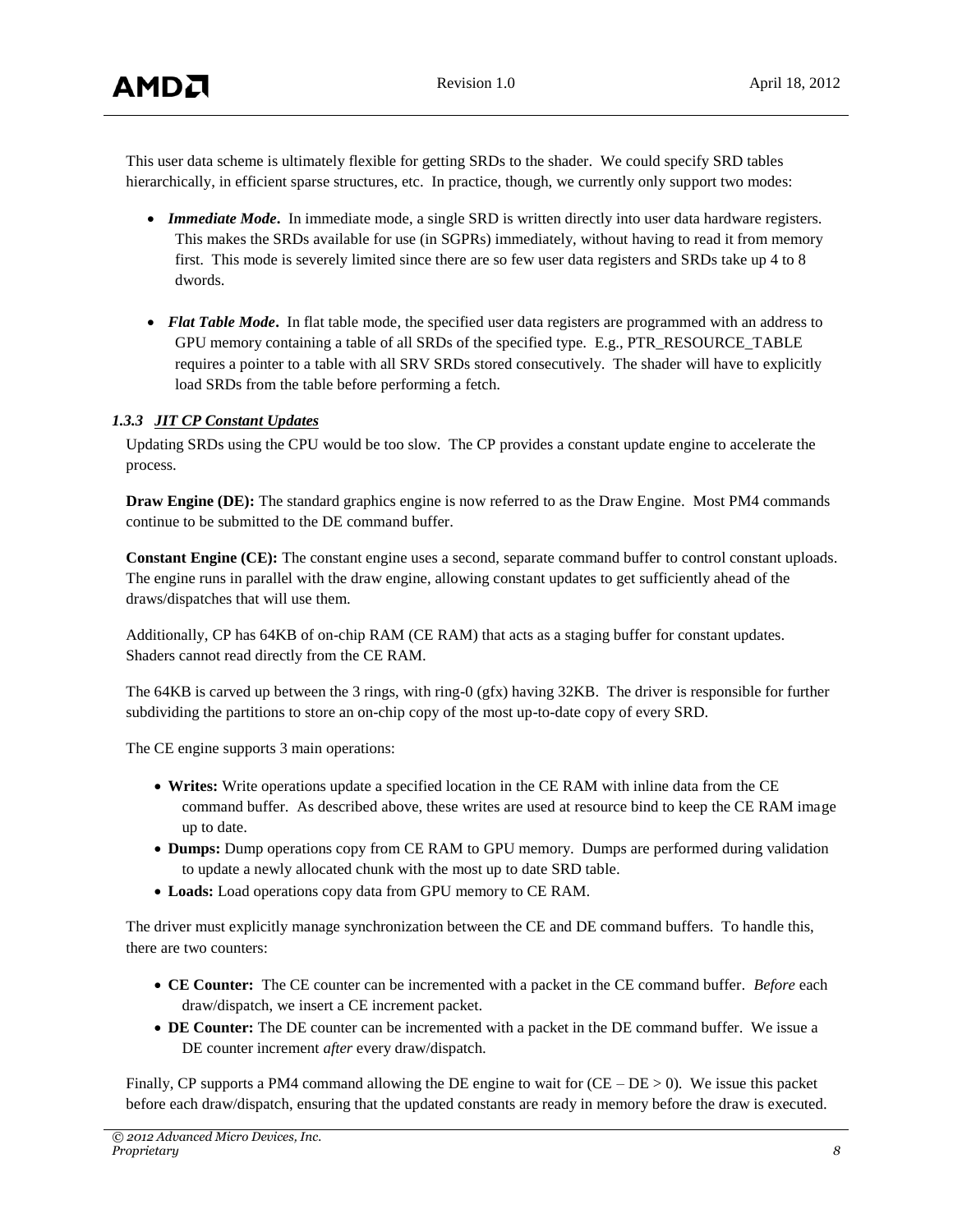## <span id="page-8-0"></span>**1.4 Fetch Shader Changes**

Fetch shader is no longer available as a first-class shader stage as it is on the 6xx through NI families. On SI, the vertex fetch must be performed as part of the API VS (hardware VS, ES, or LS).

## *1.4.1 Implementation Options*

The following options are possible for supporting vertex fetching on SI:

- **Fetch Shader Subroutine (FS):** Implement a subroutine called by the VS to load all input VGPRs, based on input layout.
- **Monolithic VS with Embedded Vertex Fetch (MVS):** Compile vertex fetch as part of the VS. A new hardware VS would need to be compiled for every associated input layout.
- **Fetch Operation Per Vertex Element (FOPE):** Implement a set of small subroutines that each fetch a single input element, VS would call subroutines to fetch input elements as necessary.

## *1.4.2 FS Subroutine*

The fetch shader subroutine attempts to emulate the fetch shader functionality on NI. As on NI, the driver allocates video memory for the FS and generates hardware shader instructions directly mapping the vertex layout state to the shader inputs. Key changes from NI:

- **FS is a true VS subroutine.**
	- o No SQ\_PGM\_START\_FS register. Compiler specifies a user data register to be programmed with the FS address.
	- o No SQ\_PGM\_RESOURCES\_FS register. Driver may need to update hardware VS registers based on which FS is bound (account for FS VGPR/SGPR usage, etc).
	- o FS is responsible for explicitly returning to the VS.
- **No semantic fetch support.** Without semantic fetch, the compiler returns a map from logical input registers to physical GPRs. A unique FS is generated for every combination of vertex layout state and hardware VS.
- **No fixed function BaseVertexLocation or StartInstanceLocation support.** NI exposed SQ\_VTX\_BASE\_VTX\_LOC and SQ\_VTX\_START\_INST\_LOC CTL constant registers for these parameters which modify the vertex index and instance index, respectively, before invoking the FS. We must now specify these parameters through user data registers and compute the offset values in the FS.

## <span id="page-8-1"></span>**1.5 VS/PS Semantic Mapping**

NI and prior hardware support VS to PS semantic mapping, where the VS outputs are "named" with semantic values, PS inputs are "named" with similar semantic values, and the hardware automatically manages mapping everything to the right place in the parameter cache.

On SI, this responsibility falls on the driver, which must program the SPI\_PS\_INPUT\_CNTL\_0-31 registers with the absolute parameter cache location of each PS input. This must be handled at validation time by examining the VS output declarations and PS input declarations as returned by the compiler.

## <span id="page-8-2"></span>**1.6 Color Export Packing**

On pre-SI hardware, the pixel shader always exports 4-component 32-bit vectors per render target. Based on the format of the destination render target view, the SX has fixed function hardware to reduce precision of the exported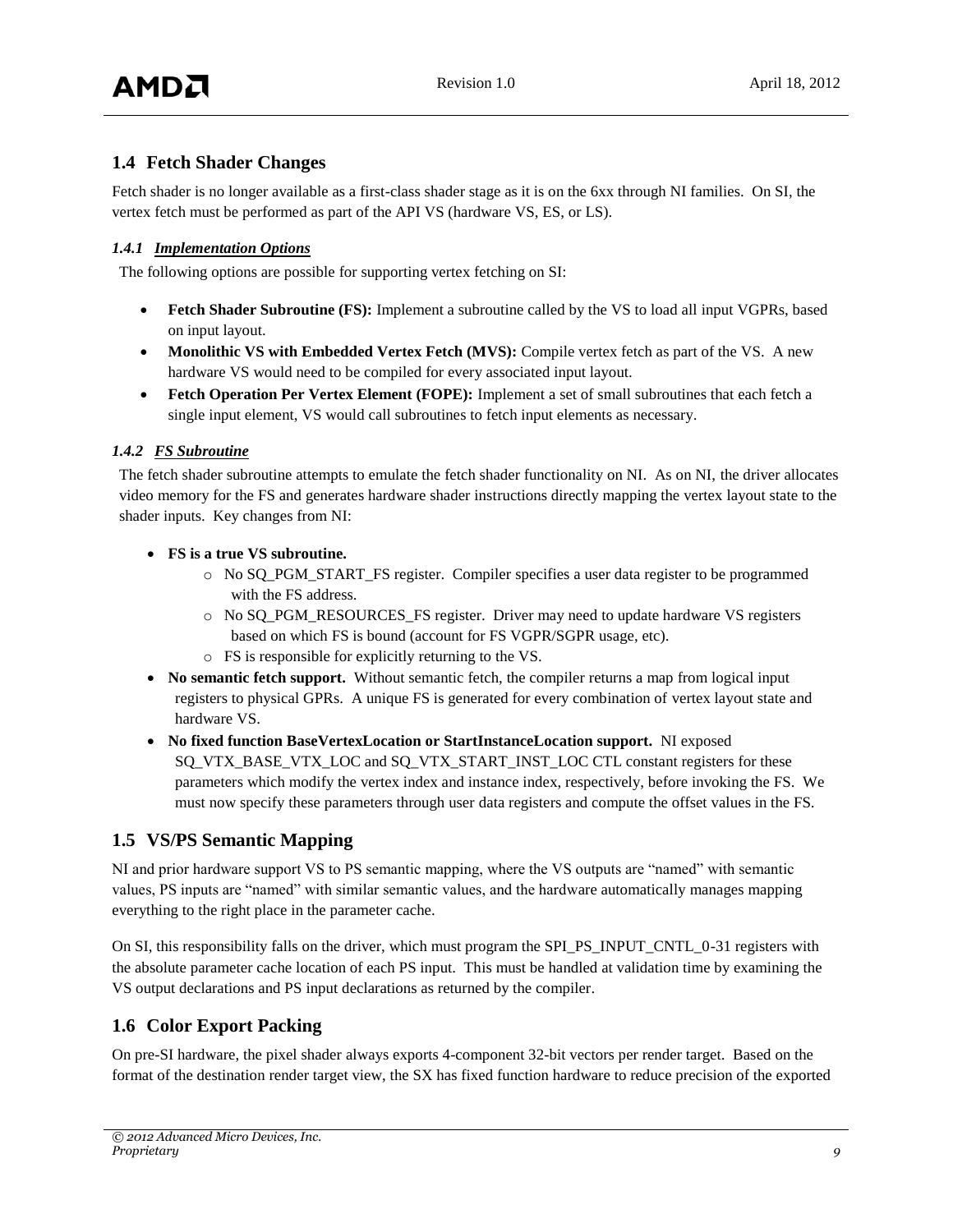values as needed. This feature was controlled by the SOURCE\_FORMAT field in the CB\_COLORn\_INFO register.

On SI, the SX hardware block no longer provides this fixed function support. Instead, the PS must issue shader instructions to reduce precision before executing export instructions. This requires slightly different versions of each PS based on the formats of the bound render targets.

At draw time, the driver will examine the bound RTs, and determine which format should be used for each export. There are 10 possible export formats, selected per-RT in the SPI\_SHADER\_COL\_FORMAT register (e.g., 32\_ABGR, UNORM16\_ABGR, 32\_R, etc). Based on the format chosen for each RT, the driver will potentially create a new version of the PS, patching all export sequences with the appropriate export format.

## <span id="page-9-0"></span>**1.7 Tile Index**

SI removes the CB, DB, and SRD fields allowing the explicit programming of tiling parameters (tile mode, num banks, macro tile aspect ratio, etc). Instead, these parameters are specified with a *tile index* that will select a predetermined set of tiling parameters from a global, constant "menu" of configurations. This "menu" is specified in the GB\_TILE\_MODE0-31 registers.

## *1.7.1 Gotchas*

There are some gotchas with the tile index scheme worth noting:

- CB and SRDs allow a 5-bit index, allowing the choice of any tile config in the table. DB only has a 3-bit index, so the Z/stencil tile configs have to be in the first 8 entries.
- There is no LINEAR\_GENERAL entry. Linear general is implied for all buffer SRVs. When rendering to a buffer RT, an override bit, CB\_COLORn\_INFO.LINEAR\_GENERAL, must be set telling the CB to ignore the programmed tile index.
- Z/stencil buffers have two tile indices:
	- o DB\_Z\_INFO.TILE\_MODE\_INDEX defines all tile parameters for the depth plane, and *most* parameters for the stencil plane.
	- o DB\_STENCIL\_INFO.TILE\_MODE\_INDEX specifies an entry from which the stencil's TILE\_SPLIT parameter will be read from (others are shared with the depth plane).
- MSAA color surfaces also have two tile indices. CB\_COLORn\_ATTRIB.FMASK\_TILE\_MODE\_INDEX specifies an entry from which the fmask's tile parameters will be read.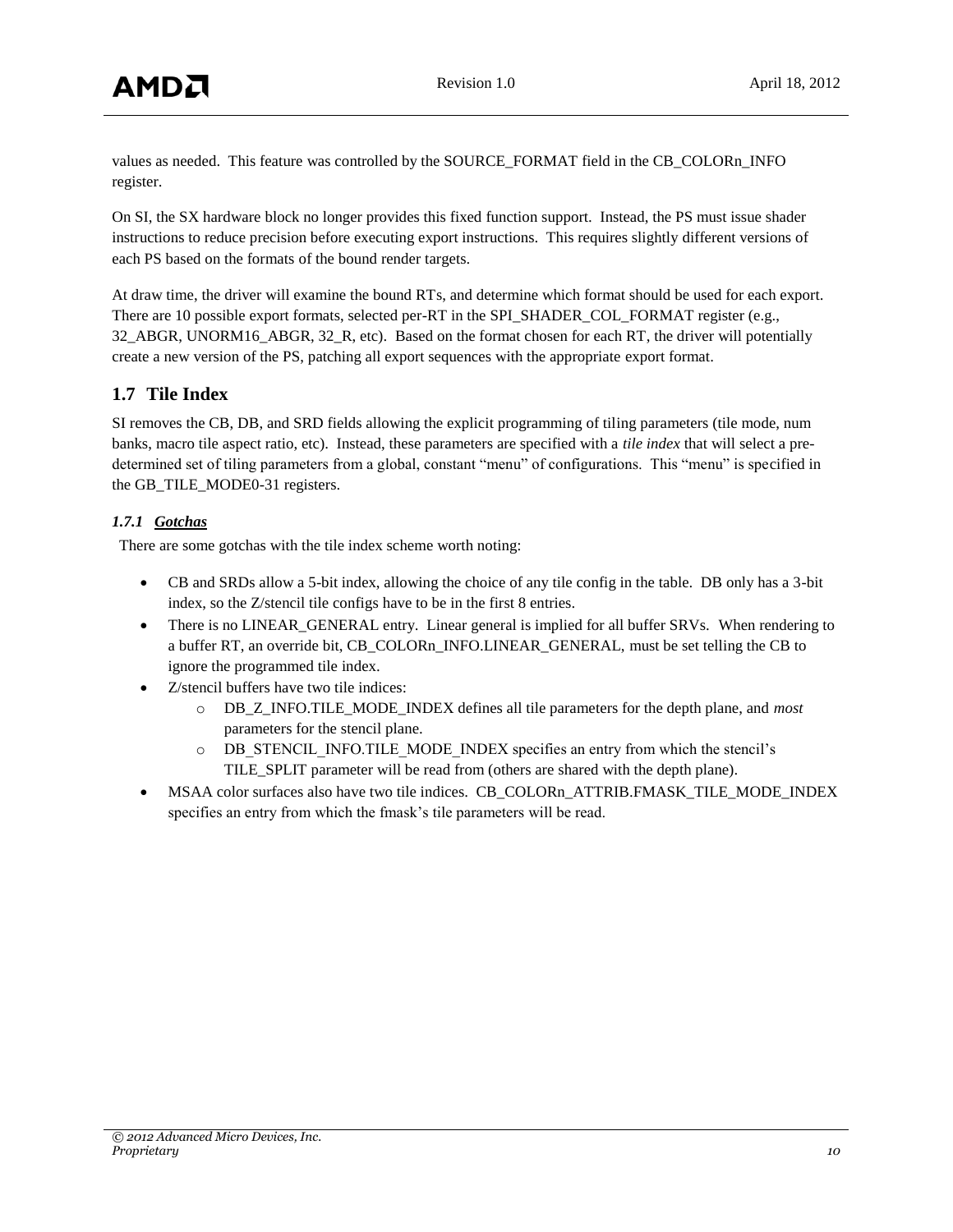## **2. PM4**

## <span id="page-10-1"></span><span id="page-10-0"></span>**2.1 Overview**

PM4 is the packet API used to program the GPU to perform a variety of tasks. The driver does not write directly to the GPU registers to carry out drawing operations on the screen. Instead, it prepares data in the format of PM4 Command Packets in either system or video (a.k.a. local) memory, and lets the Micro Engine to do the rest of the job.

Three types of PM4 command packets are currently defined. They are types 0, 2 and 3 as shown in the following figure. A PM4 command packet consists of a packet header, identified by field HEADER, and an information body, identified by IT\_BODY, that follows the header. The packet header defines the operations to be carried out by the PM4 micro-engine, and the information body contains the data to be used by the engine in carrying out the operation. In the following, we use brackets [.] to denote a 32-bit field (referred to as DWord) in a packet, and braces {.} to denote a size-varying field that may consist of a number of DWords. If a DWord consists of more than one field, the fields are separated by "|". The field that appears on the far left takes the most significant bits, and the field that appears on the far right takes the least significant bits. For example, DWord LO\_WORD denotes that HI\_WORD is defined on bits 16-31, and LO\_WORD on bits 0-15. A C-style notation of referencing an element of a structure is used to refer to a sub-field of a main field. For example, MAIN\_FIELD.SUBFIELD refers to the subfield SUBFIELD of MAIN\_FIELD.

#### *2.1.1 Type-0 Packets*

Type-0 Packets are discouraged, but can be used if absolutely required. Type-3 packets should be used instead. Write N DWords in the information body to the N consecutive registers, or to the register, pointed to by the BASE\_INDEX field of the packet header. Does check for context roll. This packet supports a register memory map up to 64K DWords (256K Bytes).

| DW Field Name | Description                                                                                             |  |
|---------------|---------------------------------------------------------------------------------------------------------|--|
| <b>HEADER</b> | Header of the packet                                                                                    |  |
|               | [15:0] BASE_INDEX; DWord Offset into the 64KB register address space.                                   |  |
|               | $[29:16]$ COUNT; Count of DWords in the information body. Its value should be N-1 if there              |  |
|               | are N DWords in the information body.                                                                   |  |
|               | [31:30] TYPE; Packet identifier. It should be zero.                                                     |  |
|               | $[REG_DATA_x   [31:0] REG_DATA_x;$ The bits correspond to those defined for the relevant register. Note |  |
|               | the suffix x of REG_DATA_x stands for an integer ranging from 1 to N.                                   |  |

#### **Type-0 Packet Description**

The use of this packet requires the complete understanding of the registers to be written. The register address is split into two areas: the first 32K bytes is system registers and beyond that is graphics and multi-media. For graphics and multi-media registers there is an alternative, called SET\_\*. For the first 32KB of register space (system registers) there is no SET\_\* type packet and TYPE-0 packets should be used.

## *2.1.2 Type-1 Packets*

Type-1 packets are not supported.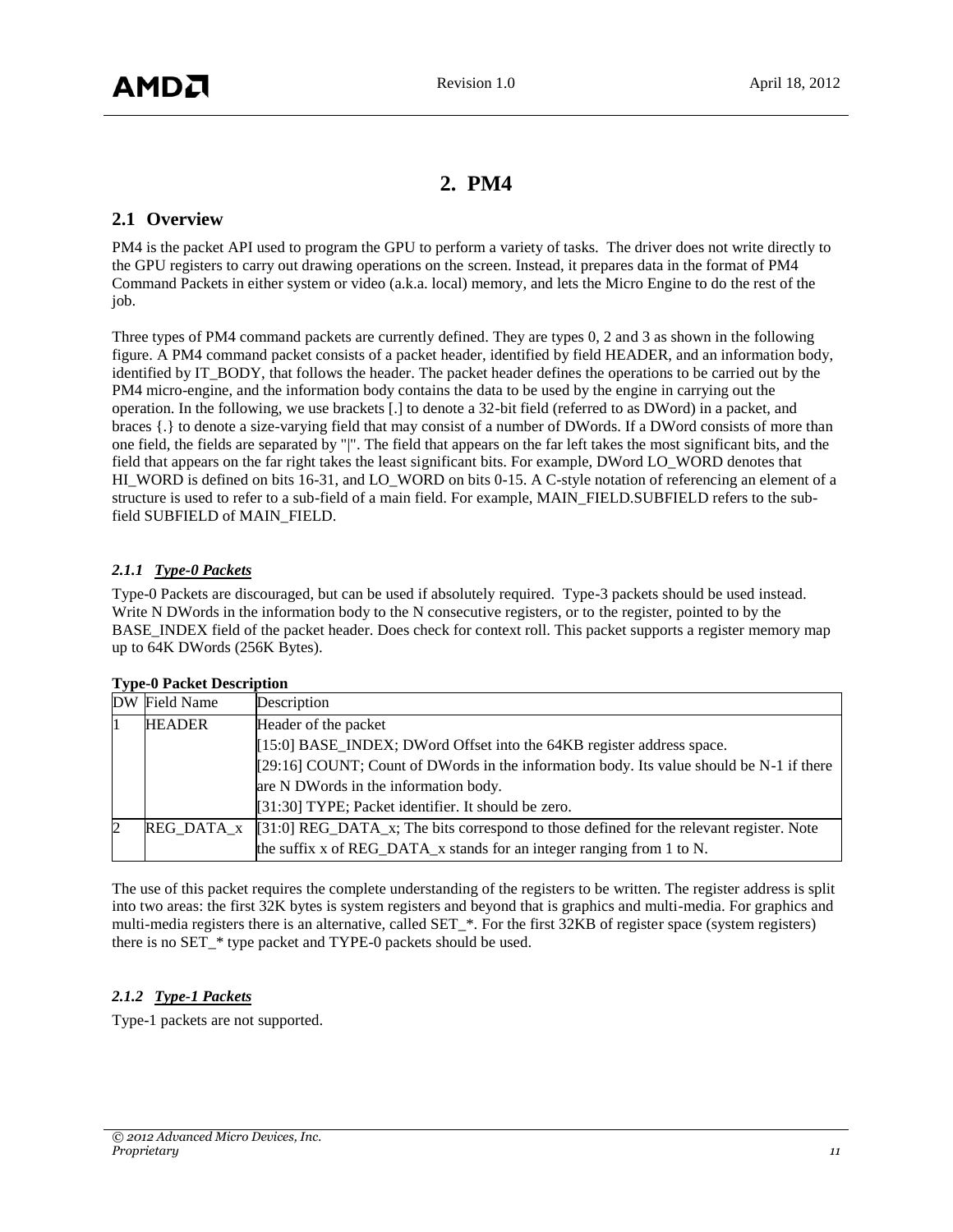## *2.1.3 Type-2 Packets*

This is a filler packet. It has only the header, and its content is not important except for bits 30 and 31. It is used to fill up the trailing space left when the allocated buffer for a packet, or packets, is not fully filled. This allows the CP to skip the trailing space and to fetch the next packet.

#### **Type-2 Packet Description**

| DW Field Name | Description                                                                |
|---------------|----------------------------------------------------------------------------|
| <b>HEADER</b> | Header of the packet                                                       |
|               | $[29:0]$ Reserved; This field is undefined, and is set to zero by default. |
|               | $\left[31:30\right]$ TYPE; Packet identifier. It should be 2.              |

#### *2.1.4 Type-3 Packets*

Carry out the operation indicated by field IT\_OPCODE.

#### **Type-3 Packet Description**

| DW Field Name                                                  | Description                                                                              |  |
|----------------------------------------------------------------|------------------------------------------------------------------------------------------|--|
| <b>HEADER</b>                                                  | Header of the packet                                                                     |  |
| [0] PREDICATE; Predicated version of packet when bit 0 is set. |                                                                                          |  |
|                                                                | [1] SHADER_TYPE; (0: Graphics, 1: Compute Shader). Unless otherwise noted,               |  |
|                                                                | Shader_Type should be programmed to zero.                                                |  |
|                                                                | [7:2] Reserved; This field is undefined, and is set to zero by default.                  |  |
|                                                                | [15:8] IT_OPCODE; Operation to be carried out.                                           |  |
|                                                                | [29:16] COUNT; Number of DWords -1 in the information body. It is N-1 if the information |  |
|                                                                | body contains N DWords.                                                                  |  |
|                                                                | [31:30] TYPE; Packet identifier. It should be 3.                                         |  |
| $2,3,$ IT_BODY                                                 | $[31:0]$ Body; The information body "IT_BODY" will be described extensively in the       |  |
|                                                                | following sections                                                                       |  |

Type-3 packets have a common format for their headers. However, the size of their information body may vary depending on the value of field IT\_OPCODE. The size of the information body is indicated by field COUNT. If the size of the information is N DWords, the value of COUNT is N-1. In the following packet definitions, we will describe the field IT\_BODY for each packet with respect to a given IT\_OPCODE, and omit the header. .

#### *2.1.5 Packet Restrictions*

**Packets that must be immediately after a Draw\_\***

EVENT\_WRITE\_EOS

## *2.1.6 Ring Packet Support*

There are two CP engines on SI: the Constant Engine (CE) and the Drawing Engine (DE). Previous asics only had a DE (previously refered to as the Micro-Engine or ME). Certain packets are only allowed on the DE or the CE. Packets can be executed in the DE via the ring or via an INDIRECT\_BUFFER packet. Packets can only be executed on the CE by using the INDIRECT\_BUFFER\_CONST packet.

| <b>Packet Name</b>            | m.<br><b>King</b> | DF | CЕ |
|-------------------------------|-------------------|----|----|
| <b>Initialization Packets</b> |                   |    |    |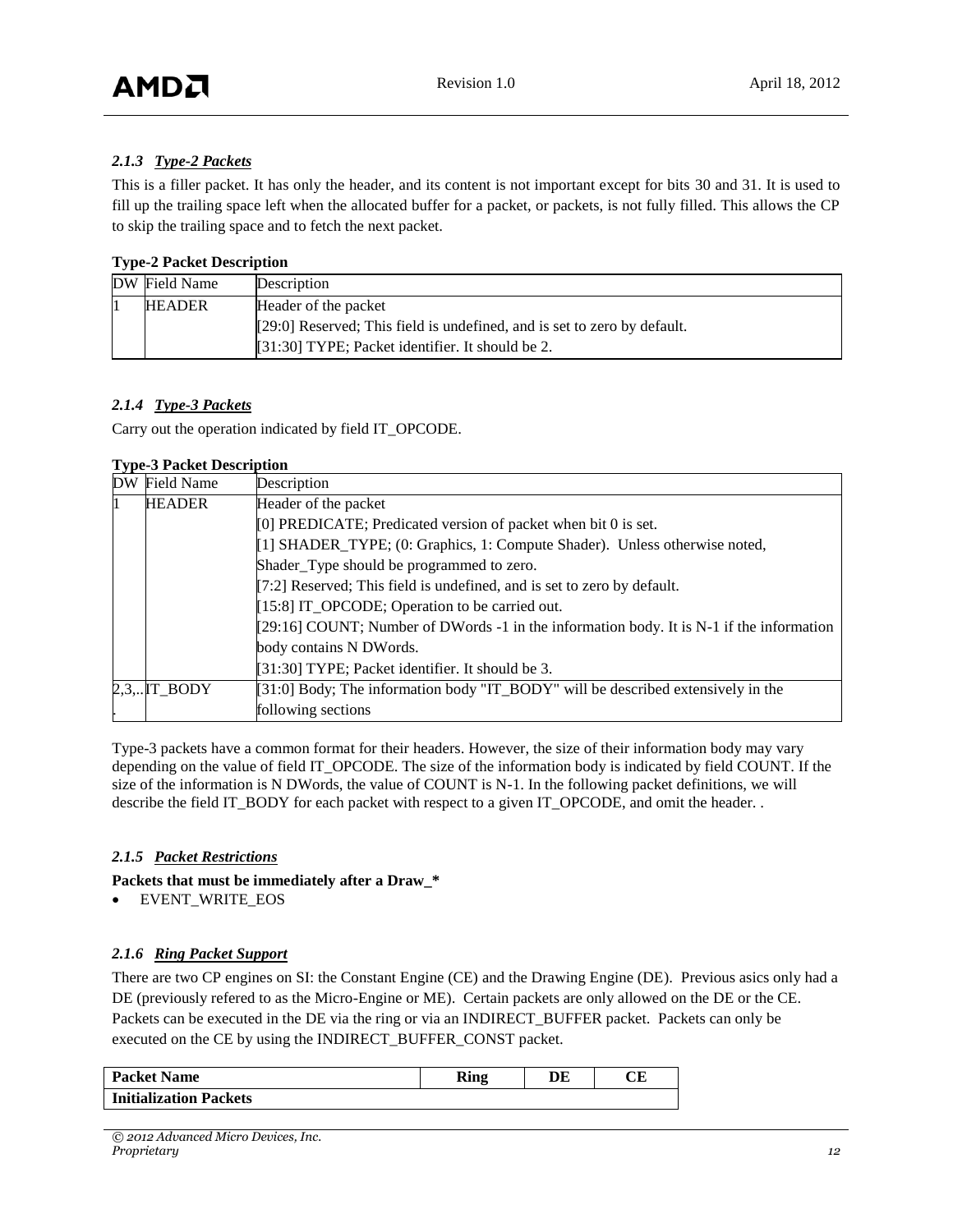| ME_INITIALIZE                      | $\theta$         | X                         | X                         |
|------------------------------------|------------------|---------------------------|---------------------------|
| PREAMBLE CNTL                      | $0 - 2$          | X                         |                           |
| <b>Command Buffer Packets</b>      |                  |                           |                           |
| <b>INDIRECT_BUFFER</b>             | $0 - 2$          | X                         |                           |
| INDIRECT_BUFFER_CONST              | $0 - 2$          |                           | X                         |
| <b>Draw/Dispatch Packets</b>       |                  |                           |                           |
| DRAW_INDEX                         | $\mathbf{0}$     | X                         |                           |
| DRAW_INDEX_2                       | 0                | X                         |                           |
| DRAW_INDEX_AUTO                    | $\mathbf{0}$     | $\mathbf X$               |                           |
| DRAW_INDEX_MULTI_AUTO              | $\boldsymbol{0}$ | $\mathbf X$               |                           |
| DRAW INDEX IMMED                   | 0                | $\mathbf X$               |                           |
| DRAW_INDEX_INDIRECT                | $\mathbf{0}$     | $\mathbf X$               |                           |
| INDEX_BUFFER_SIZE                  | $\mathbf{0}$     | $\mathbf X$               |                           |
| DRAW_INDEX_OFFSET                  | $\theta$         | X                         |                           |
| DRAW_INDEX_OFFSET_2                | 0                | X                         |                           |
| DRAW_INDIRECT                      | $\Omega$         | $\mathbf X$               |                           |
| <b>INDEX_BASE</b>                  | $\mathbf{0}$     | $\mathbf X$               |                           |
| <b>INDEX_TYPE</b>                  | 0                | $\mathbf X$               |                           |
| <b>NUM INSTANCES</b>               | $\theta$         | $\mathbf X$               |                           |
| MPEG_INDEX                         | $\Omega$         | $\mathbf X$               |                           |
| <b>DISPATCH DIRECT</b>             | $0 - 2$          | X                         |                           |
| DISPATCH_INDIRECT                  | $0 - 2$          | X                         |                           |
| <b>State Management Packets</b>    |                  |                           |                           |
| <b>CLEAR_STATE</b>                 | $0 - 2$          | X                         |                           |
| CONTEXT_CONTROL                    | $0 - 2$          | X                         |                           |
| <b>LOAD_CONFIG_REG</b>             | $\overline{0}$   | $\mathbf X$               |                           |
| LOAD_CONTEXT_REG                   | $0 - 2$          | $\mathbf X$               |                           |
| <b>LOAD_SH_REG</b>                 | $0 - 2$          | X                         |                           |
| ALLOC_GDS                          | $0 - 2$          | X                         |                           |
| SET_BASE                           | $0 - 2$          | $\mathbf X$               | X                         |
| SET_CONFIG_REG                     | $\theta$         | X                         |                           |
| SET_CONTEXT_REG                    | $0 - 2$          | $\boldsymbol{\mathrm{X}}$ |                           |
| SET_CONTEXT_REG_INDIRECT           | $0 - 2$          | $\mathbf X$               |                           |
| <b>SET SH REG</b>                  | $0 - 2$          | X                         |                           |
| LOAD_CONST_RAM                     | $0 - 2$          |                           | X                         |
| WRITE CONST RAM                    | $0 - 2$          |                           | $\mathbf X$               |
| WRITE_CONST_RAM_OFFSET             | $0 - 2$          |                           | $\boldsymbol{\mathrm{X}}$ |
| DUMP_CONST_RAM                     | $0 - 2$          |                           | X                         |
| SET_CE_DE_COUNTERS                 | $0 - 2$          |                           | X                         |
| INCR_DE_COUNTER                    | $0 - 2$          | X                         |                           |
| INCR_CE_COUNTER                    | $0 - 2$          |                           | X                         |
| WAIT ON DE COUNTER<br>$0-2$        |                  |                           | X                         |
| WAIT ON_CE_COUNTER<br>X<br>$0 - 2$ |                  |                           |                           |
| <b>Command Predication Packets</b> |                  |                           |                           |
| COND_EXEC                          | $0 - 2$          | X                         |                           |

*© 2012 Advanced Micro Devices, Inc.*

*Proprietary 13*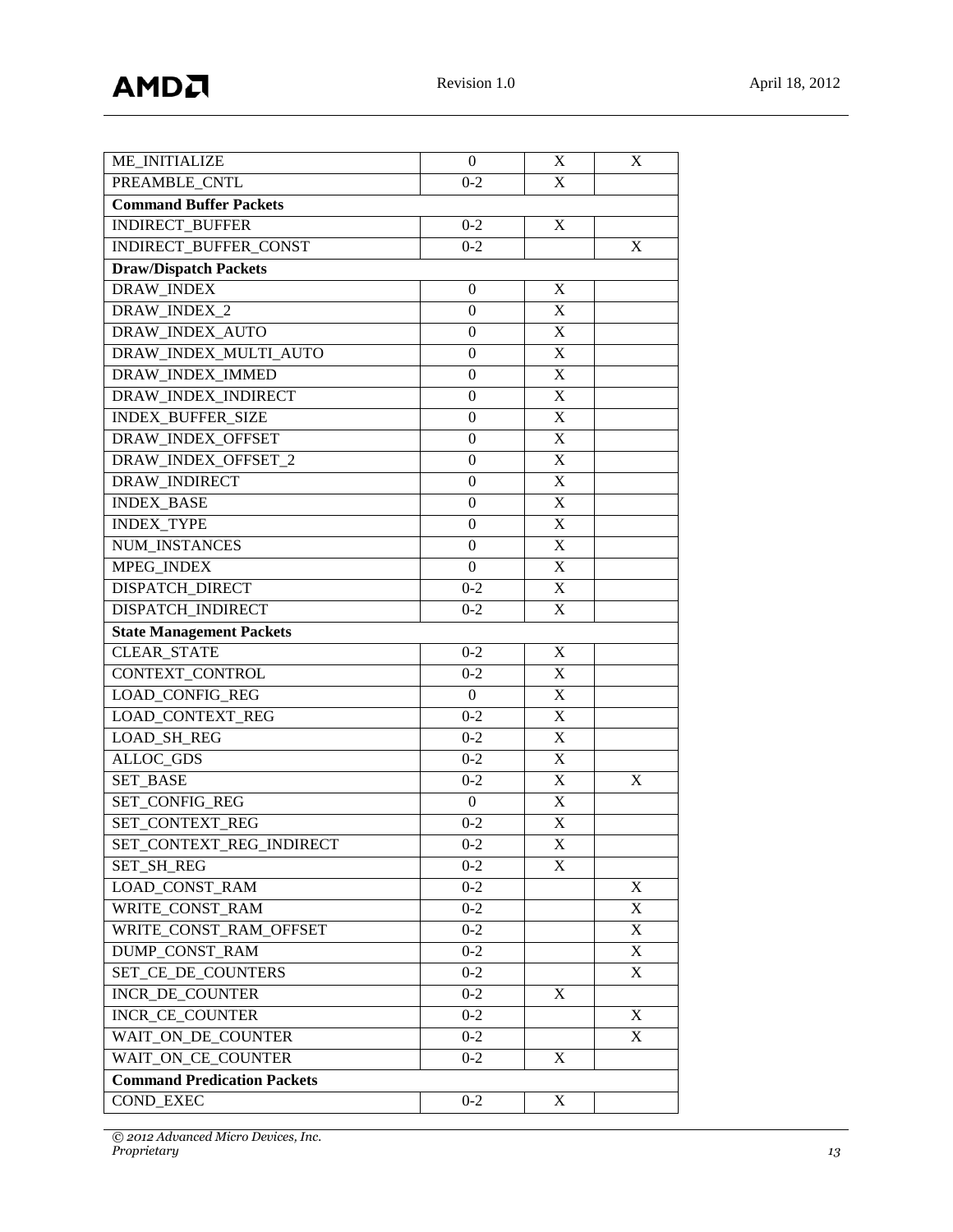| <b>COND_WRITE</b>              | $0-2$   | X            |   |
|--------------------------------|---------|--------------|---|
| SET_PREDICATION                | $0 - 2$ | X            |   |
| PRED EXEC                      | $0 - 2$ | X            |   |
| OCCLUSION_QUERY                | $0 - 2$ | X            |   |
| <b>Synchronization Packets</b> |         |              |   |
| <b>EVENT_WRITE</b>             | $0 - 2$ | $\mathbf X$  |   |
| EVENT_WRITE_EOP                | $0 - 2$ | X            |   |
| EVENT_WRITE_EOS                | $0 - 2$ | $\mathbf X$  |   |
| MEM_SEMAPHORE                  | $0 - 2$ | X            |   |
| PFP_SYNC_ME                    | $0 - 2$ | X            |   |
| STRMOUT_BUFFER_UPDATE          | $0 - 2$ | X            |   |
| SURFACE_SYNC                   | $0 - 2$ | X            |   |
| WAIT_REG_MEM                   | $0 - 2$ | X            |   |
| <b>Atomic</b>                  |         |              |   |
| <b>ATOMIC</b>                  | $0 - 2$ | X            |   |
| ATOMIC_GDS                     | $0 - 2$ | $\mathbf{X}$ |   |
| <b>Misc Packets</b>            |         |              |   |
| COPY_DW                        | $0 - 2$ | X            |   |
| COPY_DATA                      | $0 - 2$ | X            |   |
| <b>ME_WRITE</b>                | $0 - 2$ | X            |   |
| CE_WRITE                       | $0 - 2$ |              | X |
| <b>MEM_WRITE</b>               | $0 - 2$ | X            |   |
| <b>NOP</b>                     | $0 - 2$ | X            | X |
| ONE REG WRITE                  | $0 - 2$ | X            |   |

## <span id="page-13-0"></span>**2.2 Configuration Packets**

## *2.2.1 ME\_INITIALIZE*

The usage rules for the ME\_INITIALIZE packet are:

- The ME\_INITIALIZE packet should be sent to the CP immediately after loading the microcode and enabling the Micro Engine (ME).
- This Type-3 packet is used by the ME to initialize internal state information that is used by other packets.
- If the ME\_INITIALIZE packet changes the MAX\_CONTEXT value, then it needs to be followed by a CONTEXT\_CONTROL packet with a full load mask to force a reload of shadowed registers and constants.
- If the device supports more than one ring buffer for a single GPU, only the primary ring (3D ring) should have this packet.

|   | DW Field Name         | Description                                                              |
|---|-----------------------|--------------------------------------------------------------------------|
|   | <b>HEADER</b>         | Header of the packet.                                                    |
| 2 | Default Reset Control | [0] - Default Reset Control; Resets specific areas of the Scratch memory |
|   |                       | to known values and Resets the Current and Last contexts                 |
| 3 | Reserved              | $[31:0]$ Reserved; Program to zero.                                      |
| 4 | <b>MAX CONTEXT</b>    | [2:0] MAX_CONTEXT; Maximum Context in Chip. Values are 1 to 7.           |

## **ME\_INITIALIZE Packet Description**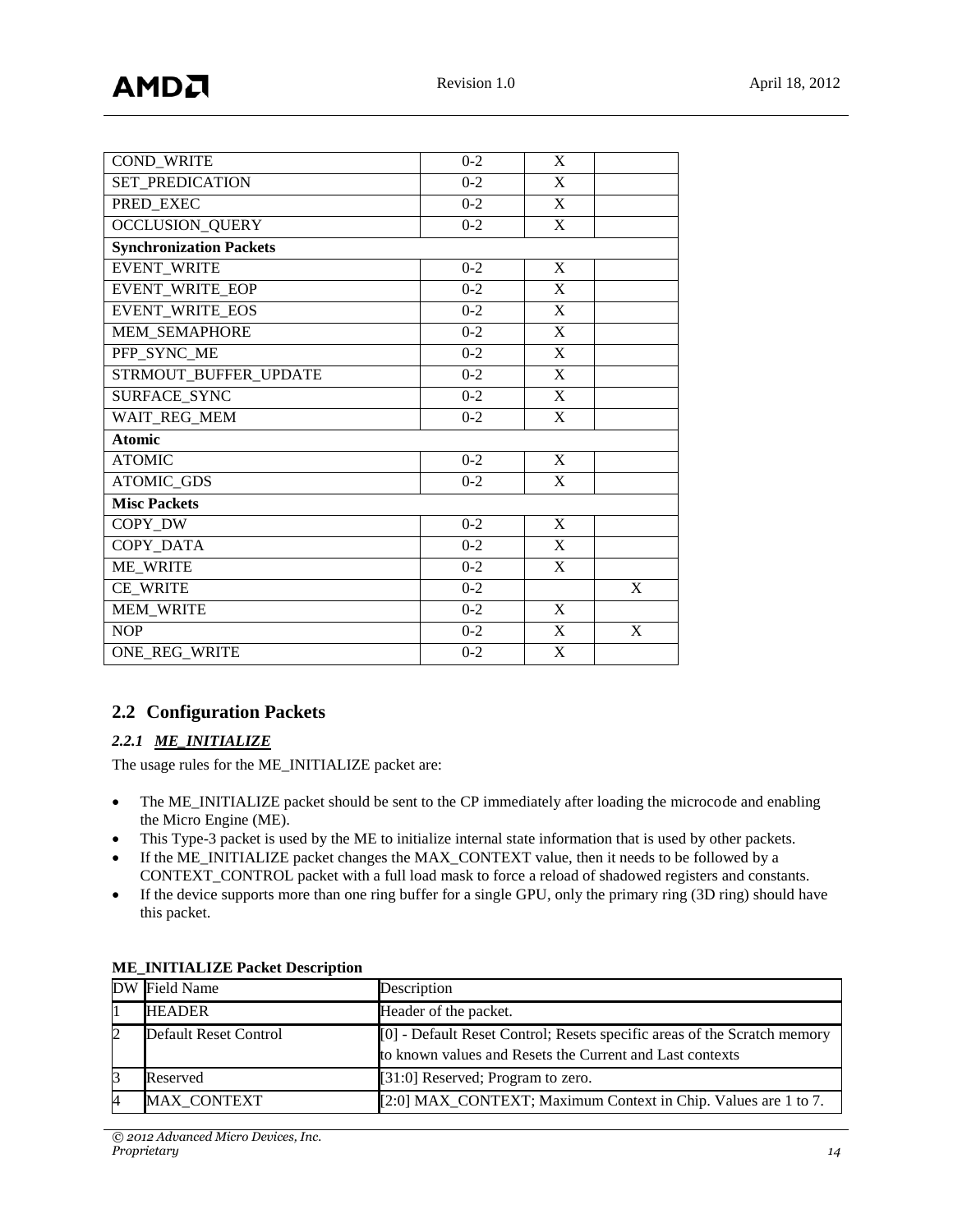|   |                     | Max context of 0 is not valid since that context is now used for the clear |
|---|---------------------|----------------------------------------------------------------------------|
|   |                     | state context. For example, 3 means the GPU uses contexts 0-3, i.e., it    |
|   |                     | utilizes 4 contexts.                                                       |
|   | $DEV$ <sub>ID</sub> | $31:24$ - Reserved                                                         |
|   | EXTERNAL_MEM_SWAP   | 23:16 - One-hot Device-ID                                                  |
|   |                     | 15:2 - Reserved                                                            |
|   |                     | 1:0 - Swap Code Used for the following transactions: Load_*, Set_*,        |
|   |                     | PM4 headers - debug                                                        |
| 6 | Header_Dump_Base    | 31:4 - Header_Dump_Base : a 4 Kbyte aligned address, i.e. base memory      |
|   | Header_Dump_Swap    | address [47:12] of the external memory location where CP will dump         |
|   |                     | PM4 Headers.                                                               |
|   |                     | 3:2 - Reserved: should be set to zero.                                     |
|   |                     | 1:0 - Header_Dump_Swap: the 2 bit Swap Code used when writing              |
|   |                     | headers to memory.                                                         |
|   | Header_Dump_Enable  | 31 - Header_Dump_Enable: Enable Writing PM4 Headers to Memory for          |
|   | Header_Dump_Size    | Debug (Degrades Performance).                                              |
|   |                     | 30 - Reserved.                                                             |
|   |                     | 29:0 - Header_Dump_Size: Size in DWords for the Header Dump Ring           |
|   |                     | in External Memory.                                                        |

#### *2.2.2 SET\_CONFIG\_REG*

The SET\_CONFIG\_REG packet loads the single-context-configuration register data, which is embedded in the packet, into the chip. The REG\_OFFSET field is a DWord-offset from the starting address. All the register data in the packet is written to consecutive register addresses beginning at the starting address. The starting address for register data is computed as follows:

Reg\_Start\_Address[17:2] =  $0x2000 + REG_O$  OFFSET (Note: Byte Offset 0x8000; DWord Offset 0x2000)

The CP will write the data to external memory if the corresponding shadow enable is set. This allows the register data to be reloaded into the chip later with the LOAD\_CONFIG\_REG packet. The LOAD\_CONFIG\_REG packet sets the REG\_CONFIG\_BASE and the CONTEXT\_CONTROL packet enables/disables write shadowing to external memory (see these packets for more details). The starting external memory address that the register data is written to is computed as follows:

 $Mem\_Start\_Address[47:2] = CONFIG\_REG\_BASE[47:2] + REG\_OFFSET$ 

| DW                    | Field Name        | Description                                                                                                                                                                           |
|-----------------------|-------------------|---------------------------------------------------------------------------------------------------------------------------------------------------------------------------------------|
|                       | <b>HEADER</b>     | Header of the packet.                                                                                                                                                                 |
|                       | <b>REG OFFSET</b> | $[31:16]$ - Must be programmed to zero for legacy support<br>$[15:0]$ - Offset in DWords from the register base address (0x2000 in DWs) and memory<br>base address (CONFIG_REG_BASE). |
| $3$ to<br>$\mathbb N$ | REG DATA          | DWord Data for Registers.                                                                                                                                                             |

#### **SET\_CONFIG\_REG Packet Description**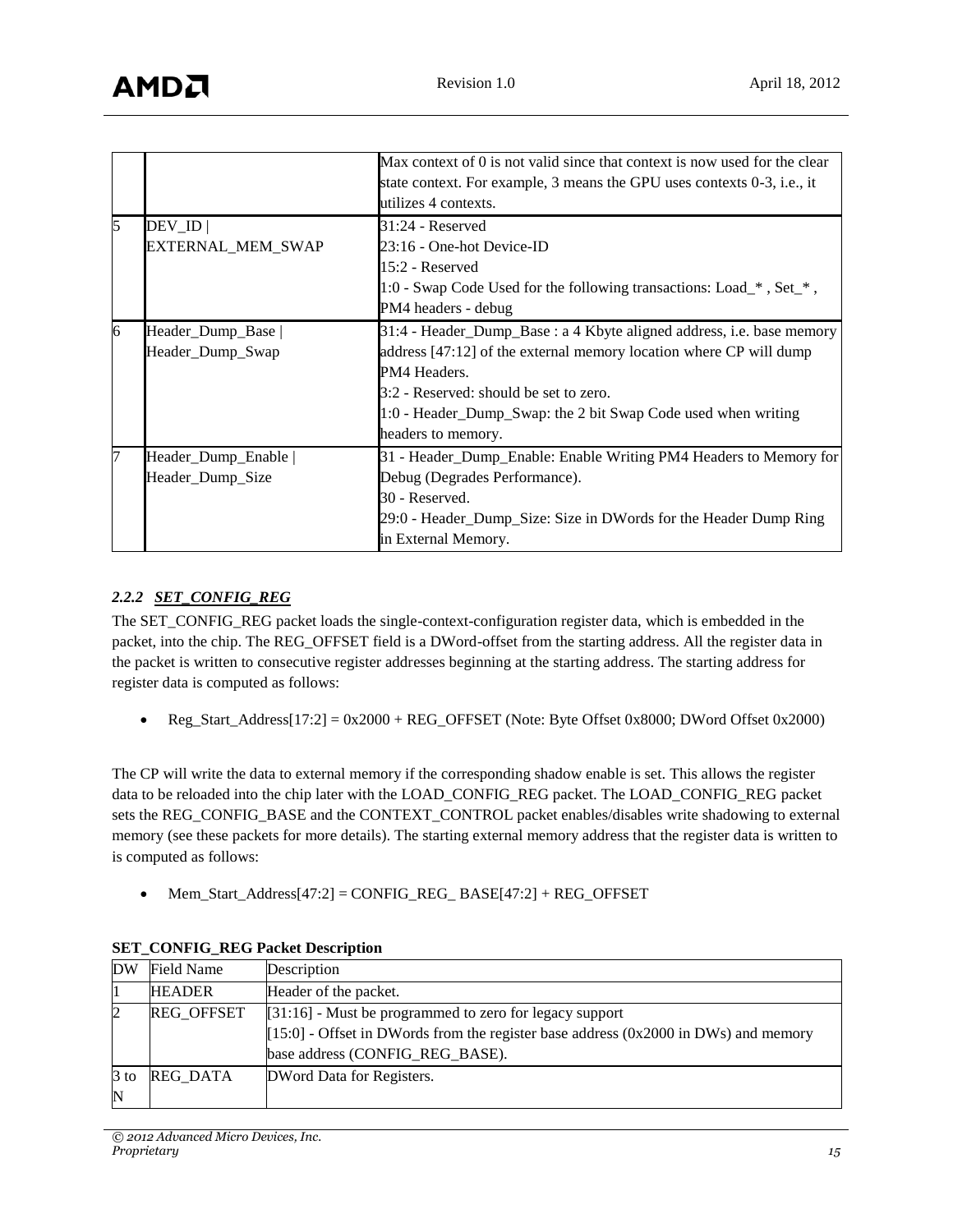#### *2.2.3 SET\_BASE*

The SET\_BASE packet is used to generically specify the starting, or base, memory address of a buffer use by the CP for unrelated features.

BASE\_INDEX detail:

- 0010 (GDS\_Partition\_Bases), the packet sets the partition boundaries for each section in the GDS. There are 3 sections: Ring 0 Gfx/CS0, CS1 & CS2. GDS\_RING0\_INDEX is always 0, but the other boundaries are programmable as indicated in the table below.
- 0011 (CE\_Partition\_Bases), the packet sets the partition boundaries for each section in the CE. There are 3 sections: Ring 0 Gfx/CS0, CS1 & CS2. CE\_RING0\_INDEX is always 0, but the other boundaries are programmable as indicated in the table below.

| <b>DW</b>      | Field             | Description                                                                           |
|----------------|-------------------|---------------------------------------------------------------------------------------|
| 1              | <b>SET_BASE</b>   | Header with Shader_Type in bit[1]                                                     |
| $\overline{c}$ | <b>BASE INDEX</b> | [3:0] BASE_INDEX – specifies which base address is specified in the following<br>DWs. |
|                |                   | 0000 - Display List Patch Table Base.                                                 |
|                |                   | 0001 - DrawIndexIndir Patch Table Base.                                               |
|                |                   | 0010 - GDS_Partition_Bases.                                                           |
|                |                   | 0011 - CE_Partition_Bases.                                                            |
| 3              | ADDRESS0          | If BASE INDEX 0000 or 0001 then                                                       |
|                |                   | [31:3] ADDRESS_LO                                                                     |
|                |                   | $[2:0]$ Reserved – zero.                                                              |
|                |                   |                                                                                       |
|                |                   | Else If BASE_INDEX 001X then                                                          |
|                |                   | $[31:16]$ Reserved – zero.                                                            |
|                |                   | [15:0] CS1_INDEX – applies to BASE_INDEX 001X. Specifies the beginning                |
|                |                   | of the CS1 partition as an index in bytes from '0'. Bits[5:0] should be zero since    |
|                |                   | only mod 64byte boundaries are supported to match the TC L2 interface                 |
|                |                   | granularity.                                                                          |
|                |                   | Else illegal programming.                                                             |
| 4              | ADDRESS1          | $[31:16]$ Reserved – zero.                                                            |
|                |                   | If BASE_INDEX 0000 or 0001then                                                        |
|                |                   | [15:0] ADDRESS_HI                                                                     |
|                |                   | Else If BASE_INDEX 001X then                                                          |
|                |                   | [15:0] CS2_INDEX. Specifies the beginning of the CS2 partition as an index in         |
|                |                   | bytes from '0'. Bits[5:0] should be zero since only mod 64byte boundaries are         |
|                |                   | supported to match the TC L2 interface granularity.                                   |
|                |                   | Else illegal programming.                                                             |

**SET\_BASE Packet Description**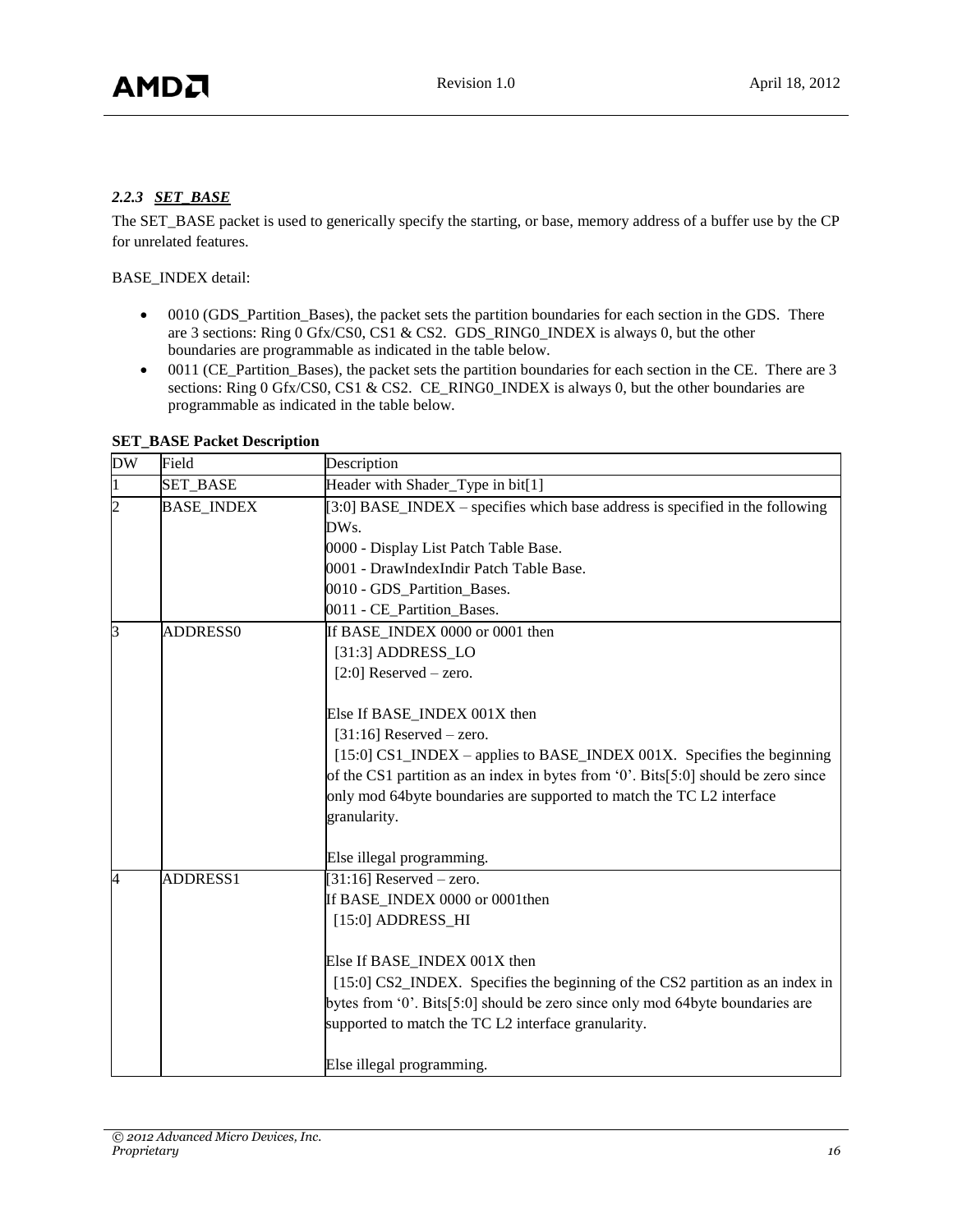## *2.2.4 LOAD\_CONFIG\_REG*

The LOAD\_CONFIG\_REG packet will only be processed if the CP processes a CONTEXT\_CONTROL packet with the appropriate shadow bit set.

This packet provides the ability to have the CP:

- Initialize the CONFIG\_REG\_BASE (BASE\_ADDR\_\* fields) internally for later use when a SET\_CONFIG\_REG packet is processed and shadowing is enabled (via the CONTEXT\_CONTROL packet). For this case, there are 5 DWs in the packet and DWs 4 and 5, REG\_OFFSET and NUM\_DWords are programmed to zero.
- Fetch single-context-configuration register data from external memory into the chip that was previously shadowed. For this case, there are 5 or more DWs and all are meaningful.

The CP computes the DWord-aligned external memory read address as follows:

Mem\_Start\_Address[47:2] = CONFIG\_REG\_BASE[47:2] + REG\_OFFSET

The CP writes the loaded data to consecutive register addresses. The starting address is computed as shown below:

Reg\_Start\_Address[17:2] =  $0x2000 + REG_O$  OFFSET (Note: Byte Offset  $0x8000 = DW$  Offset 0x2000)

To preserve coherency between shadowed Set\_\* packet writes and Load\_\* packet reads from external memory, the CP first waits until all prior SET\_\* data has been shadowed to memory before issuing the Load's memory read requests for the register data. The CP will fetch Num\_DWords from external memory. If, however, the driver only needs to change the Base\_Addr, then Num\_DWords can be set to zero and no data will be fetched.

| DW    | <b>Field Name</b>   | Description                                                                       |
|-------|---------------------|-----------------------------------------------------------------------------------|
|       | <b>HEADER</b>       | Header of the packet.                                                             |
|       | <b>BASE_ADDR_LO</b> | [31:2] - CONFIG_REG_BASE (31:2) for the block in Memory from where the            |
|       |                     | CP will fetch the state.                                                          |
| 3     | WAIT FOR IDLE       | [31] - If set the CP will wait for the graphics pipe to be idle by writing to the |
|       | <b>BASE ADDR HI</b> | GRBM Wait Until register with Wait for 3D idle".                                  |
|       |                     | [15:0] - CONFIG_REG_BASE (47:32) for the block in Memory from where the           |
|       |                     | CP will fetch the state.                                                          |
| 4     | <b>REG OFFSET</b>   | $[15:0]$ - REG_OFFSET $[15:0]$ in DWords from the register base address (Fixed at |
|       |                     | 0x2000 in DWs) and memory base address (CONFIG_REG_BASE).                         |
| 5     | <b>NUM DWords</b>   | NUM_DWords[13:0] - Number of DWords that the CP will fetch and write into         |
|       |                     | the chip. A value of zero will cause no constants to be loaded.                   |
| N     | <b>REG OFFSET</b>   | 31:16- Reserved REG_OFFSET[15:0] - Same Definition as Above.                      |
| $N+1$ | NUM_DWords          | 31:12 - Reserved NUM_DWords[13:0] - Same Definition as Above.                     |

#### **LOAD\_CONFIG\_REG Packet Description**

## <span id="page-16-0"></span>**2.3 Constant Engine Packets**

## *2.3.1 DUMP\_CONST\_RAM*

Sent only to the Constant Engine to instruct the CE to move data from one or more RAM slot lines to L2 Memory.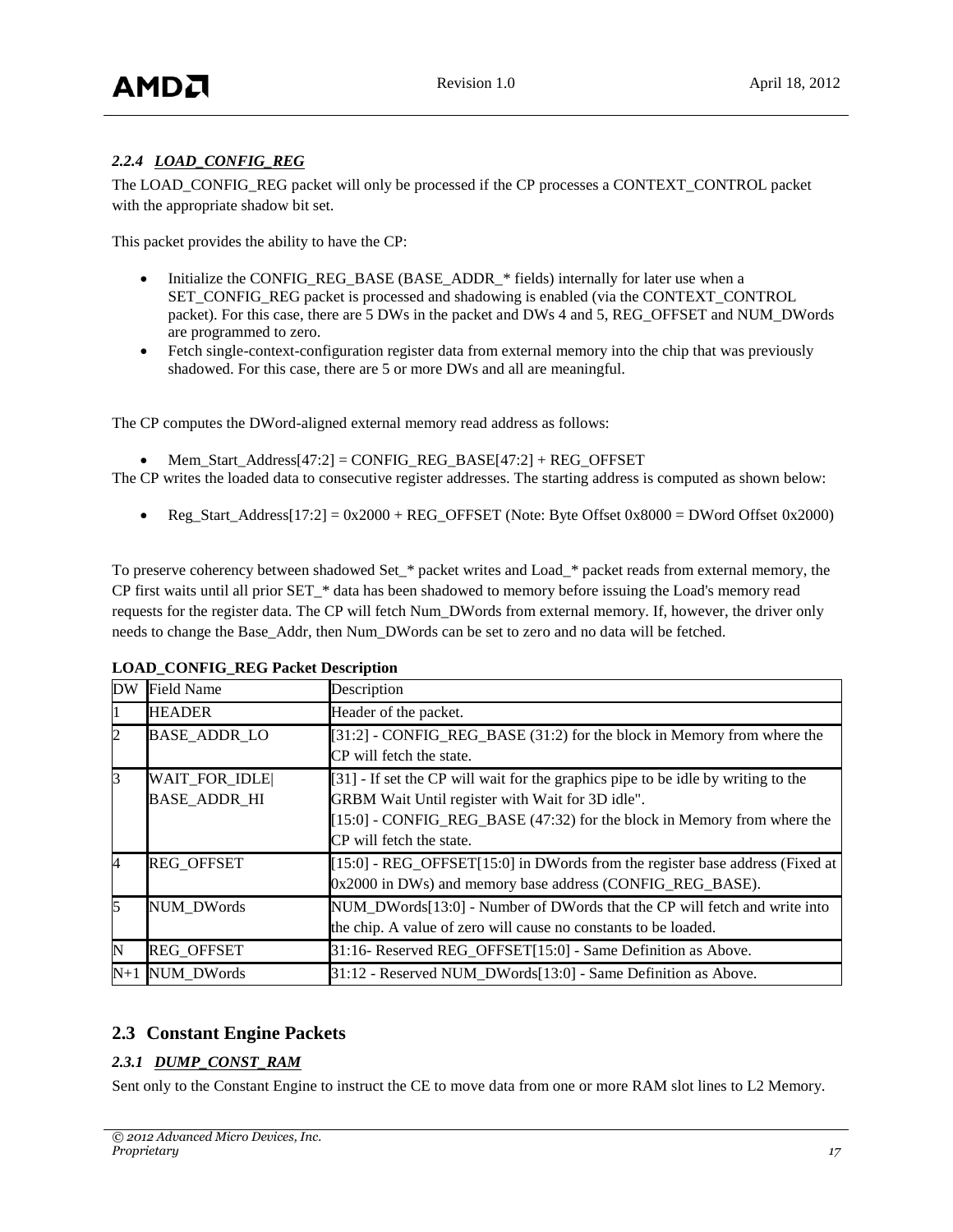#### **DUMP\_CONST\_RAM Packet Description**

| DW | Field         | Description                                                                                                            |
|----|---------------|------------------------------------------------------------------------------------------------------------------------|
|    | <b>HEADER</b> | Header of the packet.                                                                                                  |
| 12 | <b>OFFSET</b> | $[15:0]$ Starting byte offset into the Constant RAM. The minimum granularity is 4 bytes, so<br>bits[1:0] must be zero. |
| 3  | NUM DW        | $[14:0]$ Number of DWs to read from the constant RAM. The minimum granularity is DWs, so<br>any bit can be '1'.        |
| 14 | ADDR_LO       | [31:0] Byte Address [31:0]. The Address granularity is 4 bytes, so bits [1:0] must be zero.<br>$bits[1:0]$ are zero.   |
| 5  | ADDR HI       | [31:0] Address[63:32].                                                                                                 |

#### *2.3.2 INCREMENT\_CE\_COUNTER*

In the ME this packet creates a pipelined event that causes the CP to EOP block to increment it counter. If the packet command specifies to clear the counter, the ME does this at the top of pipe and clears the associated counter. The counter is double buffered.

#### **INCREMENT\_CE\_COUNTER Packet Description**

| DW | Field         | Description           |
|----|---------------|-----------------------|
|    | <b>HEADER</b> | Header of the packet. |
| ▵  | <b>DUMMY</b>  | [31:0] Dummy Data.    |

#### *2.3.3 INDIRECT\_BUFFER\_CONST*

This packet is used for dispatching Constant Indirect Buffers, new in SI. A separate constant buffer allows the CP to process constants ahead of and concurrently with the "draw command buffer". The driver effectively creates two command buffers where it created one previous to SI. The command buffer pointed to by this packet has new packets specifying the constants.

The KMD will specify the VMID in each Indirect\_Buffer\_Const packet. The KMD is required to include the VMID in the Indirect\_Buffer\_Const packet in the ring buffer.

#### **INDIRECT\_BUFFER\_CONST Packet Description**

|   | DW Field Name     | Description                                                                                        |
|---|-------------------|----------------------------------------------------------------------------------------------------|
|   | <b>HEADER</b>     | Header of the packet                                                                               |
| 2 | <b>IB BASE LO</b> | [[31:2] - Indirect Buffer Base Address [31:2] - DW-Aligned [1:0] - Swap function used for          |
|   |                   | data write.                                                                                        |
| 3 | <b>IB BASE HI</b> | $[15:0]$ - Upper bits of Address [47:32]                                                           |
| 4 | VMID              | $\llbracket 31:24 \rrbracket$ - VMID[7:0], Virtual Memory Domain ID for the command buffer.        |
|   | <b>IB SIZE</b>    | $\llbracket 19:0 \rrbracket$ - Indirect Buffer Size [19:0], size of the Indirect Buffer in DWORDs. |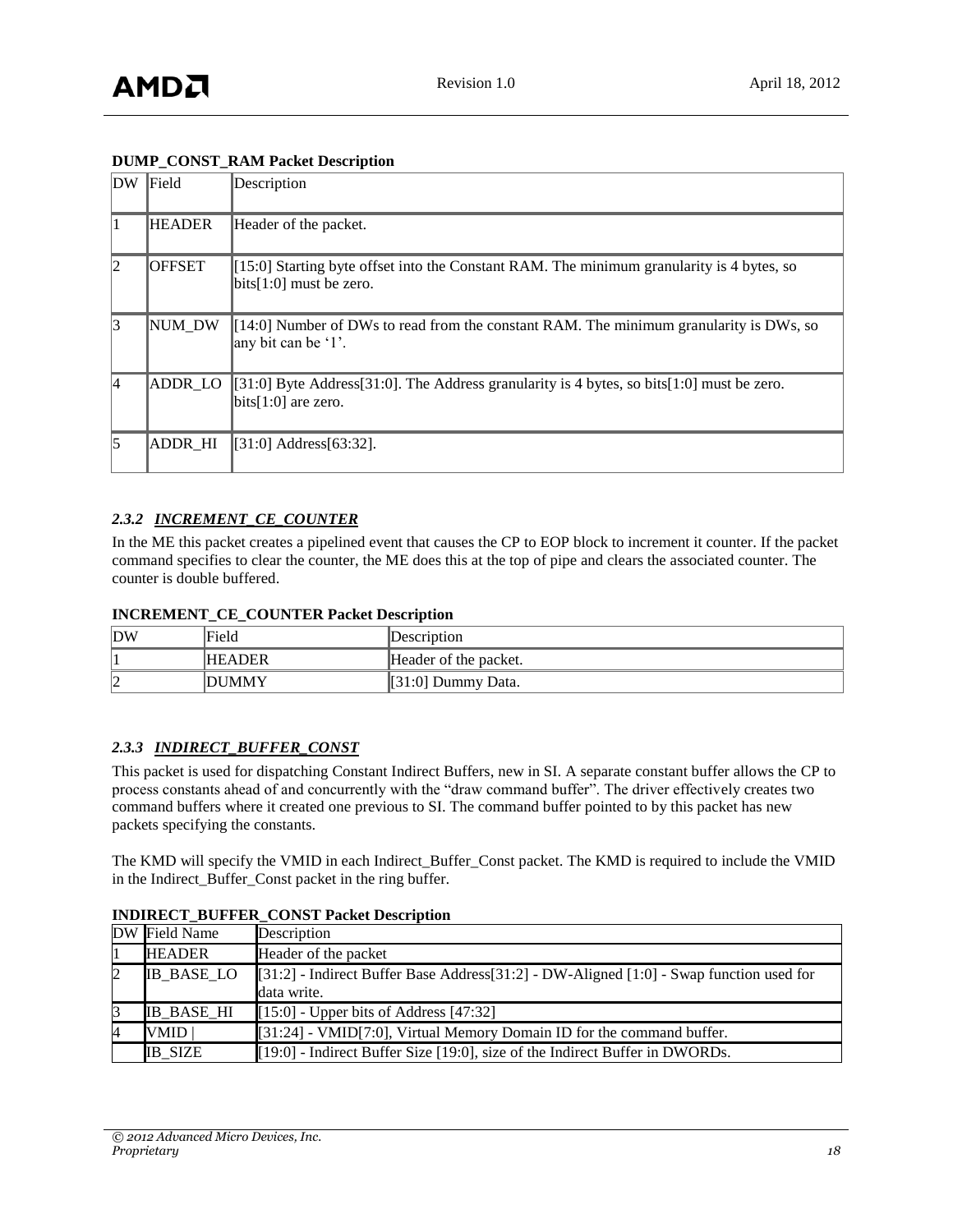### *2.3.4 LOAD\_CONST\_RAM*

Can be conditionally executed to initialize or re-prime the CE's constant RAM from memory at the beginning of an app or at a switch from one application to another.

|    | DW Field       | Description                                                                                                                                          |
|----|----------------|------------------------------------------------------------------------------------------------------------------------------------------------------|
|    | <b>HEADER</b>  | Header of the packet.                                                                                                                                |
|    | <b>ADDR LO</b> | $[31:0]$ Byte Address $[31:0]$ . The Address granularity is 32 bytes, so bits $[4:0]$ must be zero.                                                  |
| 13 | <b>ADDR HI</b> | $ [31:0]$ Address $[63:32]$ .                                                                                                                        |
|    | NUM DW         | $[14:0]$ Number of DW to read from "memory". The minimum granularity is 32 bytes (8 DWs),<br>$\vert$ so bits $[2:0]$ must be zero.                   |
|    | <b>OFFSET</b>  | [[15:0] Starting byte offset into the constant RAM. The minimum granularity is 32 bytes so<br>$\left  \frac{\text{bits}}{4:0} \right $ must be zero. |

#### **LOAD\_CONST\_RAM Packet Description**

#### *2.3.5 SET\_CE\_DE\_COUNTERS*

This packet initializes the ME called DE\_COUNT and the CE version called CE\_COMPARE\_COUNT. The WAIT\_ON\_DE\_COUNTER packet only compares to the DE\_COUNT, where the WAIT\_ON\_DE\_- COUNTER\_DIFF subtracts the DE\_COUNT from the CE\_COMPARE\_COUNT. It does not clear the CE's up/down counter called CE\_COUNTER since that will always be zero already by design.

#### **SET CE DE COUNTERS Packet Description**

| DW | Field             | Description                            |
|----|-------------------|----------------------------------------|
|    | <b>HEADER</b>     | Header of the packet.                  |
|    | <b>COUNTER LO</b> | $[31:0]$ Lower 32 bits of the counter. |
|    | <b>COUNTER HI</b> | $[31:0]$ Upper 32 bits of the counter. |

#### *2.3.6 WAIT\_ON\_DE\_COUNTER*

Instructs the CE to wait on counter from the DE to be greater than or equal to COUNTER\_HI:COUNTER\_LO.

#### **WAIT\_ON\_DE\_COUNTER Packet Description**

| DW | Field             | Description                            |
|----|-------------------|----------------------------------------|
|    | <b>IHEADER</b>    | Header of the packet.                  |
|    | <b>COUNTER LO</b> | $[31:0]$ Lower 32 bits of the counter. |
|    | <b>COUNTER HI</b> | $[31:0]$ Upper 32 bits of the counter. |

#### 2.3.7 **WAIT\_ON\_DE\_COUNTER\_DIFF**

Instructs the CE to wait on difference between the ME's copy of the DE counter (DE\_COUNT) and the CE's copy (CE\_COMPARE\_COUNT) to be less than the DIFF.

#### **WAIT\_ON\_DE\_COUNTER\_DIFF Packet Description**

| DW | laternary and<br>'Fiela | rnption<br>10001          |
|----|-------------------------|---------------------------|
| Ш. | DER<br>$\Lambda$<br>нн  | the packet.<br>-leader of |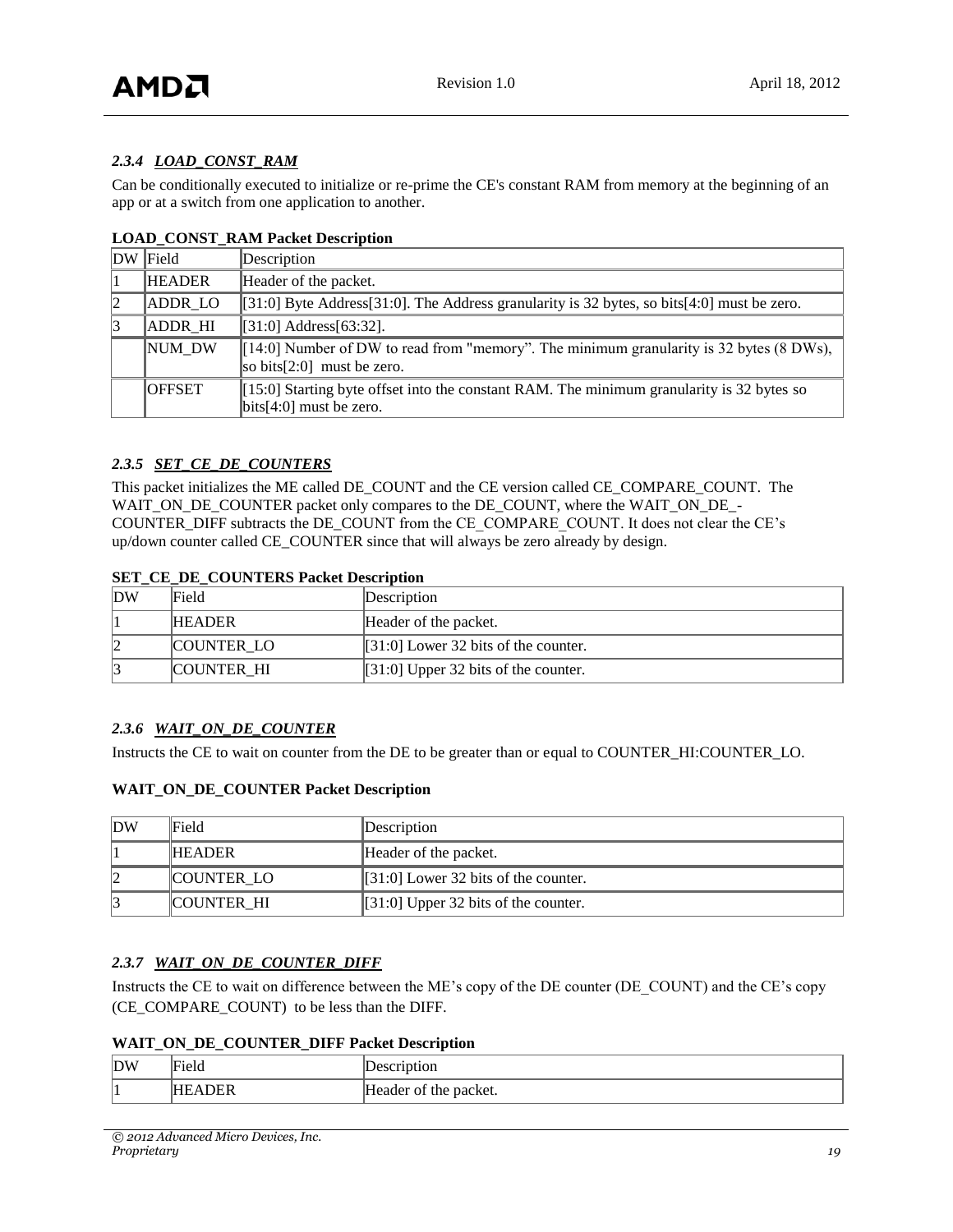| ıŻ | DIFF | Difference between CE COMPARE COUNT and DE COUNT must be |
|----|------|----------------------------------------------------------|
|    |      | lless than DIFF to continue.                             |

#### *2.3.8 WRITE\_CONST\_RAM*

Write DWs from the PM4 stream to the CE's constant RAM.

#### **WRITE\_CONST\_RAM Packet Description**

| <b>DW</b> | Field         | Description                                                                            |
|-----------|---------------|----------------------------------------------------------------------------------------|
|           | <b>HEADER</b> | Header                                                                                 |
| 2         | <b>OFFSET</b> | [15:0] Starting DW granularity offset into the constant RAM. Thus, bits[1:0] are zero. |
| 3         | <b>DATA</b>   | [31:0] DATA – Data to write to the Constant RAM.                                       |

#### *2.3.9 WRITE\_CONST\_RAM\_OFFSET*

Packet is similar to the WRITE\_CONST\_RAM packet, except that the DATA ordinal needs to be modified. The data supplied is an offset from the partition base, but the partition base is unknown. The microcode needs to replace the DATA with 'DATA + Partition\_Base' before writing it into the CE RAM. The corresponding partition is determined from the Ring to which the packet is submitted (see GDS \* INDEX as described in SET\_BASE packet for more details).

| DW | Field         | Description                                                |
|----|---------------|------------------------------------------------------------|
|    | <b>HEADER</b> | Header                                                     |
|    | <b>OFFSET</b> | [15:0] OFFSET – unchanged from WRITE_CONST_RAM packet      |
|    | <b>DATA</b>   | [31:0] DATA – Data is replaced with DATA + Partition_Base. |

#### **WRITE\_CONST\_RAM\_OFFSET Packet Description**

## <span id="page-19-0"></span>**2.4 State Management Packets**

## *2.4.1 CONTEXT\_CONTROL*

For SI, Samplers, Resources, ALU constants are not shadowed since they are written to memory as "buffers" for the SQ to fetch. The CONTEXT\_CONTROL packet controls the processing of LOAD packets and shadowing for SET packets. It is valid for each ring, but not all fields apply to rings 1 and 2. Bit zero: of two ordinals is shader-type-less, meaning the shader type bit in the SET\_CONFIG\_REG packet is ignored, but should be programmed to zero. The Load Control bits enable/disable the CP's processing of each type of LOAD packet. When the Load Control bits are set, the CP will process the LOAD packets indicated. Likewise, if the bits are cleared, the CP will discard the corresponding LOAD packets indicated. There is a bit for enabling/disabling each Load variation.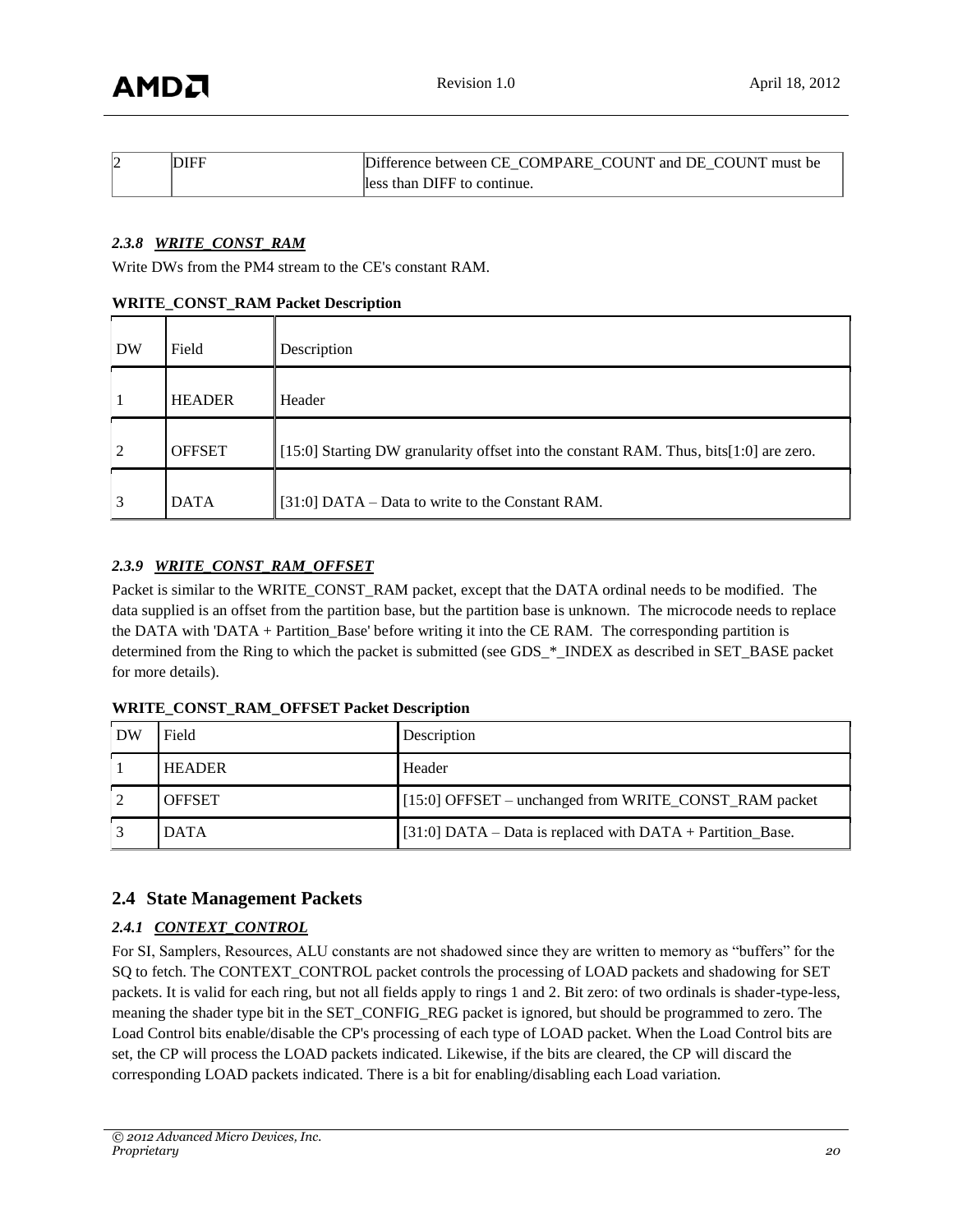The Shadow Enable bits are used to turn shadowing on and off for the SET\_\* packets. When set, the memorymapped register writes will be shadow to memory and when reset, they will not. There is a bit for enabling/disabling shadowing for each type of SET packet (review the SET packets for more details on shadowing). The Load and Shadow DWs each have a DW Enable bit. When not set, the DW will be discarded so that when needed, the driver may update one without affecting the other.

|   | DW Field Name | Description                                                                      |
|---|---------------|----------------------------------------------------------------------------------|
| 1 | <b>HEADER</b> | Header of the packet                                                             |
| 2 | LOAD_CONTROL  | Bit 31 - DW Enable - Load Enables will not be updated unless this bit is set     |
|   |               | Bit 30:25 - Reserved- must be zero                                               |
|   |               | Bit 24 - Enable Load of CS SH Registers (SI)                                     |
|   |               | Bit 23:17 - Reserved- must be zero                                               |
|   |               | Bit 16 - Enable Load of Gfx SH Registers (SI)                                    |
|   |               | Bits 15:2 - Reserved- must be zero                                               |
|   |               | Bit 1 - Enable Load Multi-Context Render State Registers                         |
|   |               | Bit 0 - Enable Load Single-Context Configuration Registers, both Gfx and CS      |
| 3 | SHADOW_ENABLE | Bit 31 - DW Enable - Shadow Enables will not be updated unless this bit is set.  |
|   |               | Bit 30:25 - Reserved- must be zero                                               |
|   |               | Bit 24 - Enable Shadowing of CS SH Registers (SI)                                |
|   |               | Bit 23:17 - Reserved- must be zero                                               |
|   |               | Bit 16 - Enable Shadowing of Gfx SH Registers (SI)                               |
|   |               | Bits 15:2 - Reserved- must be zero                                               |
|   |               | Bit 1 - Enable Shadowing of Multi-Context Render State Registers                 |
|   |               | Bit 0 - Enable Shadowing of Single-Context Configuration Registers, both Gfx and |
|   |               | CS                                                                               |

#### **CONTEXT\_CONTROL Packet Description**

## *2.4.2 CLEAR\_STATE*

The purpose of the Clear\_State packet is to reduce command buffer preamble setup time for all driver versions of both DX and OpenGL and to specifically support DX11's Display Lists requirements. The definition of Clear State is essentially everything off, resources all NULL, other values set to a defined default state.

#### **CLEAR\_STATE Packet Description**

| DW Field Name Description |                       |
|---------------------------|-----------------------|
| <b>HEADER</b>             | Header of the packet. |
| <b>DUMMY</b>              | Dummy Data            |

## *2.4.3 LOAD\_CONTEXT\_REG*

This packet provides the ability to have the CP:

- $\bullet$  Initialize the CONTEXT REG BASE (BASE ADDR  $*$  fields) internally for later use when a SET\_CONTEXT\_REG packet is processed and shadowing is enabled (via the CONTEXT\_CONTROL packet). For this case, there are 5 DWs in the packet and DWs 4 and 5, REG\_OFFSET and NUM\_DWords are programmed to zero.
- Fetch eight-context-configuration register data from external memory into the chip that was previously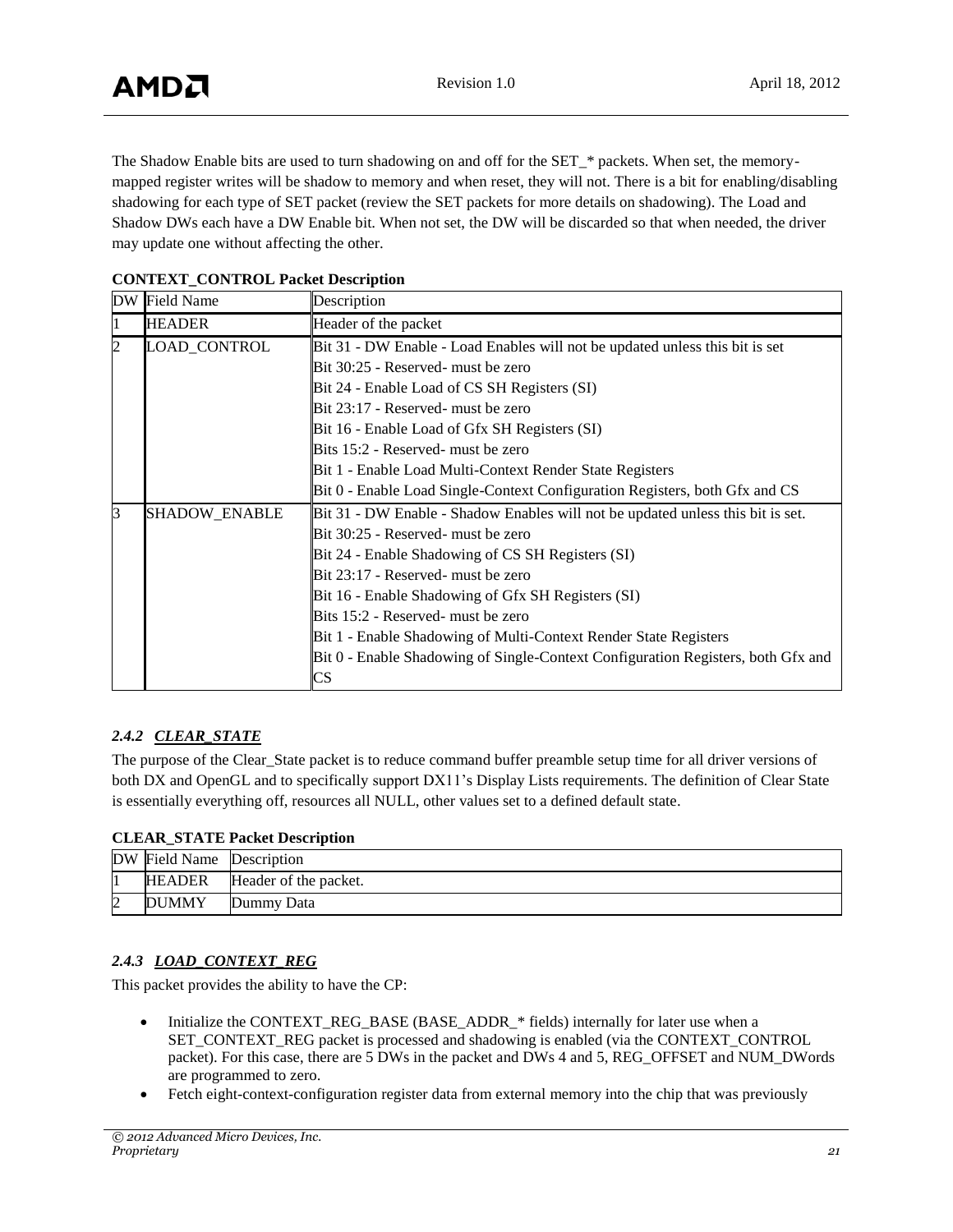shadowed. For this case, there are 5 or more DWs and all are meaningful. The CP computes the DWord-aligned external memory read address as follows:

Mem\_Start\_Address[47:2] = CONTEXT\_REG\_BASE[47:2] + REG\_OFFSET

The CP writes the loaded data to consecutive register addresses. The starting address is computed as shown below:

Reg\_Start\_Address[17:2] =  $0xA000 + REG_O$  OFFSET (Note: Byte Offset  $0x28000 = DWord$  Offset 0xA000)

To preserve coherency between shadowed Set packet writes and Load packet reads from external memory, the CP first waits until all prior SET  $*$  data has been shadowed to memory before issuing the Load"s memory read requests for the register data. The CP will fetch Num\_DWords from external memory. If, however, the driver only needs to change the Base\_Addr, then Num\_DWords can be set to zero and no data will be fetched.

| <b>DW</b>      | <b>Field Name</b>   | Description                                                                   |  |
|----------------|---------------------|-------------------------------------------------------------------------------|--|
|                | <b>HEADER</b>       | Header of the packet.                                                         |  |
| $\overline{c}$ | <b>BASE_ADDR_LO</b> | [31:2] - CONTEXT_REG_BASE (31:2) for the block in Memory from where the CP    |  |
|                |                     | will fetch the state.                                                         |  |
| 3              | <b>BASE_ADDR_HI</b> | $[15:0]$ - CONTEXT_REG_BASE (47:32) for the block in Memory from where the CP |  |
|                |                     | will fetch the state.                                                         |  |
| $\overline{4}$ | <b>REG OFFSET</b>   | [15:0] - REG_OFFSET[15:0] in DWords from the register base address (Fixed at  |  |
|                |                     | 0xA000 in DWs) and memory base address (CONTEXT_REG_BASE)                     |  |
| 15             | <b>NUM DWords</b>   | NUM_DWords[13:0] - Number of DWords that the CP will fetch and write into the |  |
|                |                     | chip. A value of zero will cause no constants to be loaded.                   |  |
| N              | <b>REG OFFSET</b>   | 31:16- Reserved REG_OFFSET[15:0] - Same Definition as Above.                  |  |
|                | $N+1$ NUM DWords    | 31:12 - Reserved NUM_DWords[13:0] - Same Definition as Above.                 |  |

#### **LOAD\_CONTEXT\_REG Packet Description**

## *2.4.4 SET\_CONTEXT\_REG*

This packet loads the eight-context-renderstate register data, which is embedded in the packet, into the chip. Note: This packet checks if the context needs to be updated and rolls the context as required. The REG\_OFFSET field is a DWord-offset from the starting address. All the render state data in the packet is written to consecutive register addresses beginning at the starting address. The starting address for register data is computed as follows:

**•** Reg\_Start\_Address[17:2] = 0xA000 + REG\_OFFSET (Note: Byte Offset 0x28000; DWord Offset 0xA000) The CP will write the data to external memory if the corresponding shadow enable is set. This allows the register data to be reloaded into the chip after a context switch with the LOAD\_CONTEXT\_REG (LCTX) packet. The LCTX packet sets the REG\_CONTEXT\_BASE and the CONTEXT\_CONTROL packet enables/disables write shadowing to external memory (see these packets for more details). The starting external memory address that the render state data is written to is computed as follows:

**•** Mem\_Start\_Address[39:2] = CONTEXT\_REG\_BASE[39:2] + REG\_OFFSET

To preserve coherency between shadowed Set packet writes and Load packet reads from external memory, the CP.PFP first waits until all prior SET\_\* data has been shadowed to memory before issuing the Load's memory read requests for the register data.

#### **SET\_CONTEXT\_REG Packet Description**

| ιw<br>ntion!<br>$\cdots$<br>-----<br>ıme<br><u>.</u><br>$\sim$ $\sim$ |
|-----------------------------------------------------------------------|
|-----------------------------------------------------------------------|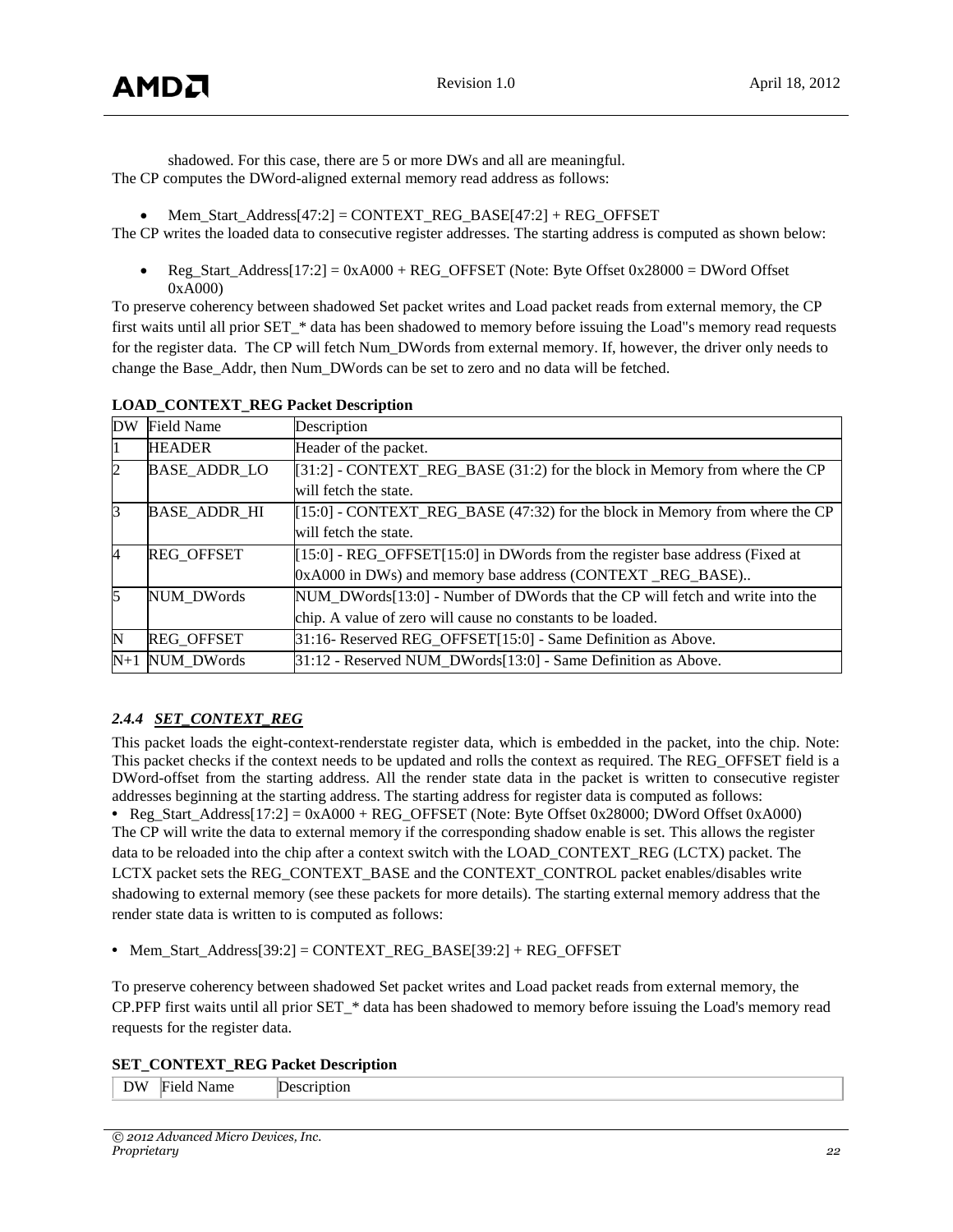| <b>HEADER</b><br>type of the Load, see Type-3 Packet. |                 | Header of the packet. Shader_Type in bit 1 of the Header will correspond to the shader                                    |
|-------------------------------------------------------|-----------------|---------------------------------------------------------------------------------------------------------------------------|
|                                                       | REG_OFFSET      | $[15:0]$ - Offset in DWords from the register base address (0xA000 in DWs) and memory<br>base address (CONTEXT_REG_BASE). |
|                                                       | 3 to N REG DATA | DWord Data for Registers or DW Offset into the Patch Table.                                                               |

#### *2.4.5 SET\_CONTEXT\_REG\_INDIRECT*

This packet loads the eight-context-renderstate register data, which the CP fetches from the Patch Table, starting at offset REG\_INDEX. The REG\_OFFSET field is a DWord-offset from the starting address. Note: This packet checks if the context needs to be updated and rolls the context as required. The REG\_OFFSET field is a DWordoffset from the starting address. The write address for the register data is computed as follows:

• Reg\_Start\_Address[17:2]  $= 0xA000 + REG$  OFFSET (Note: Byte Offset 0x28000; DWord Offset 0xA000) The CP will write the data to external memory if the corresponding shadow enable is set. This allows the register data to be reloaded into the chip later with the LOAD\_CONTEXT\_REG packet. The LOAD\_CONTEXT\_REG packet sets the REG\_CONTEXT\_BASE and the CONTEXT\_CONTROL packet enables/disables write shadowing to external memory (see these packets for more details). The starting external memory address that the render state data is written to is computed as follows:

• Mem\_Start\_Address[39:2] = CONTEXT\_REG\_BASE[39:2] + REG\_OFFSET

To preserve coherency between shadowed Set packet writes and Load packet reads from external memory, the CP.PFP first waits until all prior SET\_\* data has been shadowed to memory before issuing the Load's memory read requests for the register data.

| DW Field Name     | Description                                                                            |
|-------------------|----------------------------------------------------------------------------------------|
| <b>HEADER</b>     | Header of the packet. Shader_Type in bit 1 of the Header will correspond to the shader |
|                   | type of the Load, see Type-3 Packet.                                                   |
| <b>REG OFFSET</b> | $[15:0]$ - Offset in DWords from the register base address (0xA000 in DWs) and memory  |
|                   | base address (CONTEXT_REG_BASE).                                                       |
| <b>REG INDEX</b>  | DW Offset into the Patch Table.                                                        |

#### **SET\_CONSTEXT\_REG\_INDIRECT Packet Description**

#### *2.4.6 LOAD\_SH\_REG*

This packet provides the ability to have the CP:

- Initialize the per-ring SH\_REG\_BASE (BASE\_ADDR\_\* fields) internally for later use when a SET\_SH\_REG packet is processed and shadowing is enabled (via the CONTEXT\_CONTROL packet). For this case, there are 5 DWs in the packet and DWs 4 and 5, REG\_OFFSET and NUM\_DWords are programmed to zero.
- Fetch SH REG data from external memory into the chip that was previously shadowed. For this case, there are 5 or more DWs and all are meaningful.

The CP computes the DWord-aligned external memory read address as follows:

Mem\_Start\_Address[47:2] = SH\_REG\_BASE[47:2] + REG\_OFFSET

The CP writes the "loaded" data to consecutive register addresses. The starting address is computed as shown below:

• Reg\_Start\_Address[17:2] =  $0X2C00 + SH$  REG\_OFFSET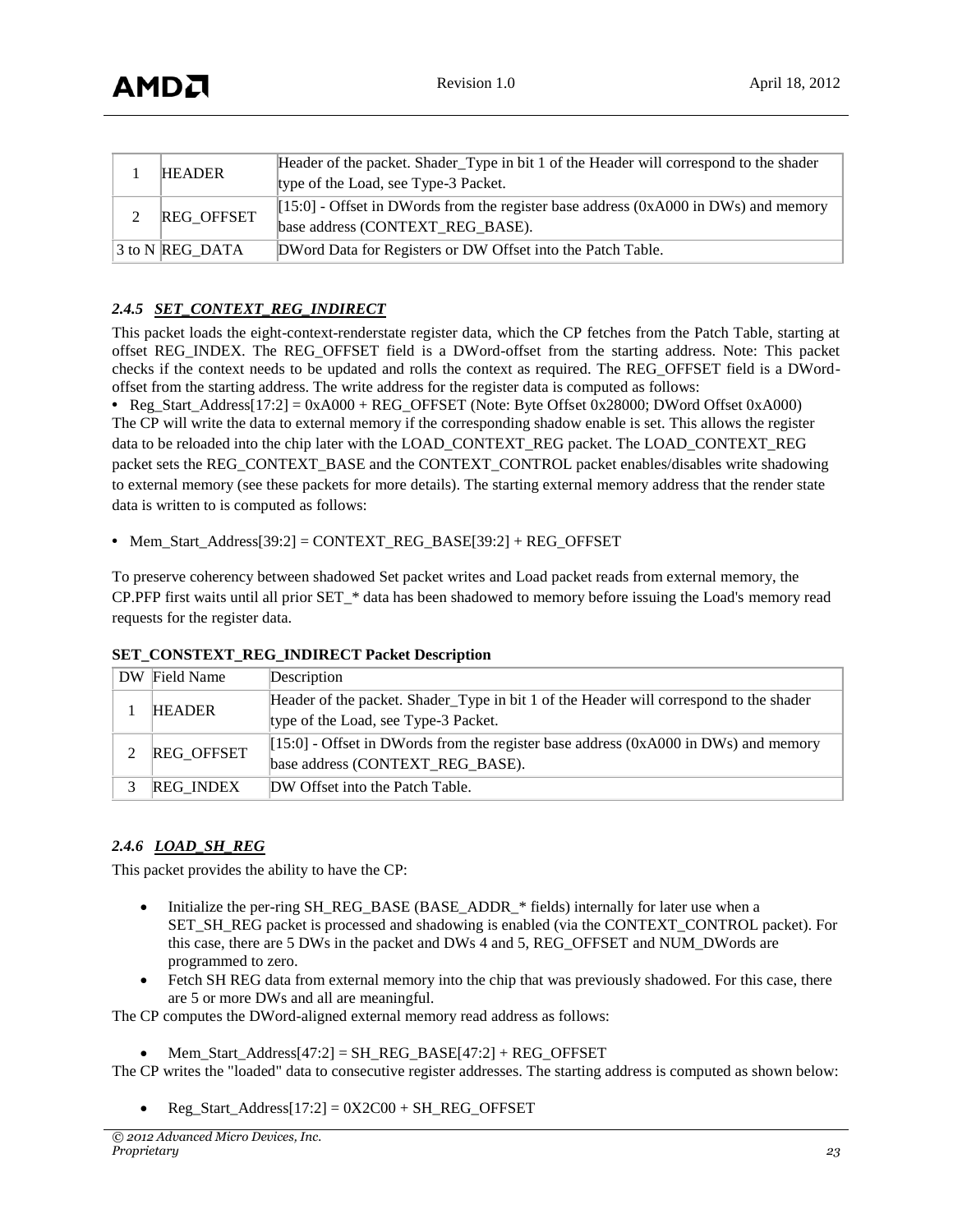To preserve coherency between shadowed Set packet writes and Load packet reads from external memory, the CP first waits until all prior SET  $*$  data has been shadowed to memory before issuing the Load's memory read requests for the register data. The CP will fetch Num\_DWords from external memory. If, however, the driver only needs to change the Base\_Addr, then Num\_DWords can be set to zero and no data will be fetched.

| DW    | <b>Field Name</b>   | Description                                                                            |  |
|-------|---------------------|----------------------------------------------------------------------------------------|--|
| П.    | <b>HEADER</b>       | Header of the packet. Shader_Type in bit 1 of the Header will correspond to the shader |  |
|       |                     | type of the Load, see Type-3 Packet.                                                   |  |
| 2     | <b>BASE_ADDR_LO</b> | $[31:2]$ - SH_REG_BASE (31:2) for the block in Memory from where the CP will fetch     |  |
|       |                     | the constants.                                                                         |  |
| 13    | <b>BASE ADDR HI</b> | $[15:0]$ - SH_REG_BASE (47:32) for the block in Memory from where the CP will          |  |
|       |                     | fetch the constants.                                                                   |  |
| 4     | <b>REG OFFSET</b>   | $[15:0]$ - REG_OFFSET $[15:0]$ in DWords from the base SH register address (Fixed at   |  |
|       |                     | 0x2C00) and memory base address (SH_REG_BASE).                                         |  |
| 15    | <b>NUM DWords</b>   | NUM DWords [13:0] - Number of DWords that the CP will fetch and write into the         |  |
|       |                     | chip. A value of zero will cause no constants to be loaded.                            |  |
| N     | <b>REG OFFSET</b>   | 31:16 - Reserved REG_OFFSET[15:0] - Same Definition as Above.                          |  |
| $N+1$ | <b>NUM DWords</b>   | 31:12 - Reserved NUM DWords[13:0] - Same Definition as Above.                          |  |

#### **LOAD\_SH\_REG Packet Description**

#### *2.4.7 SET\_SH\_REG*

This packet updates the shader persistent register state in the SPI, which is embedded in the packet, into the chip. The REG\_OFFSET field is a DWord-offset from the starting address. All the persistent state data in the packet is written to consecutive register addresses beginning at the starting address. The starting address for register data is computed as follows:

Reg\_Start\_Address[17:2] =  $0x2CO0 + REG_OFFSET$  (Note: Byte Offset 0xB000; DWord Offset 0x2C00)

The CP will write the data to external memory if the corresponding shadow enable is set. This allows the register data to be reloaded into the chip later with the LOAD\_SH\_REG packet. The LOAD\_SH\_REG packet sets the SH\_REG\_BASE and the CONTEXT\_CONTROL packet enables/disables write shadowing to external memory (see these packets for more details). The starting external memory address that the render state data is written to is computed as follows:

Mem\_Start\_Address[47:2] = SH\_REG\_BASE[47:2] + REG\_OFFSET

To preserve coherency between shadowed Set packet writes and Load packet reads from external memory, the CP.PFP first waits until all prior SET\_\* data has been shadowed to memory before issuing the Load"s memory read requests for the register data.

|  |  |  |  | <b>SET_SH_REG Packet Description</b> |
|--|--|--|--|--------------------------------------|
|--|--|--|--|--------------------------------------|

| DW | Field Name    | Description                                                                            |
|----|---------------|----------------------------------------------------------------------------------------|
|    | <b>HEADER</b> | Header of the packet. Shader_Type in bit 1 of the Header will correspond to the shader |
|    |               | type of the Load, see Type-3 Packet.                                                   |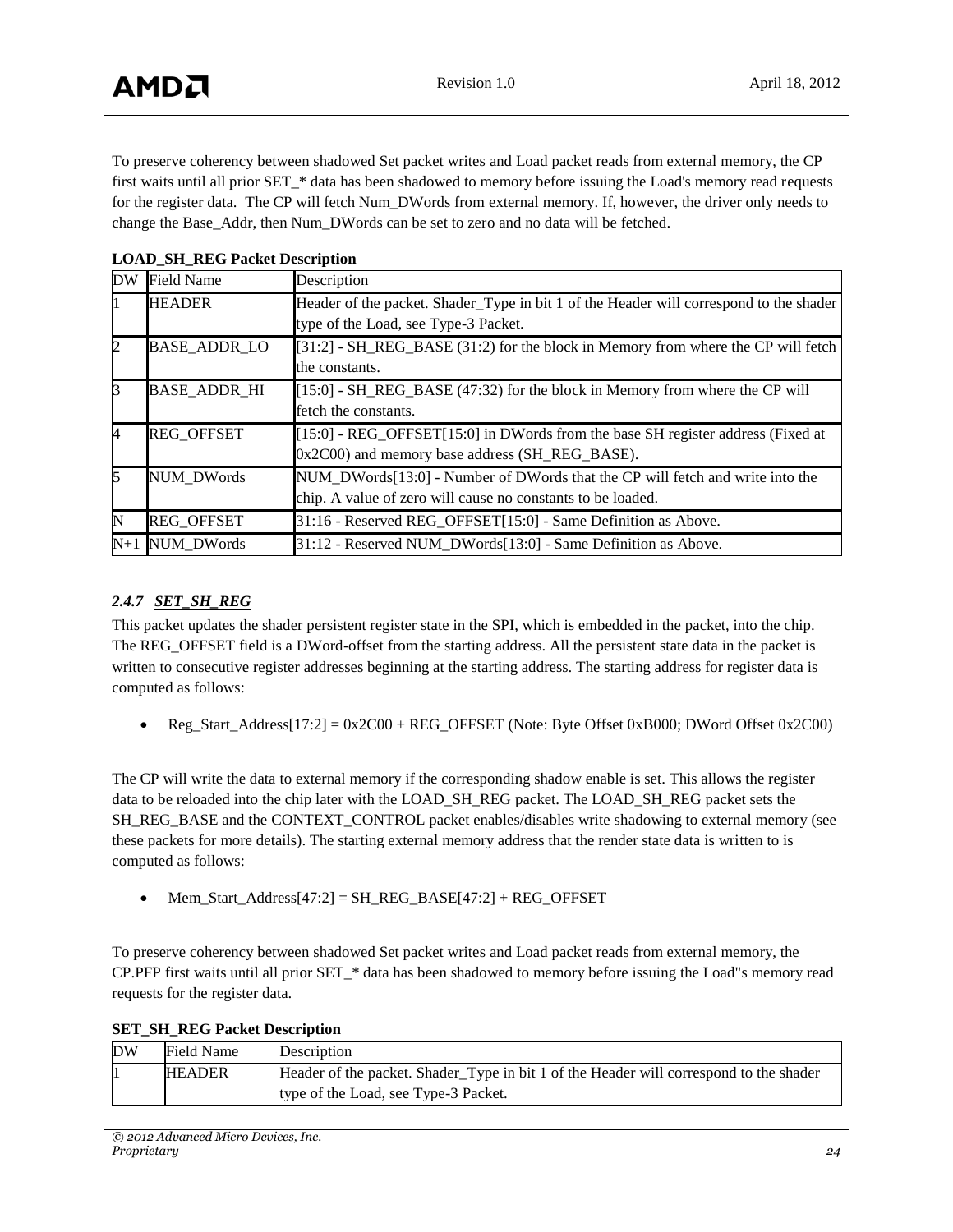| $\overline{2}$ |                 | REG_OFFSET $\left[15:0\right]$ - Offset in DWords from the register base address (0x2C00 in DWs) and memory |  |
|----------------|-----------------|-------------------------------------------------------------------------------------------------------------|--|
|                |                 | base address (SH REG BASE).                                                                                 |  |
|                | 3 to N REG DATA | DWord Data for Registers.                                                                                   |  |

## <span id="page-24-0"></span>**2.5 Draw Related Packets: Graphics Ring**

#### *2.5.1 DRAW\_INDEX\_2*

Draws a set of primitives using fetched indices from a bounded index buffer.

| <b>DW</b> | <b>Field Name</b>     | Description                                                                  |  |
|-----------|-----------------------|------------------------------------------------------------------------------|--|
| 11        | <b>HEADER</b>         | Header of the packet                                                         |  |
| 2         | <b>MAX SIZE</b>       | MAX SIZE [31:0] - VGT DMA maximum number of indices until out of bound       |  |
|           |                       | index buffer is accessed. Written to the VGT_DMA_MAX_SIZE register (No       |  |
|           |                       | Context Supplied).                                                           |  |
| $\beta$   | <b>INDEX BASE LO</b>  | Base Address [31:1] of Index Buffer (Word-Aligned). Written to the           |  |
|           |                       | VGT_DMA_BASE register (No Context Supplied).                                 |  |
| 4         | <b>INDEX BASE HI</b>  | [15:0] Base Address Hi [47:32] of Index Buffer. Written to the               |  |
|           |                       | VGT_DMA_BASE_HI register (No Context Supplied).                              |  |
| 15        | <b>INDEX COUNT</b>    | $INDEX COUNT [31:0] - Number of indices in the Index Buffer. Written to the$ |  |
|           |                       | VGT_DMA_SIZE register (No Context Supplied). Written to the                  |  |
|           |                       | VGT_NUM_INDICES register for the assigned context.                           |  |
| 6         | <b>DRAW INITIATOR</b> | Draw Initiator Register. Written to the VGT_DRAW_INITIATOR register for the  |  |
|           |                       | assigned context.                                                            |  |

#### **DRAW\_INDEX\_2 Packet Description**

#### *2.5.2 DRAW\_INDEX\_AUTO*

Draws a set of primitives using indices auto-generated by the VGT.

#### **DRAW\_INDEX\_AUTO Packet Description**

| DW Field Name         | Description                                                                                                                             |
|-----------------------|-----------------------------------------------------------------------------------------------------------------------------------------|
| <b>HEADER</b>         | Header of the packet                                                                                                                    |
| <b>INDEX_COUNT</b>    | [31:0] Number of indices to generate. Written to the VGT_NUM_INDICES register<br>for the assigned context.                              |
| <b>DRAW INITIATOR</b> | [31:0] Primitive type and other control. Written to the VGT_DRAW_INITIATOR<br>register for the assigned context. DRAW_INDEX_AUTO Packet |

#### *2.5.3 DRAW\_INDEX\_IMMED*

Draws a set of primitives using indices in the packet.

|  |  |  |  | <b>DRAW_INDEX_IMMED Packet Description</b> |
|--|--|--|--|--------------------------------------------|
|--|--|--|--|--------------------------------------------|

| <b>DW</b> | Field Name         | Description                                                                                                                            |
|-----------|--------------------|----------------------------------------------------------------------------------------------------------------------------------------|
|           | <b>HEADER</b>      | Header of the packet                                                                                                                   |
|           | <b>INDEX COUNT</b> | INDEX_COUNT [31:0] - Number of indices that will be written to the<br>VGT_IMMED_DATA register. Written to the VGT_NUM_INDICES register |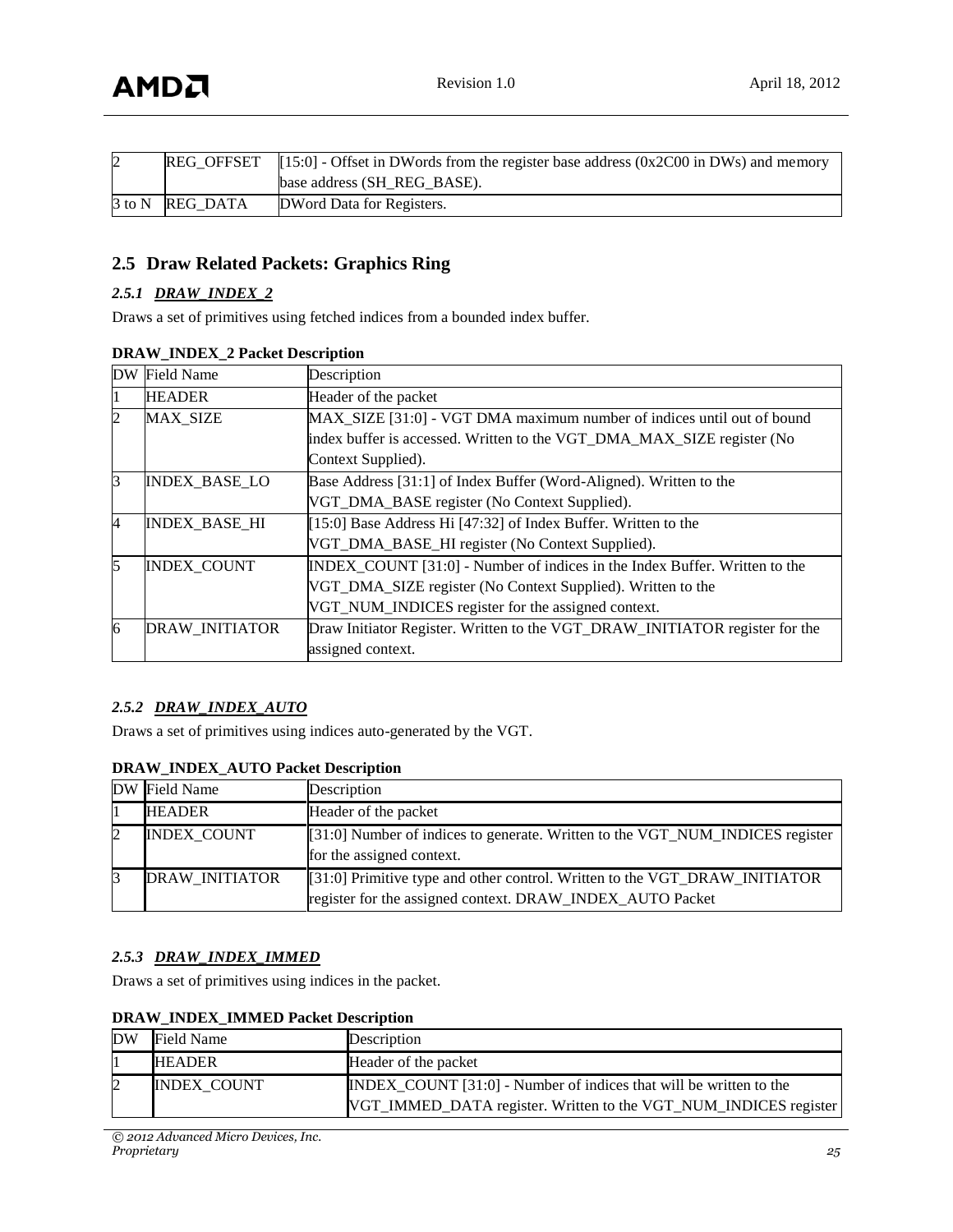|        |                            | for the assigned context.                                             |
|--------|----------------------------|-----------------------------------------------------------------------|
|        | <b>DRAW INITIATOR</b>      | Primitive type and other control. Written to the VGT_DRAW_INITIATOR   |
|        |                            | register for the assigned context.                                    |
| $4$ to | [indx16 #1   indx16 #0] or | Index Data. Written to the VGT_IMMED_DATA register for the assigned   |
| End    | [indx $32\#0$ ]            | context. See the DRAW_INDEX_TYPE packet for details on how to specify |
|        |                            | the 16 or 32-bit indices.                                             |

#### *2.5.4 DRAW\_INDEX\_INDIRECT*

The information needed for the Draw is embedded in a buffer (rather than in the packet) and therefore the CP must fetch the information from memory before executing the Draw. The data structure in memory has this format:

```
struct DrawIndexedInstancedArgs
{
   UINT IndexCountPerInstance; 
   UINT InstanceCount; 
   UINT StartIndexLocation; 
   UINT BaseVertexLocation; 
   UINT StartInstanceLocation; 
};
```
Definition of Parameters:

- IndexCountPerInstance: The number of indexes per instance of the index buffer that indexes are read from to draw the primitives.
- **•** InstanceCount: The number of instances of the index buffer that indexes are read from to draw the primitives.
- StartIndexLocation: Index of the first index to use when accessing the vertex buffer; begin at StartIndexLocation to index vertices from the vertex buffer.
- **•** BaseVertexLocation: The number that should be added to each index that is referenced by the various primitives to determine the actual index of the vertex elements in each vertex stream.
- **•** StartInstanceLocation: The first instance of the index buffer that indexes are read from to draw the primitives.

The driver must send the following packets before sending the DRAW\_INDEX\_INDIRECT packet: SET\_BASE packet to specify the start address of BufferForArgs, the INDEX\_BASE packet to specify where the index buffer starts and the INDEX\_BUFFER\_SIZE packet to specify the number of indices.

|                | DW Field Name       | Description                                                                                                                                                                                                                                                                                                               |  |
|----------------|---------------------|---------------------------------------------------------------------------------------------------------------------------------------------------------------------------------------------------------------------------------------------------------------------------------------------------------------------------|--|
|                | <b>HEADER</b>       | Header of the packet                                                                                                                                                                                                                                                                                                      |  |
| $\overline{2}$ | DATA OFFSET         | $\left[\right]31:0$ - Byte aligned offset where the required data structure in the DrawIndirect<br>buffer starts. 1:0 must be zero.                                                                                                                                                                                       |  |
| 3              | <b>BASE VTX LOC</b> | ∥[15:0] Offset where the CP will write the BaseVertexLocation it fetched from<br>memory. START_INST_LOC will be written to the subsequent register. Two<br>sequential User Data location will be used, likely the user register 0 and 1 in either<br>the VS, LS, or ES depending on where the vertex shader is executing. |  |
| 4              | DRAW_INITIATOR      | Draw Initiator Register. Written to the VGT_DRAW_INITIATOR register for the                                                                                                                                                                                                                                               |  |

#### **DRAW\_INDEX\_INDIRECT Packet Description**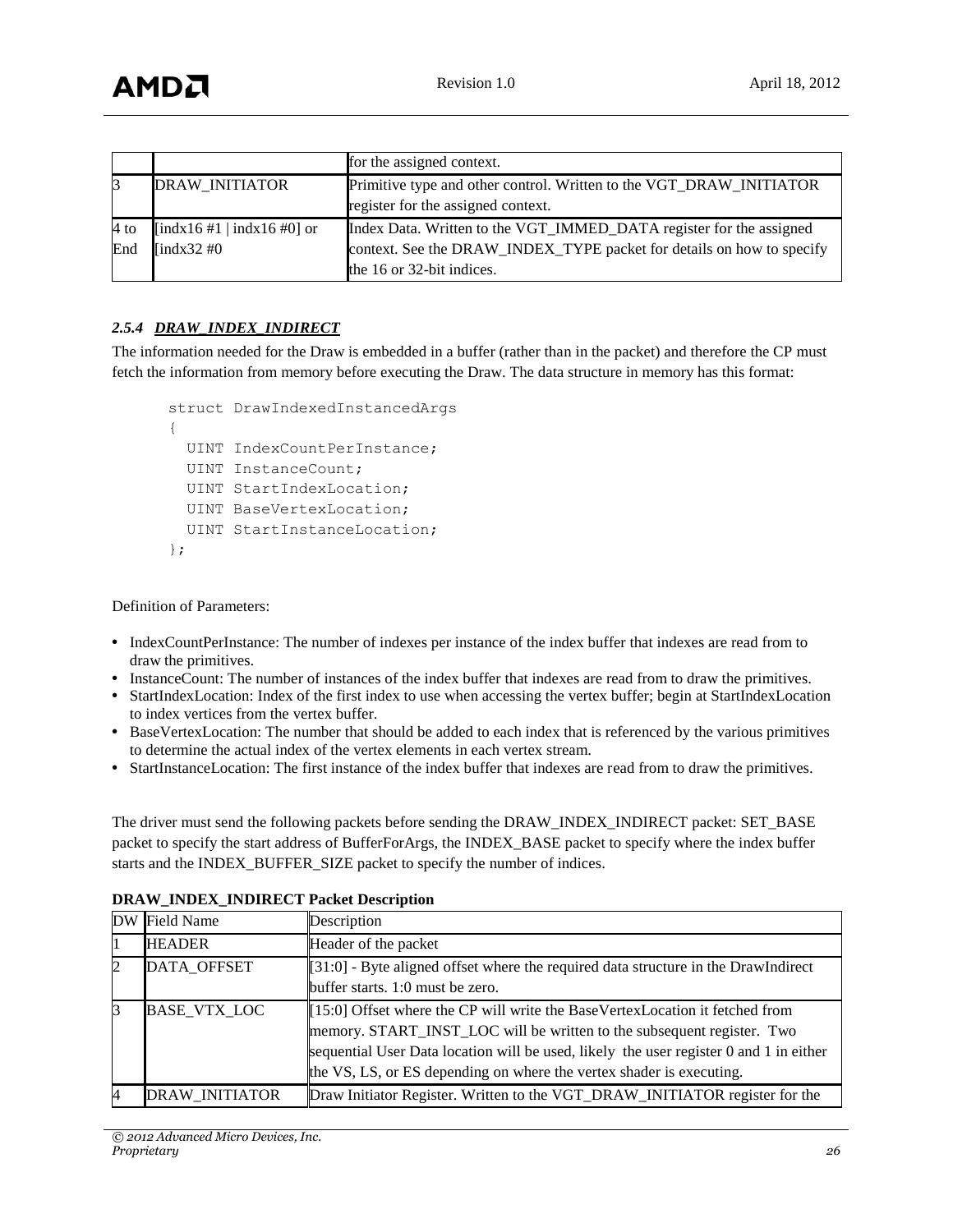|  | па<br>ш.<br>ΛL.<br>.<br>. |
|--|---------------------------|

#### *2.5.5 DRAW\_INDEX\_MULTI\_AUTO*

Combines several individual packets into a single one to allow fast draws of primitives where the number of indices is small.

|   | DW Field Name         | Description                                                                                                                                                                                                        |  |
|---|-----------------------|--------------------------------------------------------------------------------------------------------------------------------------------------------------------------------------------------------------------|--|
|   | <b>HEADER</b>         | Header of the packet                                                                                                                                                                                               |  |
| 2 | <b>PRIMCOUNT</b>      | $[31:0]$ – Primitive count                                                                                                                                                                                         |  |
| ß | <b>DRAW INITIATOR</b> | <b>Draw Initiator Register.</b> Written to the VGT_DRAW_INITIATOR register for the<br>assigned context.                                                                                                            |  |
| 4 | <b>CONTROL</b>        | $\text{bit}[15:0] \text{INDEX}\_\text{OFFSET} - \text{Start index}$ for this primitive.<br>$bit[20:16] PRIM_TYPE - Primitive type.$<br>bit[31:21]INDEX_COUNT - # of indices for the VGT to generate for this prim. |  |

#### **DRAW\_INDEX\_MULTI\_AUTO Packet Description**

#### *2.5.6 DRAW\_INDEX\_OFFSET\_2*

The purpose of this packet, in conjunction with the INDEX\_TYPE Packet and INDEX\_BASE packets, draws a set of primitives using fetched indices from a bounded index buffer while minimizing the amount of address patching that the driver must do Vista BDM. The base of the index buffer, supplied in the INDEX\_BASE packet, and the index type (16 bit or 32 bit), supplied in the INDEX\_TYPE Packet, must have already been sent when this packet arrives at the CP.

#### **DRAW\_INDEX\_OFFSET\_2 Packet Description**

| <b>DW</b>      | <b>Field Name</b>   | Description                                                                                                                                                                                     |  |
|----------------|---------------------|-------------------------------------------------------------------------------------------------------------------------------------------------------------------------------------------------|--|
|                | <b>HEADER</b>       | Header of the packet                                                                                                                                                                            |  |
| $\overline{2}$ | <b>MAX SIZE</b>     | MAX_SIZE [31:0] - VGT DMA maximum number of indices until out of bound<br>index buffer is accessed. Written to the VGT_DMA_MAX_SIZE register (No<br>Context Supplied).                          |  |
| 3              | <b>INDEX OFFSET</b> | Starting index number in the index buffer. INDEX_OFFSET of zero represents the<br>first index, index one is the second index.                                                                   |  |
| 4              | <b>INDEX_COUNT</b>  | INDEX_COUNT [31:0] - Number of indices in the Index Buffer. Written to the<br>VGT_DMA_SIZE register (No Context Supplied). Written to the<br>VGT_NUM_INDICES register for the assigned context. |  |
| 5              | DRAW_INITIATOR      | Draw Initiator Register. Written to the VGT_DRAW_INITIATOR register for the<br>assigned context.                                                                                                |  |

#### *2.5.7 DRAW\_INDIRECT*

The information needed for the Draw is embedded in a buffer (rather than in the packet) and therefore the CP must fetch the information from memory before executing the Draw. The data structure in memory has this format:

```
struct DrawInstancedArgs 
{
   UINT VertexCountPerInstance;
```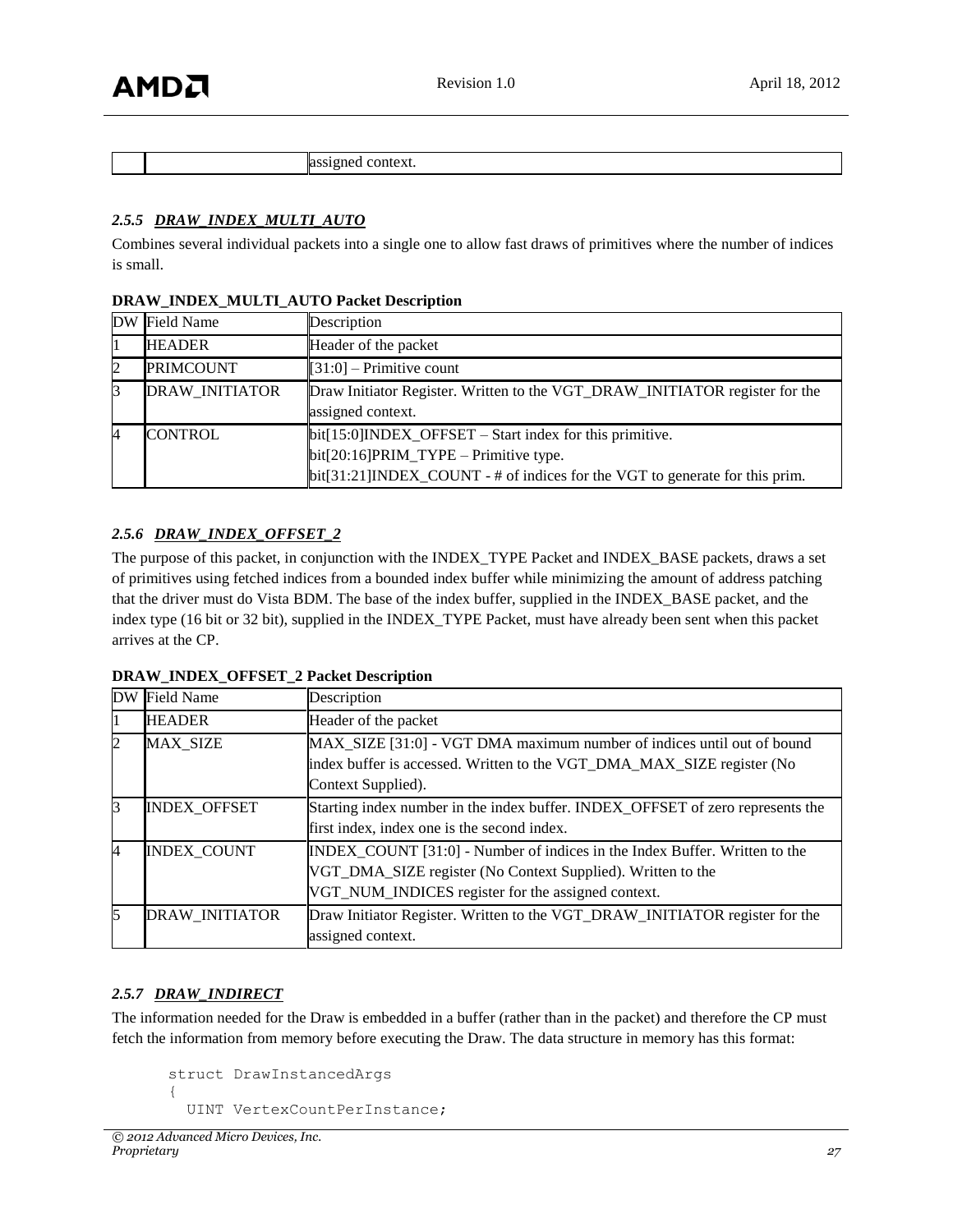```
 UINT InstanceCount; 
  UINT StartVertexLocation; 
  UINT StartInstanceLocation; 
};
```
Note: See the DRAW\_INDEX\_INDIRECT packet for the definition of Terms. The driver must send the following packet before sending the DRAW\_INDEX\_INDIRECT packet: SET\_BASE packet to specify the start address of BufferForArgs. This packet will write to two SGPRs, so they need to be included in the total number the SPI loads and it must be coordinated with the shader compiler.

| <b>DW</b>      | <b>Field Name</b>     | Description                                                                           |  |
|----------------|-----------------------|---------------------------------------------------------------------------------------|--|
|                | <b>HEADER</b>         | Header of the packet                                                                  |  |
| $\mathbf{2}$   | DATA_OFFSET           | $[31:0]$ - Byte aligned offset where the required data structure in the DrawIndirect  |  |
|                |                       | buffer starts. 1:0 must be zero.                                                      |  |
| 3              | <b>BASE VTX LOC</b>   | $[15:0]$ 16 bit offset where the CP will write the BaseVertexLocation it fetched from |  |
|                |                       | memory. This will be a one of the 16 SGPR user data registers.                        |  |
| $\overline{4}$ | START INST LOC        | [15:0] Offset where the CP will write the StartInstanceLocation it fetched from       |  |
|                |                       | memory. This should be the SGPR that follows the one specified for the                |  |
|                |                       | BASE VTX LOC.                                                                         |  |
| 15             | <b>DRAW INITIATOR</b> | Draw Initiator Register. Written to the VGT_DRAW_INITIATOR register for the           |  |
|                |                       | assigned context.                                                                     |  |

| <b>DRAW_INDIRECT Packet Description</b> |
|-----------------------------------------|
|-----------------------------------------|

## *2.5.8 INCREMENT\_DE\_COUNTER*

In the ME this packet creates a pipelined event that causes the CP to EOP block to increment it counter. If the packet command specifies to clear the counter, the ME does this at the top of pipe and clears the associated counter. The counter is double buffered.

#### **INCREMENT\_DE\_COUNTER Packet Description**

| DW | Field         | Description           |
|----|---------------|-----------------------|
|    | <b>HEADER</b> | Header of the packet. |
|    | <b>DUMMY</b>  | $[31:0]$ Dummy Data.  |

#### *2.5.9 INDEX\_BASE*

The CP saves the INDEX\_BASE address in this packet, so when the CP processes the DRAW\_INDEX\_OFFSET packet it can add the base address to the (offset shifted one or two bits depending on the size of the index (16 bits or 32 bits) specified previously in the INDEX\_TYPE). This packet is considered part of the draw packet sequence, so the INDEX\_BASE is not shadowed. If this packet is not sent before each draw then it will need to be in the preamble of each command buffer to ensure it gets set correctly before the first draw.

| <b>INDEX_BASE Packet Description</b> |
|--------------------------------------|
|--------------------------------------|

| DW Field Name | Description                                                                        |
|---------------|------------------------------------------------------------------------------------|
| <b>HEADER</b> | Header of the packet                                                               |
| INDEX BASE LO | $\llbracket 30:0 \rrbracket$ - Base Address [31:1] of Index Buffer (Word-Aligned). |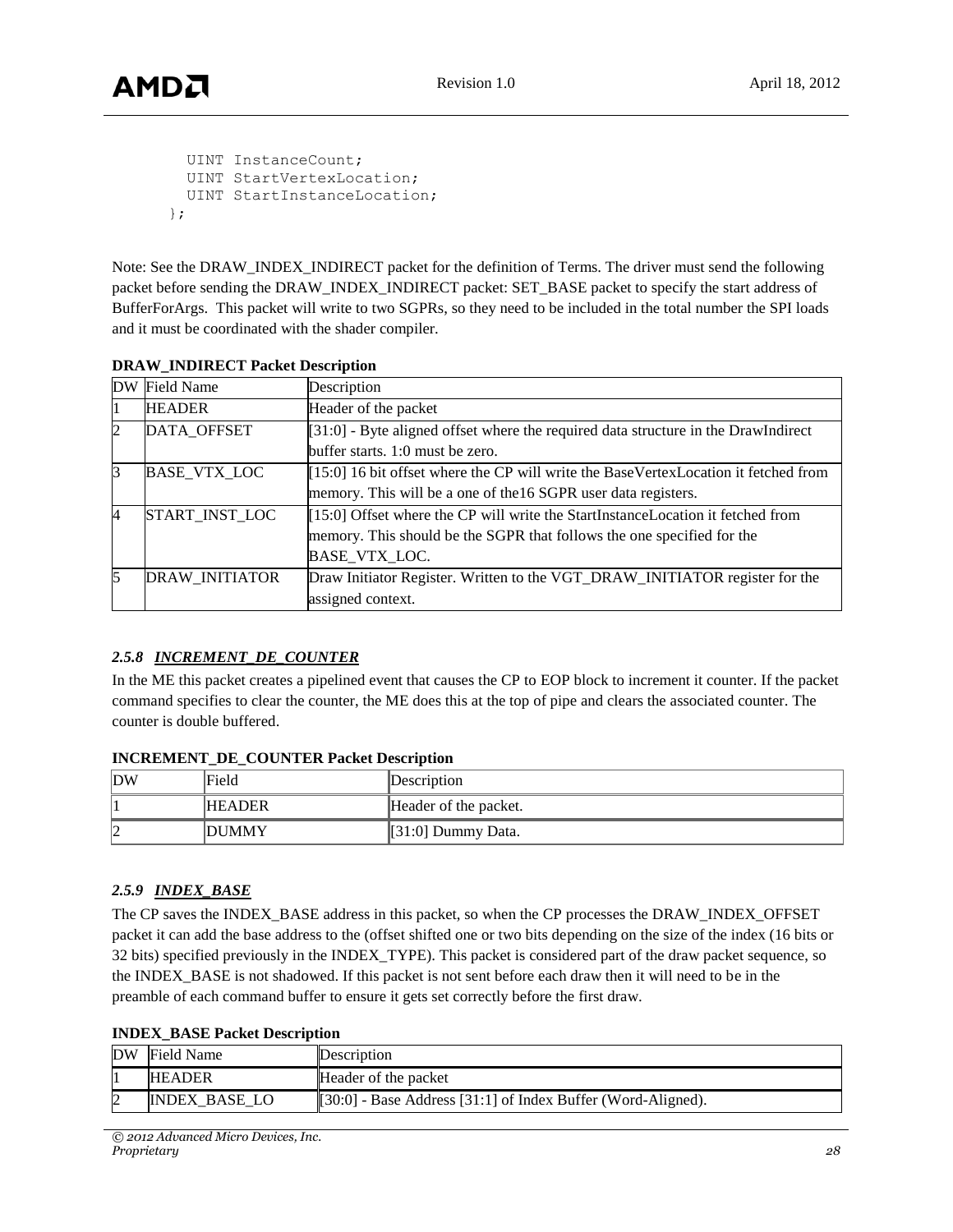| <b>INDEX BASE HI</b> | [15:0] Base Address Hi [47:32] of Index Buffer. |
|----------------------|-------------------------------------------------|
|                      |                                                 |

#### *2.5.10 INDEX\_BUFFER\_SIZE*

The purpose of the INDEX\_BUFFER\_SIZE packet, in conjunction with the INDEX\_TYPE, INDEX\_BASE and DRAW\_INDEX\_INDIRECT packets, is to allow the CP to calculate the value to write to the VGT\_DMA\_MAX\_SIZE register. See the DRAW\_INDEX\_INDIRECT packet for how it is used for that packet.

#### **INDEX\_BUFFER\_SIZE Packet Description**

| DW | <b>Field Name</b>        | Description                                                                   |
|----|--------------------------|-------------------------------------------------------------------------------|
|    | <b>HEADER</b>            | Header of the packet                                                          |
|    | <b>INDEX BUFFER SIZE</b> | $\left[\text{Bits}[31:0]\right]$ - The number of indices in the index buffer. |

#### *2.5.11 INDEX\_TYPE*

This packet is considered part of the draw packet sequence, so the VGT\_INDEX\_TYPE is not shadowed. If this packet is not sent before each draw then it will need to be in the preamble of each command buffer to ensure it gets set correctly before the first draw.

#### **INDEX\_TYPE Packet Description**

| <b>DW</b> | Field Name        | Description                                                                     |
|-----------|-------------------|---------------------------------------------------------------------------------|
|           | <b>HEADER</b>     | Header of the packet                                                            |
|           | <b>INDEX TYPE</b> | [0] Index Type - $0 = 16$ -bits; - $1 = 32$ -bits.                              |
|           | SWAP MODE         | $\left[\right[3:2\right]$ Swap Mode $\left[1:0\right]$ - Byte swapping control. |

#### *2.5.12 INDIRECT\_BUFFER*

This packet is used for dispatching Indirect Buffers. The KMD will specify the VMID in each Indirect\_Buffer packet. The KMD is required to include the VMID in the Indirect\_Buffer packet.

#### **INDIRECT\_BUFFER Packet Description**

|                | DW Field Name     | Description                                                                                        |  |
|----------------|-------------------|----------------------------------------------------------------------------------------------------|--|
|                | <b>HEADER</b>     | Header of the packet                                                                               |  |
| 2              | <b>IB_BASE_LO</b> | [[31:2] - Indirect Buffer Base Address[31:2] - DW-Aligned                                          |  |
|                |                   | $\llbracket 1:0 \rrbracket$ - Swap function used for data write.                                   |  |
|                | <b>IB BASE HI</b> | $[15:0]$ - Upper bits of Address [47:32]                                                           |  |
| $\overline{A}$ | VMID              | [[31:24] - VMID[7:0], Virtual Memory Domain ID for the command buffer.                             |  |
|                | <b>IB SIZE</b>    | $\llbracket 19:0 \rrbracket$ - Indirect Buffer Size [19:0], size of the Indirect Buffer in DWORDs. |  |

#### *2.5.13 MPEG\_INDEX*

MPEG\_INDEX: Packed register writes for MPEG and Generation of Indices.

**MPEG\_INDEX Packet Description**

| <b>DW</b> | . .<br>Field<br>Name | Description                 |
|-----------|----------------------|-----------------------------|
| . .       | ADER:<br>HF.         | Header field of the packet. |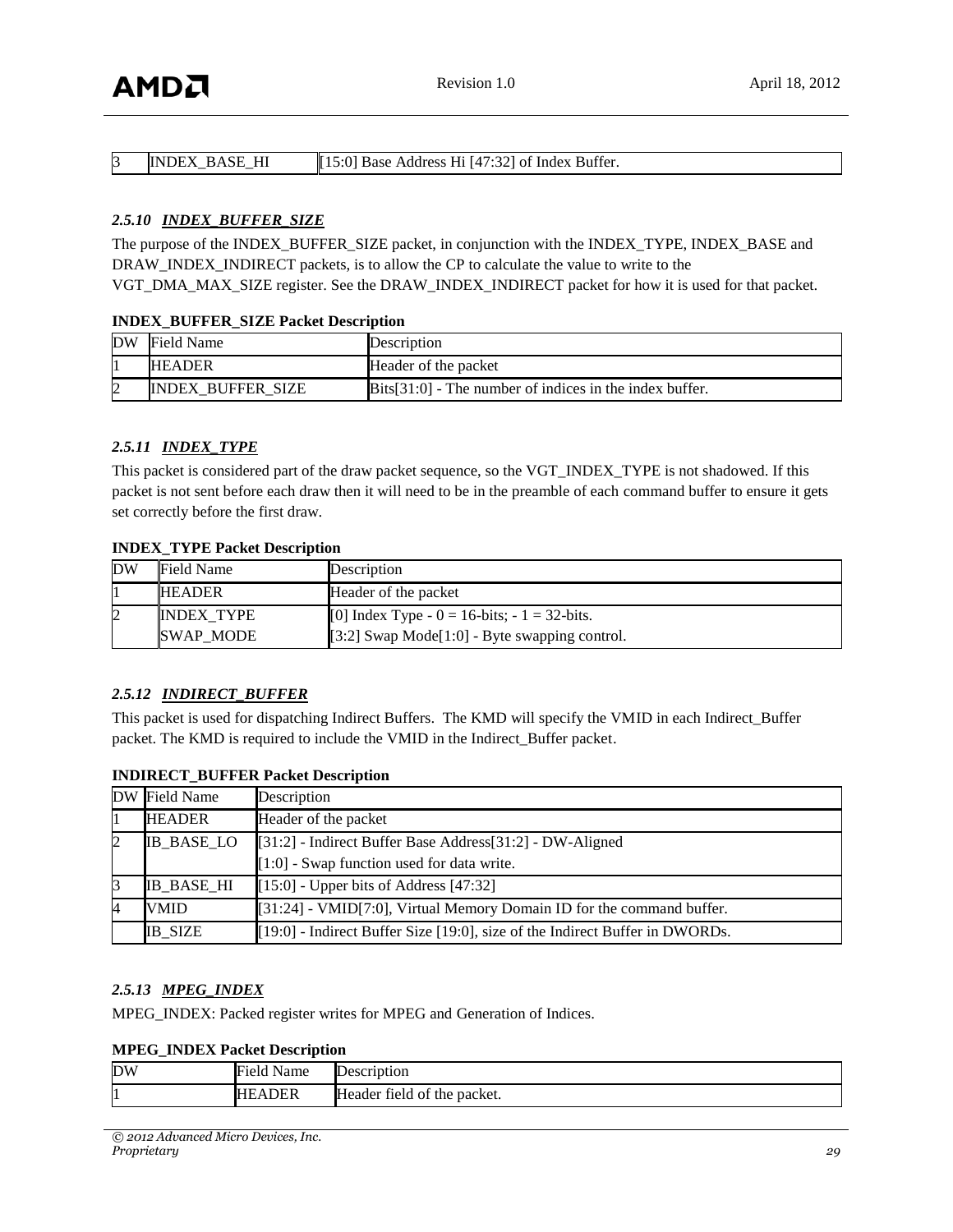| $\overline{2}$ |             | NUM_INDICE Number of Indices the VGT will actually fetch $+3$ * number of base indices |
|----------------|-------------|----------------------------------------------------------------------------------------|
|                |             | given at end of this packet. Valid values are 0x0003 to 0x3FFF.                        |
| 3              |             | DRAW_INITI Written Unconditional to VGT_DRAW_INITIATOR register                        |
|                | <b>ATOR</b> |                                                                                        |
| 4 to $4 +$     |             | 32-Bit INDEX First Index of Rect. (0x00000000 to 0xFFFFFFFD) For each First Index", CP |
| ((NUM INDICES/ |             | will generate the other 2 indices and output: FIRST_INDEX FIRST_INDEX+1                |
| $3) - 1)$      |             | FIRST_INDEX+2 All indices are written to the VGT_IMMED_DATA register.                  |

#### *2.5.14 NUM\_INSTANCES*

NUM\_INSTANCES is used to specify the number of instances for the subsequent draw command.

This packet is considered part of the draw packet sequence, so the VGT\_NUM\_INSTANCES is not shadowed. If this packet is not sent before each draw then it will need to be in the preamble of each command buffer to ensure it gets set correctly before the first draw.

#### **NUM\_INSTANCES Packet Description**

| DW Field Name | Description                                                                           |
|---------------|---------------------------------------------------------------------------------------|
| <b>HEADER</b> | Header of the packet                                                                  |
| NUM INSTANCES | $[31:0]$ Number of Instances. Minimum value is one; if zero is programmed, it will be |
|               | treated as one. This allows for a max of $2^3$ -1 instances.                          |

## *2.5.15 WAIT\_ON\_AVAIL\_BUFFER*

This packet is inserted by the driver into the draw command buffer when, and only when, it inserts the SET\_CE\_DE\_COUNTERS packet into the constant command buffer. This indicates that the following indirect buffer should use switch to using the other ping-pong buffer, but it must wait until the buffer is available. The DE is not allowed to get ahead of the CE. The CE forwards both of its flags to the DE. The algorithm for the DE is as follows:

| CE <sub>1</sub> | CE <sub>0</sub> | DE1      | DE <sub>0</sub> | Action                                                                       |
|-----------------|-----------------|----------|-----------------|------------------------------------------------------------------------------|
| $\theta$        | $\Omega$        | $\Omega$ | $\Omega$        | Reset state, CE can set a flag when it receives SET_CE_DE_COUNTERS           |
| $\theta$        | $\Omega$        | $\Omega$ | 1               | Invalid. DE can not have a buffer active if the CE does not. (Invalid $#1$ ) |
| $\theta$        | $\Omega$        | л.       | $\Omega$        | (Invalid #1)                                                                 |
| $\Omega$        | $\Omega$        |          | 1               | (Invalid #1)                                                                 |
| $\Omega$        |                 | $\Omega$ | $\Omega$        | CE set buffer 0, when the DE receives WAIT_AVAIL_BUFFER it will set DE0.     |
| $\theta$        | л.              | $\Omega$ | 1               | CE and DE are both active on buffer 0.                                       |
| $\theta$        |                 |          | $\Omega$        | (Invalid #1)                                                                 |
| $\theta$        | 1               |          | 1               | (Invalid #1)                                                                 |
| $\mathbf{1}$    | $\Omega$        | $\Omega$ | $\Omega$        | CE set buffer 1, when the DE receives WAIT_AVAIL_BUFFER it will set DE1.     |
| 1               | $\Omega$        | $\Omega$ | 1               | (Invalid #1)                                                                 |
| 1               | $\theta$        |          | $\Omega$        | CE and DE are both active on buffer 1.                                       |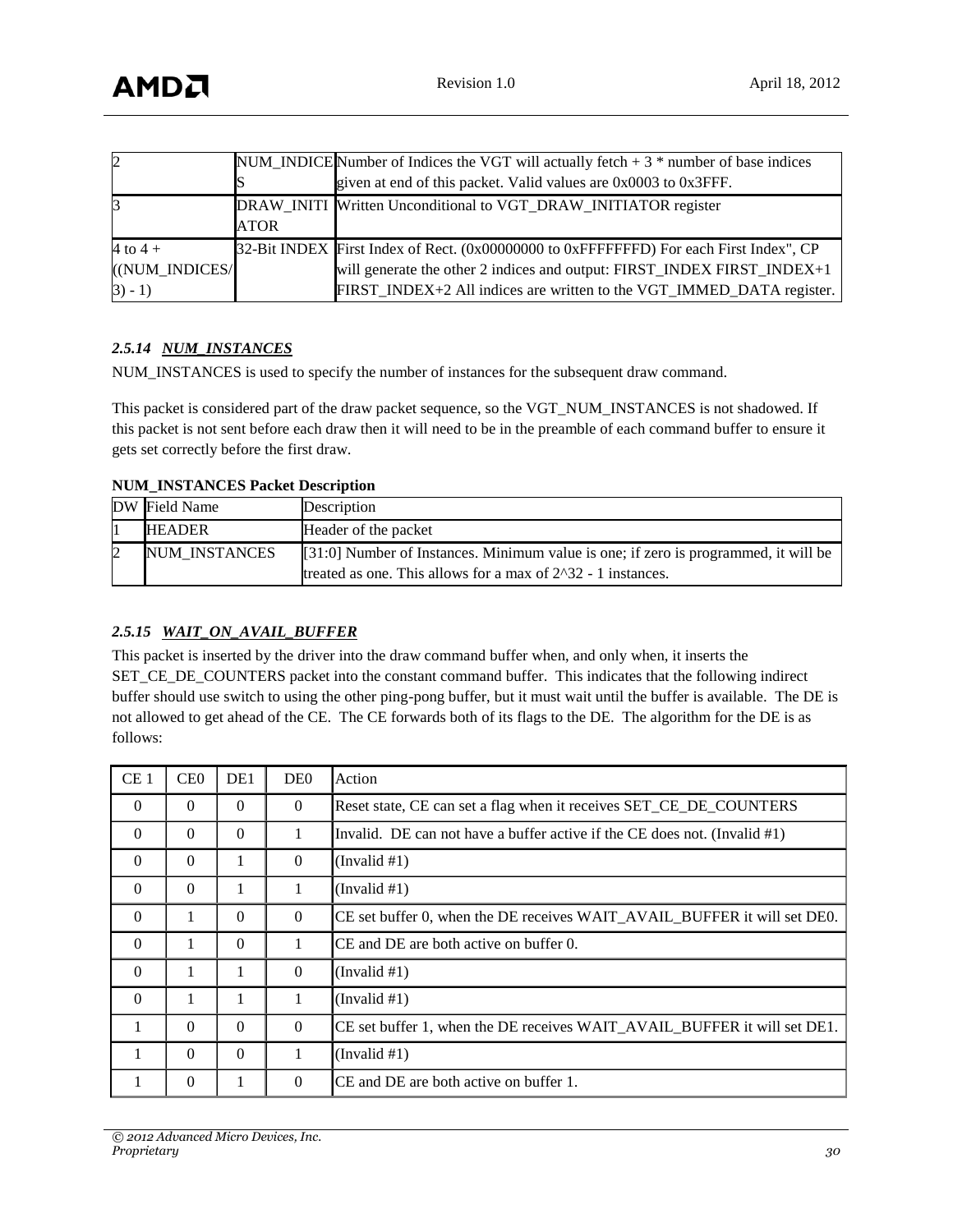| $\theta$ |          |          | (Invalid #1)                                                                                                        |
|----------|----------|----------|---------------------------------------------------------------------------------------------------------------------|
|          | 0        | $\Omega$ | CE is working both buffers, but the DE has not yet even processed the<br>WAIT_ON_AVAIL_BUFFER for the first buffer. |
|          | $\Omega$ |          | CE and DE are both active on buffer 0.CE set buffer 1, when the DE receives<br>WAIT_AVAIL_BUFFER it will set DE1.   |
|          |          | $\theta$ | CE and DE are both active on buffer 1. CE set buffer 0, when the DE receives<br>WAIT AVAIL BUFFER it will set DE0.  |
|          |          |          | CE and DE are both active on buffer 0.<br>CE and DE are both active on buffer 1.                                    |

#### **WAIT\_ON\_AVAIL\_BUFFER Packet Description**

| DW | Field Name    | Description                          |
|----|---------------|--------------------------------------|
|    | <b>HEADER</b> | Header of the packet                 |
| ı  | Dummy         | Dummy DW ord is discarded by the CE. |

#### *2.5.16 WAIT\_ON\_CE\_COUNTER*

Instructs the ME to wait on CE Counter (Write Confirm Constant Set Counts) to be greater than zero.

#### **WAIT\_ON\_CE\_COUNTER Packet Description**

| DW      | Field         | Description              |
|---------|---------------|--------------------------|
|         | <b>HEADER</b> | Header of the packet.    |
| רו<br>⊵ | Dummy         | Dummy DW gets discarded. |

## <span id="page-30-0"></span>**2.6 Dispatch Packets**

#### *2.6.1 DISPATCH\_DIRECT*

Dispatches a compute job using the parameters embedded in the packet.

|   | DW Field Name      | Description                                                                      |
|---|--------------------|----------------------------------------------------------------------------------|
|   | <b>HEADER</b>      | Header of the packet. Shader_Type in bit 1 of the Header will be set to 1, since |
|   |                    | Dispatches are only used for Compute Shaders, see Type-3 Packet.                 |
| 2 | DIM X              | $[31:0]$ + x dimensions of the array of thread groups to be dispatched           |
| 3 | DIM Y              | $[31:0]$ + y dimensions of the array of thread groups to be dispatched           |
| 4 | DIM Z              | $[31:0]$ + z dimensions of the array of thread groups to be dispatched           |
| 5 | DISPATCH_INITIATOR | Dispatch Initiator Register. Written to the VGT_DISPATCH_INITIATOR               |
|   |                    | register for the assigned context.                                               |

#### **DISPATCH\_DIRECT Packet Description**

#### *2.6.2 DISPATCH\_INDIRECT*

Dispatches a compute job using the parameters fetched from memory.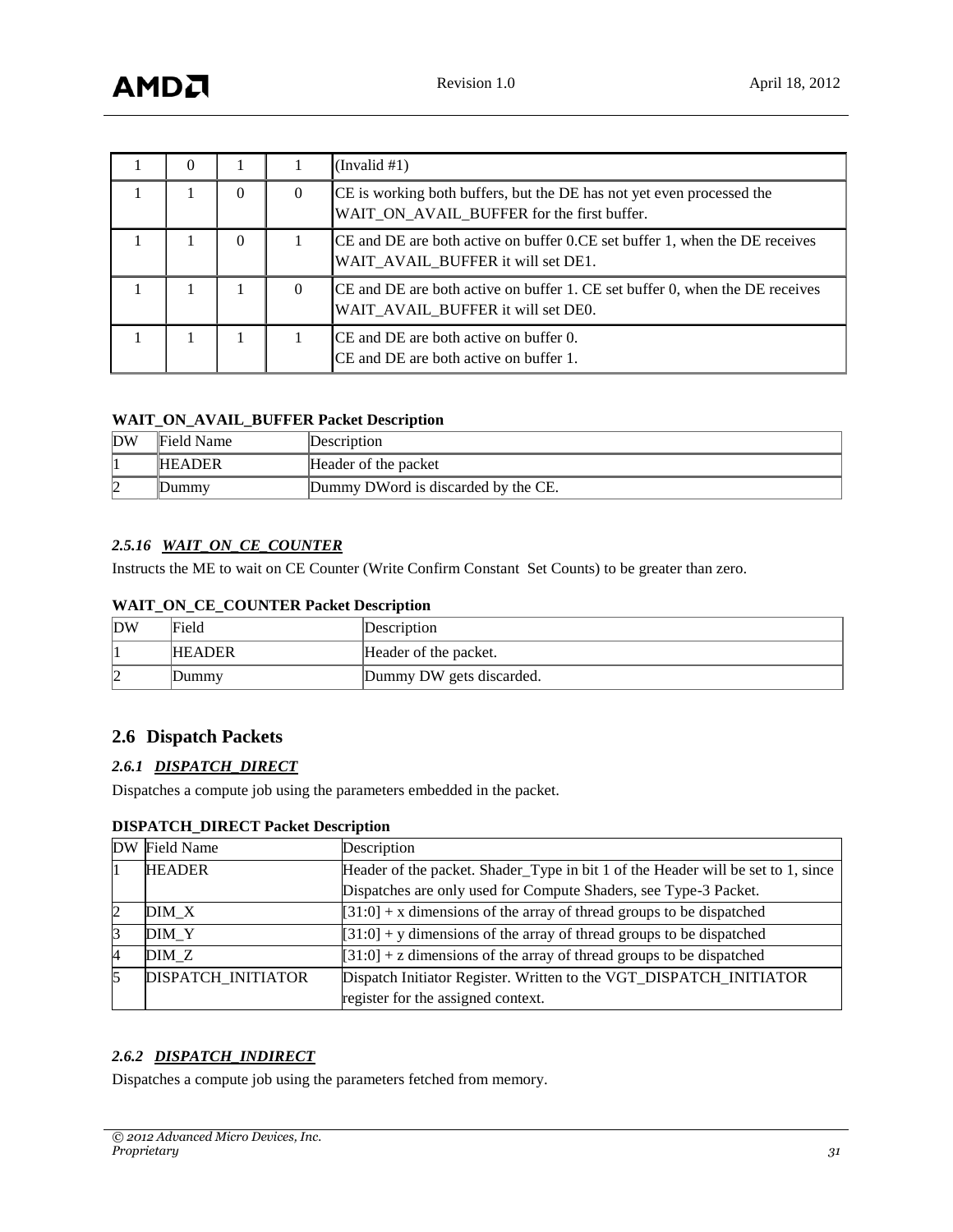//At the specified offset, the following data members will be in this order.

```
struct GroupDimensions;
{
  UINT DIM X;
   UINT DIM_Y;
   UINT DIM_Z;
};
```
## **DISPATCH\_INDIRECT Packet Description**

| DW Field Name             | Description                                                                       |
|---------------------------|-----------------------------------------------------------------------------------|
| <b>HEADER</b>             | Header of the packet. Shader_Type in bit 1 of the Header will be set to 1, since  |
|                           | Dispatches are only used for Compute Shaders, see Type-3 Packet.                  |
| DATA OFFSET               | [31:0] - Byte aligned offset where the required data structure starts.1:0 = "00". |
| <b>DISPATCH INITIATOR</b> | Dispatch Initiator Register. Written to the VGT_DISPATCH_INITIATOR                |
|                           | register for the assigned context.                                                |

## <span id="page-31-0"></span>**2.7 Predication Packets**

## *2.7.1 COND\_EXEC*

This packet allows the CP to perform a conditional execution of a sequence of packets (type 0, 2, and type 3) based on a Boolean value stored in memory ( $1 =$  continue,  $0 =$  COMMAND).

Before sending a COND\_EXEC packet the driver allocates a memory location and set it to 0x00000001. It will clear it to zero if it needs the CP to stop and perform the command in the packet the next time the CP encounters a COND\_EXEC packet.

Note: Care must be taken to make certain that EXEC\_COUNT contains the exact number of DWords for the subsequent packets that are to be predicated if the Boolean value is zero. The CP will start parsing the DWord immediately following EXEC\_COUNT DWords. If this is not a packet header, the device will encounter corruption or hang.

| DW | Field Name          | Description                                                                         |
|----|---------------------|-------------------------------------------------------------------------------------|
|    | <b>HEADER</b>       | Header of the packet                                                                |
|    | <b>BOOL_ADDR_LO</b> | [31:2] is Boolean Address bits [31:2].                                              |
| 13 | <b>COMMAND</b>      | $\left  \text{Bits}[31:28] \right $ Command $\left[ 3:0 \right]$                    |
|    |                     | $0x0 = DISCARD$                                                                     |
|    |                     | $[0xF]$ to $0x01$ = Reserved.                                                       |
|    | <b>BOOL ADDR HI</b> | $\left  \text{Bits} \right $ [15:0] Boolean Address bits [47:32].                   |
|    |                     |                                                                                     |
| 14 | <b>EXEC COUNT</b>   | EXEC_COUNT: [13:0] - total number of DWords of the subsequent predicated            |
|    |                     | packets. This count wraps the packets that will be predicated by the device select. |
|    | Fence               | [30:0] Incrementing Fence value.                                                    |

## **COND\_EXEC Packet Description**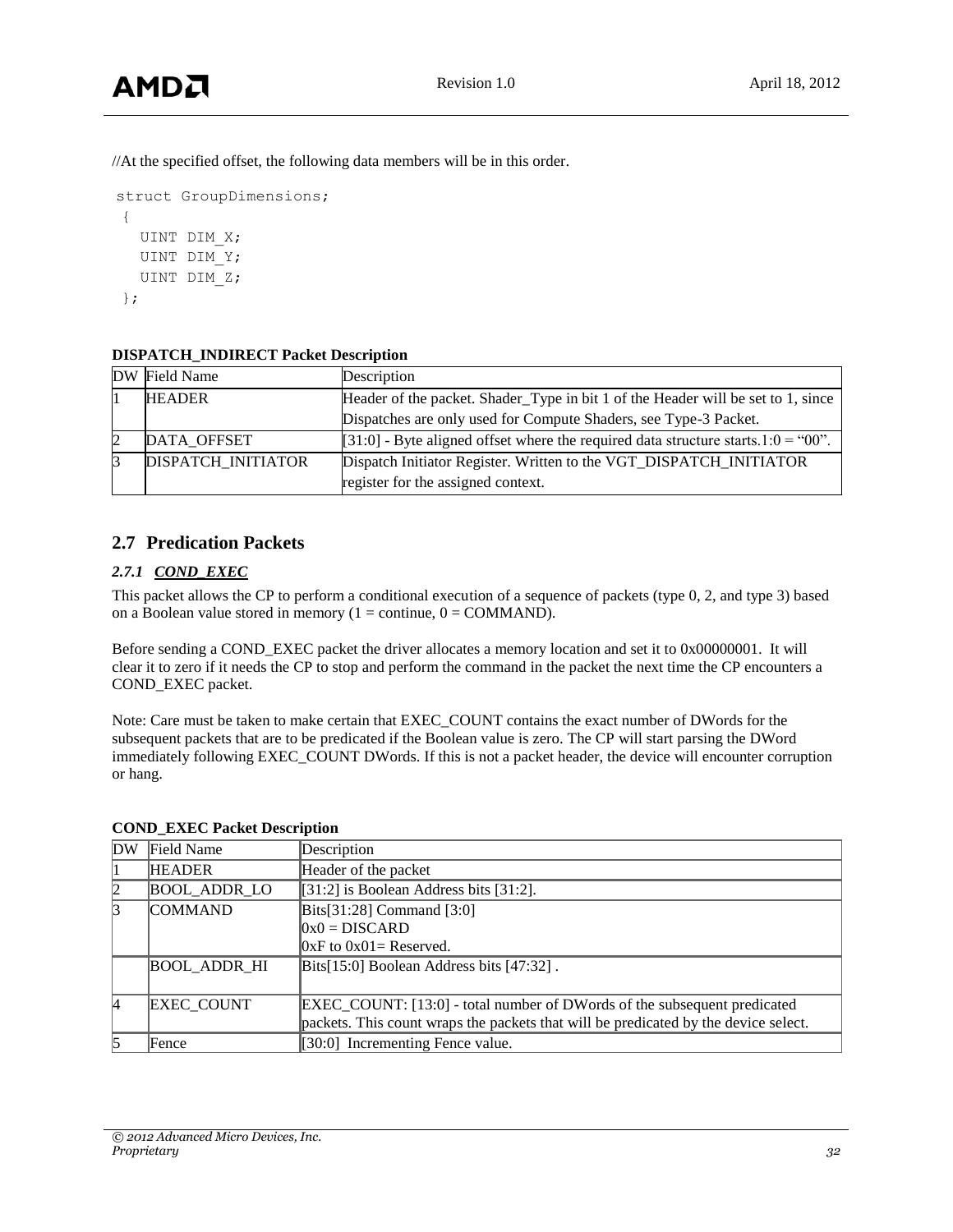## *2.7.2 COND\_WRITE*

The CP reads either a memory or a register location (indicated by POLL\_SPACE) and tests the polled value with the reference value provided in the command packet. The test is qualified by both the specified function and mask. If the test passes, the write occurs to either a register or memory depending on WRITE\_SPACE. If the test fails, the CP skips the write. In either case, the CP then continues parsing the command stream.

| <b>DW</b>   | Field Name       | Description                                                                         |
|-------------|------------------|-------------------------------------------------------------------------------------|
| $\mathbf 1$ | <b>HEADER</b>    | Header of the packet                                                                |
| 2           | WRITE_SPACE      | $[31:9]$ – Reserved                                                                 |
|             | POLL_SPACE       | [8] - WRITE_SPACE                                                                   |
|             | <b>FUNCTION</b>  | $0 = >$ Register,                                                                   |
|             |                  | 1=>Memory 7:5 - Reserved                                                            |
|             |                  | [4]: POLL_SPACE                                                                     |
|             |                  | $0 = >$ Register,                                                                   |
|             |                  | $-1 = >$ Memory                                                                     |
|             |                  | $[2:0]$ - FUNCTION                                                                  |
|             |                  | 000 - Always (Compare Passes). Still does read operation and waits for              |
|             |                  | ldata to return.                                                                    |
|             |                  | 001 - Less Than $\left\langle \right\rangle$ the Reference Value.                   |
|             |                  | 010 - Less Than or Equal (<=) to the Reference Value.                               |
|             |                  | $0.011$ - Equal (=) to the Reference Value.                                         |
|             |                  | 100 - Not Equal (!=) to the Reference Value.                                        |
|             |                  | 101 - Greater Than or Equal (>=) to the Reference Value.                            |
|             |                  | 110 - Greater Than (>) the Reference Value.                                         |
|             |                  | 111 - Reserved                                                                      |
| $\vert$ 3   | POLL_ADDRESS_LO  | Lower portion of Address to poll If the address is a memory location then           |
|             |                  | bits $[31:2]$ specify the lower bits of the address and $[1:0]$ is the swap code to |
|             |                  | be used. If the address is a memory-mapped register, then bits [15:0] is the        |
|             |                  | DWord memory-mapped register address that the CP will read.                         |
| 4           | POLL_ADDRESS_HI  | Higher portion Address to poll. If the address is a memory location then bits       |
|             |                  | $[15:0]$ specify bits 47:32 of the address. If the address is a memory-mapped       |
|             |                  | register, then this DW is a don"t care.                                             |
| $\vert$ 5   | <b>REFERENCE</b> | Reference Value [31:0].                                                             |
| 6           | <b>MASK</b>      | Mask for Comparison [31:0]                                                          |
| 17          | WRITE_ADDRESS_LO | If WRITE_SPACE + Register:                                                          |
|             |                  | WRITE_ADDRESS[15:0] - DWord memory-mapped register address that                     |
|             |                  | the will be written.                                                                |
|             |                  | Else If WRITE_SPACE + Memory:                                                       |
|             |                  | WRITE_ADDRESS[31:2] - DWord-Aligned Address of destination                          |
|             |                  | memory location.                                                                    |
|             |                  | WRITE_ADDRESS[1:0] - SWAP Used for Memory Write.                                    |
| $\vert 8$   | WRITE_ADDRESS_HI | If WRITE_SPACE + Register:                                                          |
|             |                  | This DWord is a don't matter.                                                       |
|             |                  | Else if WRITE_SPACE + Memory:                                                       |
|             |                  | 7:0 - WRITE_ADDRESS[47:32]                                                          |

**COND\_WRITE Packet Description**

*© 2012 Advanced Micro Devices, Inc. Proprietary 33*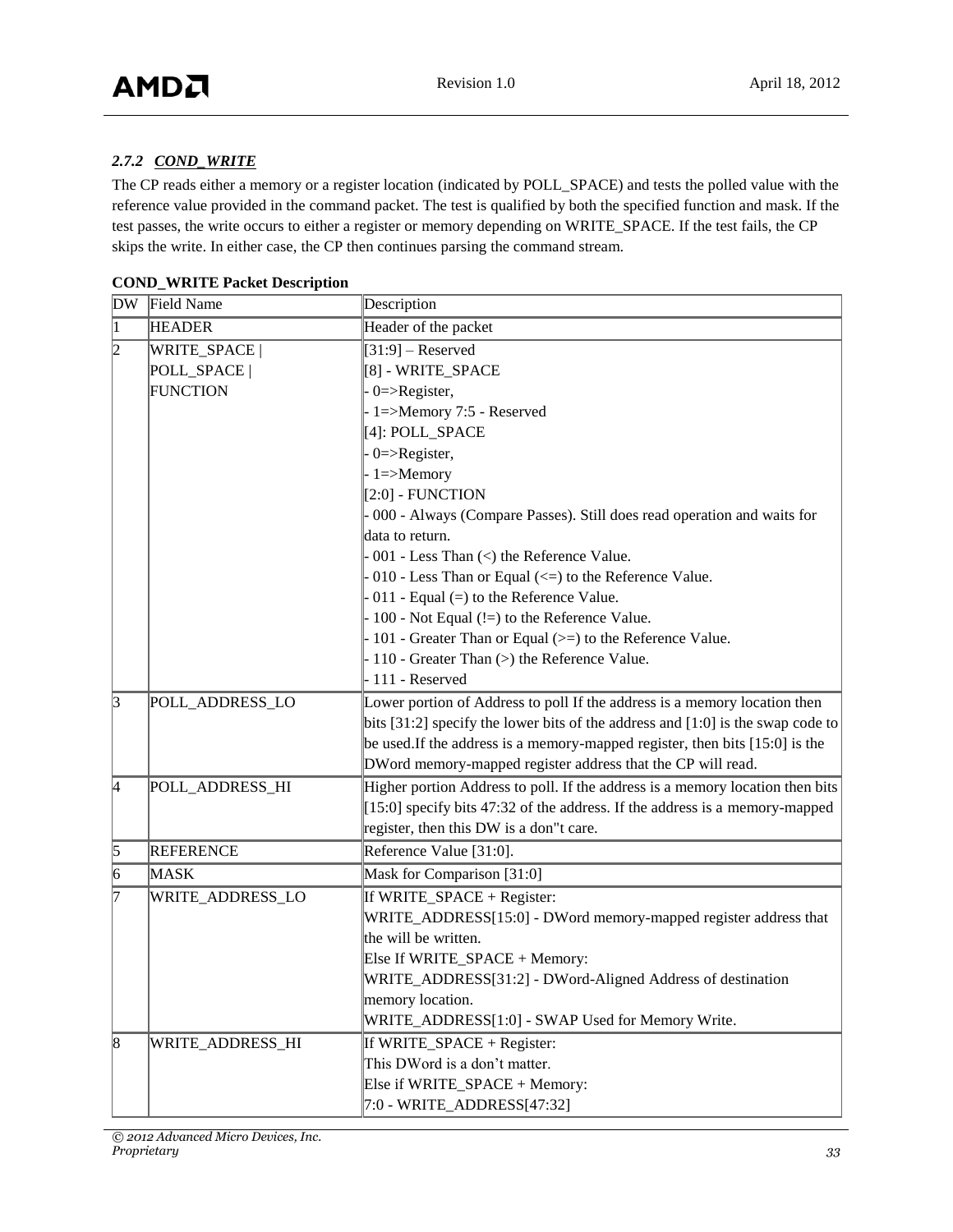| WRITE DATA | Write Data [31:0] that will be conditionally written to the ADDRESS. |
|------------|----------------------------------------------------------------------|
|            |                                                                      |

#### *2.7.3 PRED\_EXEC*

Functionality Perform a predicated execution of a sequence of packets (type 0, 2, and type 3) on select devices.

Notes: The ME\_INITIALIZE packet includes a GPU unique Device ID. Care must be taken to make certain that EXEC\_COUNT contains the exact number of DWords for the subsequent packets that are to be predicated. The CP.PFP will start parsing the DWord immediately following EXEC\_COUNT DWords. If this is not a packet header, the device will encounter corruption or hang.

#### **PRED\_EXEC Packet Description**

| DW | Field Name     | Description                                                                                                                                                                                                                                                                                  |
|----|----------------|----------------------------------------------------------------------------------------------------------------------------------------------------------------------------------------------------------------------------------------------------------------------------------------------|
|    | <b>HEADER</b>  | header; Header of the packet                                                                                                                                                                                                                                                                 |
|    | <b>CONTROL</b> | $[31:24]$ device_select; To select one or more device IDs upon which the subsequent predicated<br>packets will be executed<br>[[13:0] exec_count; Total number of DWords of the subsequent predicated packets. This count<br>wraps the packets that will be predicated by the device select. |

#### *2.7.4 SET\_PREDICATION*

The SET\_PREDICTION packet provides a single flexible packet for the driver to specify type of predication check for previous events: ZPASS, PRIMCOUNT, etc.

| DW | <b>HEADER</b>          | Header of the packet                                                                                                                                                                                                                                                                                                                                        |
|----|------------------------|-------------------------------------------------------------------------------------------------------------------------------------------------------------------------------------------------------------------------------------------------------------------------------------------------------------------------------------------------------------|
| 11 | START_ADDR_LO          | [31:4] is start address bits [31:4]. Supports a 16 byte aligned address for DB0<br>lcount.                                                                                                                                                                                                                                                                  |
| 12 | <b>PRED_PROPERITES</b> | startAddrHi [15:0] Start Address bits [47:32]                                                                                                                                                                                                                                                                                                               |
|    |                        | prediationBooleon[8] Predication Boolean (valid for both ops)<br>- 0: Draw if not visible/overflow<br>- 1: Draw if visible/no overflow                                                                                                                                                                                                                      |
|    |                        | hint[12] (Only valid for Zpass/Occlusion Predicate)<br>-0: CP must wait until final ZPass counts have been written by all DBs.<br>-1: CP should read the results once, if all DBs have not written the results to<br>memory then draw.                                                                                                                      |
|    |                        | predOp[18:16] predicate operation<br>-000: Clear Predicate<br>-001: Set Zpass Predicate<br>-010: Set PrimCount Predicate<br>-011: Reserved<br>-1xx: Reserved                                                                                                                                                                                                |
|    |                        | continue[31] - Continue set predication (Validfor both ZPASS). This field is<br>used to allow accumulation of ZPASS count data across command buffer<br>boundaries.<br>- 0: This SET_PREDICTION packet is a unique packet or the first of a<br>series of SET_PREDICATION packets.<br>- 1: This SET_PREDICATION packet is a continuation of the previous one |

#### **SET\_PREDICATION Packet Description**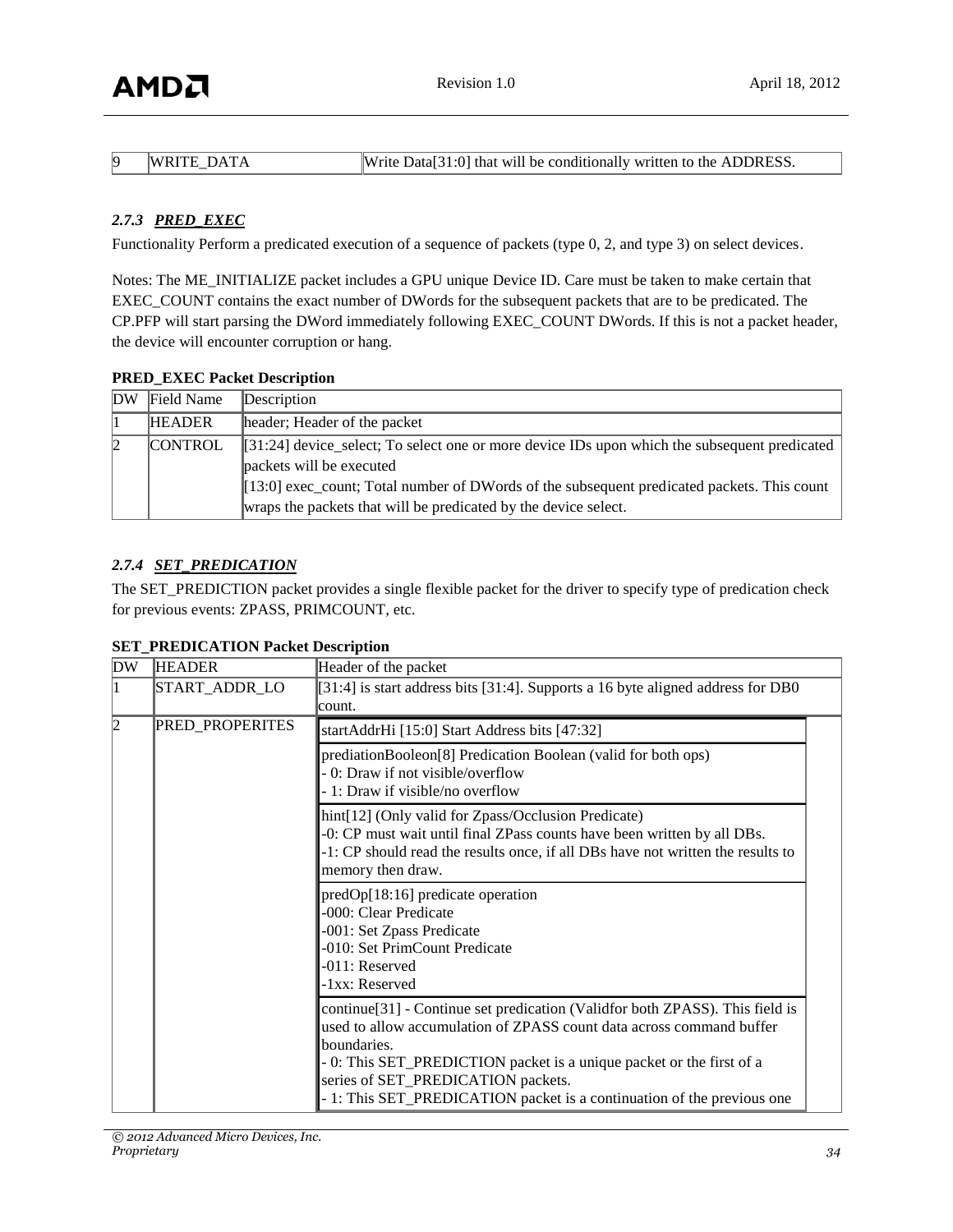## <span id="page-34-0"></span>**2.8 Synchronization**

#### *2.8.1 ATOMIC*

Sent only in the DE command buffer to request that the CP does either a single atomic operation or an atomic loop. All supported atomics can perform a single atomic operation, and only CMPSWP atomics support loop CMD. The CP will wait until the preop value is returned and place it into the CP\_ATOMIC\_PREOP\_LO, and for 64 bit atomics the CP\_ATOMIC\_PREOP\_HI register before proceeding to the next packet or next loop. For CMPSWP atomics with CMD = Loop, the CP will take the preop RTN value and compare it to packet compare value (CMP\_DATA\_\*), if equal the packet ends, else it loops again. Subsequent packets may operate on the value returned. For context switching this register needs to be saved and restored. Only opcodes that return preop values are supported for this packet.

| <b>DW</b>         | Field         | Description                                                                                                                           |
|-------------------|---------------|---------------------------------------------------------------------------------------------------------------------------------------|
|                   | <b>HEADER</b> | Header of the packet.                                                                                                                 |
| ЮP<br>l2<br>lops. |               | [6:0] Atomic Operation. This field can only be used with TC_OP_ATOMIC_*                                                               |
|                   | <b>RSVD</b>   | [7] Reserved.                                                                                                                         |
|                   | <b>CMD</b>    | [ $11:8$ ] Command.<br>0000 Single pass atomic.<br>0001 Loop until compare is satisfied.                                              |
|                   | <b>RSVD</b>   | $[31:12]$ Reserved.                                                                                                                   |
| $\vert$ 3         | ADDR_LO       | [31:0] 32 byte aligned Address[31:0]. Bits[1:0] are zero for 32 bit, Bits[2:0] are<br>zero for 64 bit.                                |
| 4                 | ADDR_HI       | [31:0] Address High[63:32].                                                                                                           |
| 5                 | SRC_DATA_LO   | [31:0] Lower 32-bits of the atomic source data.                                                                                       |
| $\vert 6 \vert$   | SRC_DATA_HI   | [31:0] Upper 32-bits of the atomic source data.                                                                                       |
| l7                | CMP_DATA_LO   | [31:0] Lower 32-bits of the atomic compare data, if op is<br>ATOMIC_CMPSWP_RTN, else the DW is zero.                                  |
| 8                 | CMP_DATA_HI   | [31:0] Higher 32-bits of the atomic compare data, if op is<br>ATOMIC_CMPSWP_RTN_64, else the DW is zero                               |
| $\vert$ 9         | LOOP_INTERVAL | [12:0] When the Command is a "Loop", the CP will wait<br>64*LOOP_INTERVAL before requesting another ATOMIC_CMPSWP_RTN<br>transaction. |

#### **ATOMIC Packet Description**

#### **Combinations**

| <b>OP</b>     | CMD      | ADDR LO/HI | <b>SRC DATA</b> | <b>CMP DATA</b> | <b>LOOP INTERVAL</b> |
|---------------|----------|------------|-----------------|-----------------|----------------------|
| Non-CMPSWP    | $\theta$ | <b>ves</b> | ves             | $n/a$ (0x0)     | $n/a$ (0x0)          |
| <b>CMPSWP</b> | 0        | <b>ves</b> | <b>ves</b>      | $n/a$ (0x0)     | $n/a$ (0x0)          |
| <b>CMPSWP</b> |          | <b>ves</b> | ves             | yes             | yes                  |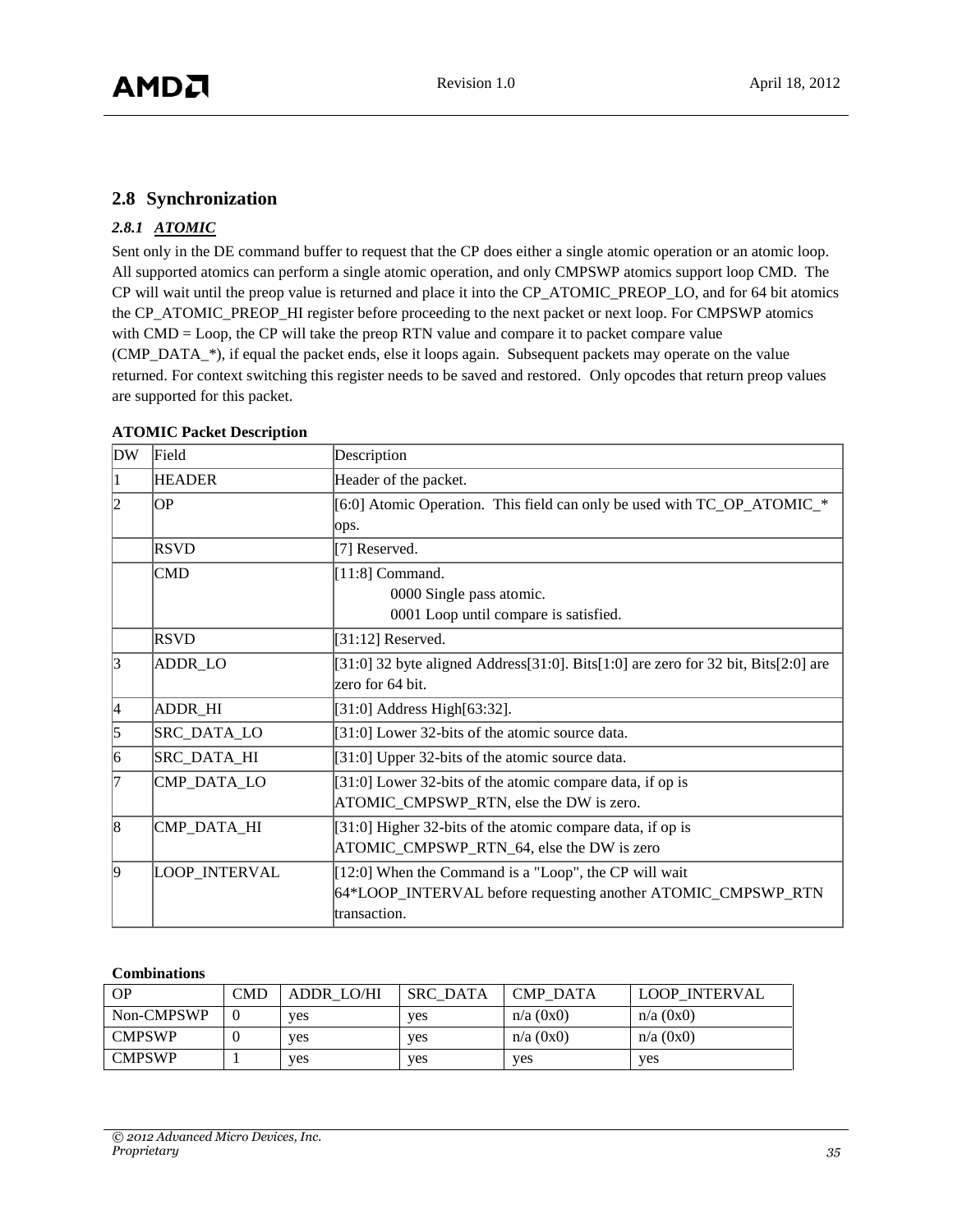## *2.8.2 ATOMIC\_GDS*

The purpose of this packet is to support Atomic operations in the GDS from the CP.

If the Atomic Op returns pre-op source data, the CP will read the data and store it the CP GDS ATOMIC<sup>\*</sup> registers. The driver must indicate that the CP needs to do this by setting the "ATOM\_READ" and "ATOM\_RD\_CNTL" control bits in the packet. Reads take a long time to complete, therefore the "ATOM\_RD\_CNTL" bits allow the driver to optimize for size (32-bits vs. 64-bits) and number of return values (1 or 2). The COPY DATA packet can be used to "copy" the read return data to various destinations (see COPY DATA packet for more details).

The GDS supports Compare-Swap Atomic operations. For these ops, the compare data is placed in the ATOM\_SRC0\* ordinals and the source data is placed in the ATOM\_SRC1\* ordinals. If the CP should repeat the compare-swap operation until it passes, then the "ATOM\_CMP\_SWAP" control bit should be set. If the CP does not need to repeat until it passes, then it should not be set. Whenever the "ATOM\_CMP\_SWAP" control bit is set, the "ATOM\_READ" control bit should also be set and the "ATOM\_RD\_CNTL" bit should be set equal to either '0' or '2'.

If the Atomic Op does not return pre-op source data and the driver wants confirmation that the Atomic Op that has completed, it must set the ATOM\_COMPLETE control bit. The ATOM\_COMPLETE and ATOM\_READ bits should never both be set. Setting neither of the bits is also valid.

The GDS ATOM SRC0 triggers the Atomic operation in the GDS and the microcode will therefore write it last.

Any fields not used by the Atomic operation specified can be set to 0.

|    | DW Field             | Description                                                                                          |  |
|----|----------------------|------------------------------------------------------------------------------------------------------|--|
|    | <b>HEADER</b>        | Header of the packet.                                                                                |  |
|    | <b>ATOM OP</b>       | [6:0] ATOM_OP                                                                                        |  |
|    | ATOM_CMP_SWAP        | Atomic Operation – See ds_opcodes.docx for complete list of supported opcodes.<br>[16] ATOM_CMP_SWAP |  |
|    |                      | $0$ – Indicates the Atomic operation type does not need to repeat.                                   |  |
|    |                      | $1 -$ Indicates the Atomic operation type is a compare-swap and should repeat until it               |  |
|    | <b>ATOM_COMPLETE</b> | passes.                                                                                              |  |
|    |                      | [17] ATOM_COMPLETE                                                                                   |  |
|    |                      | $0 - Do$ not wait for GDS Atomic operations to complete.                                             |  |
|    |                      | 1 – Wait for all outstanding GDS Atomic operations to complete. Intended for use                     |  |
|    | <b>ATOM_READ</b>     | with Atomic ops that do not return pre-op source data.                                               |  |
|    |                      | [18] ATOM_READ                                                                                       |  |
|    |                      | $0 - Do$ not read the atomic pre-op source ddata.                                                    |  |
|    | ATOM_RD_CNTL         | $1 -$ Read the atomic pre-op source 0 data.                                                          |  |
|    |                      | [20:19] ATOM_RD_CNTL                                                                                 |  |
|    |                      | $0 - 32$ -bits, 1 return value.                                                                      |  |
|    |                      | $1 - 32$ -bits, 2 return values.                                                                     |  |
|    |                      | $2 - 64$ -bits, 1 return value.                                                                      |  |
|    |                      | $3 - 64$ -bits, 2 return values.                                                                     |  |
| 13 | <b>ATOM_CNTL</b>     | [8:0] ATOM_CNTL – See GDS_ATOM_CNTL register for more details.                                       |  |
|    |                      | $[5:0]$ Auto-Increment in Bytes.                                                                     |  |

#### **ATOMIC\_GDS Packet Description**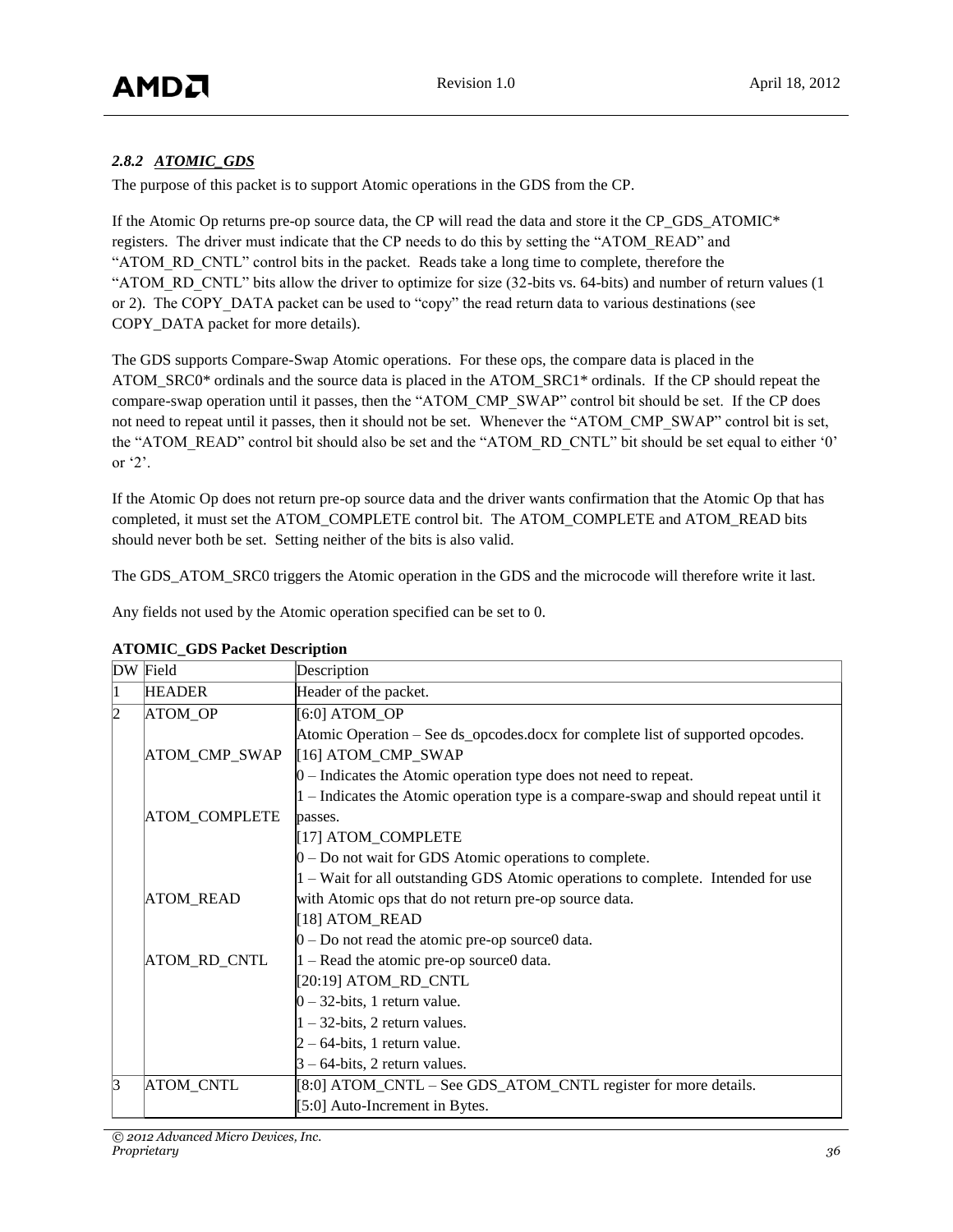|              |                  | [7:6] Reserved.                                                                  |
|--------------|------------------|----------------------------------------------------------------------------------|
|              |                  | [8] DMODE – controls flushing of denorms.                                        |
| 4            | <b>ATOM BASE</b> | [15:0] ATOM_BASE – See byte granularity GDS_ATOM_BASE register for more          |
|              |                  | details.                                                                         |
|              |                  | Base address for Atomic operation relative to the GDS partition base. See the    |
|              |                  | SET_BASE packet for details on setting the GDS partition bases.                  |
| $\vert$ 5    | ATOM_SIZE        | [15:0] ATOM_SIZE – See GDS_ATOM_SIZE register for more details.                  |
|              |                  | Size in bytes of the DS memory. Determines where clamping begins.                |
| 6            | ATOM_OFFSET0     | [7:0] ATOM_OFFSET0 - See GDS_ATOM_OFFSET0 register for more details.             |
|              |                  | Used to calculate the address of the corresponding source operation.             |
|              | ATOM_OFFSET1     | [23:16] ATOM_OFFSET1 – See GDS_ATOM_OFFSET1 register for more details.           |
|              |                  | Used to calculate the address of the corresponding source operation.             |
| 17           | ATOM_DST         | [31:0] ATOM_DST – See GDS_ATOM_DST register for more details.                    |
|              |                  | DS Memory address to perform the Atomic operation.                               |
| $\vert 8$    | ATOM_SRC0        | [31:0] ATOM_SRC0 - See GDS_ATOM_SRC0 register for more details.                  |
|              |                  | Lower 32-bits of the atomic source0 data for non compare-swap atomic ops.        |
|              |                  | Lower 32-bits of the atomic compare data for compare-swap atomic ops.            |
| $\vert$ 9    | ATOM_SRC0_U      | [31:0] ATOM_SRC0_U - See GDS_ATOM_SRC0_U register for more details.              |
|              |                  | Upper 32-bits of the atomic source0 data for non compare-swap atomic ops.        |
|              |                  | Upper 32-bits of the atomic compare data for compare-swap atomic ops.            |
| 10           | ATOM_SRC1        | [31:0] ATOM_SRC1 – See GDS_ATOM_SRC1 register for more details.                  |
|              |                  | Lower 32-bits of the atomic source1 data and source data for compare-swap atomic |
|              |                  | ops.                                                                             |
| $ 11\rangle$ | ATOM_SRC1_U      | [31:0] ATOM_SRC1_U - See GDS_ATOM_SRC1_U register for more details.              |
|              |                  | Upper 32-bits of the atomic source1 data and source data for compare-swap atomic |
|              |                  | ops.                                                                             |

## *2.8.3 EVENT\_WRITE*

This packet is used when the driver wants to create a non-TimeStamp/Fence event. See EVENT\_WRITE\_EOP to send timestamps and fences. The EVENT\_WRITE supports two categories of events. Those are:

- 4 DW (DW) event where special handling is required: ZPASS, SAMPLE\_PIPELINESTATS, SAMPLE\_STREAMOUTSTATS[,1,2,3].
- 2 DW (DW) event where no special handling is required; CP just writes EVENT\_TYPE (bits[5:0] of DW 2 from the packet) into VGT\_EVENT\_INITIATOR register and DWs 3 and 4 do not exist, i.e., the packet is only 2 DWs for these events. These include all other events.

When the EVENT\_INDEX is set to '0111' for the CACHE\_FLUSH\* events, there is also an option to invalidate the TC's L2 cache: INV\_L2.

| DW | Field Name    | Description                                                        |
|----|---------------|--------------------------------------------------------------------|
|    | <b>HEADER</b> | Header of the packet                                               |
|    | EVENT CNTL    | INV L2[20]                                                         |
|    |               | Send WBINVL2 op to the TC L2 cache when EVENT_INDEX = $0111$ .     |
|    |               | EVENT INDEX $[11:8]$                                               |
|    |               | 0000: Any non-Time Stamp/non-Fence/non-Trap EVENT_TYPE not listed. |

## **EVENT\_WRITE Packet Description**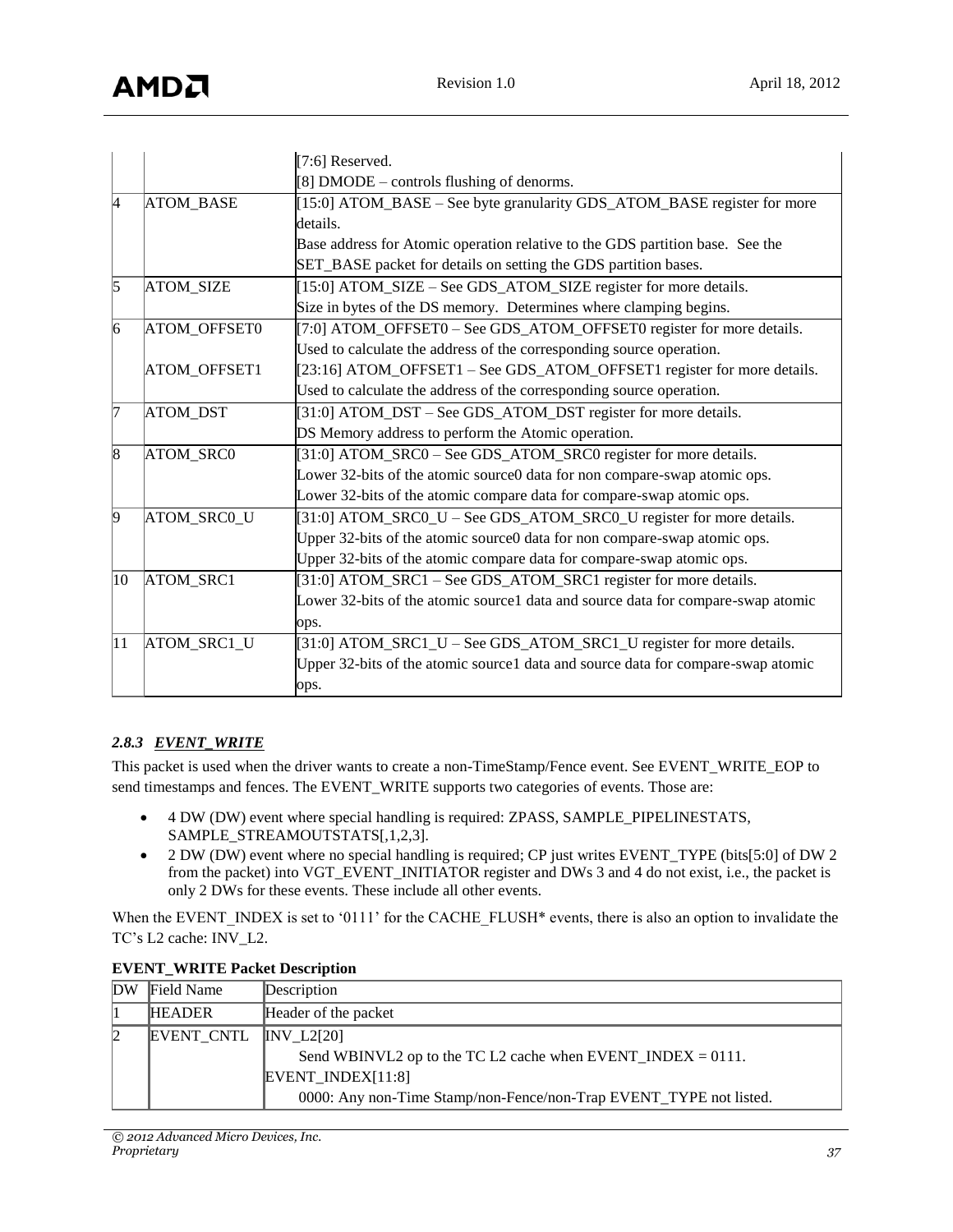# AMDA

|    |                   | 0001: ZPASS DONE                                                              |  |
|----|-------------------|-------------------------------------------------------------------------------|--|
|    |                   | 0010: SAMPLE_PIPELINESTAT                                                     |  |
|    |                   | 0011: SAMPLE_STREAMOUTSTAT[S S1 S2 S3]                                        |  |
|    |                   | 0100: [CS VS PS]_PARTIAL_FLUSH                                                |  |
|    |                   | 0101: Reserved for EVENT_WRITE_EOP time stamp/fence event types               |  |
|    |                   | 0110: Reserved for EVENT_WRITE_EOS packet                                     |  |
|    |                   | 0111: CACHE_FLUSH, CACHE_FLUSH_AND_INV_EVENT                                  |  |
|    |                   | $1000 - 1111$ : Reserved.                                                     |  |
|    |                   | EVENT TYPE[5:0]                                                               |  |
|    |                   | The CP writes this value to the VGT_EVENT_INITIATOR register for the assigned |  |
|    |                   | context.                                                                      |  |
| 3  | ADDRESS_LO        | $ADDRESS\_LO[31:3]$                                                           |  |
|    |                   | Lower bits of QWORD-Aligned Address. [2:0] - Reserved & must be programmed to |  |
|    |                   | zero. Driver should only supply this DW for Sample_PipelineStats,             |  |
|    |                   | Sample_StreamoutStats, and Zpass (Occlusion).                                 |  |
| 14 | <b>ADDRESS HI</b> | $ADDRESS_HI[15:0]$                                                            |  |
|    |                   | Upper bits of Address [47:32] Driver should only supply this DW for           |  |
|    |                   | Sample_PipelineStats, Sample_StreamoutStats, and Zpass (Occlusion).           |  |

#### *2.8.4 EVENT\_WRITE\_EOP*

The EVENT\_WRITE\_EOP packet is used when the driver wants to create any end-of-pipe event. TS used below is historical and indicates either fence data, trap or actual timestamp will be written back. Supported Events are:

- Cache Flush TS: provides the driver with a pipelined fence/timestamp indicating that the CBs and DBs have completed flushing their caches.
- Cache Flush And Inval TS: same as above but the CBs and DBs also invalidate their caches before sending the pulse back to the CP.
- Bottom Of Pipe TS: provides the driver with a pipelined timestamp indicating that the CBs and DBs have completed all work before the time stamp. This can be considered a read EOP event in that all reads have occurred but the CBs/DBsz have not written out all the data in their caches.

Use the EVENT\_WRITE packet for all others. Supported actions when requested event has completed are:

- Timestamps 64-bit global GPU clock counter value or CP\_PERFCOUNTER\_HI/LO, either with optional interrupt .
- Fences 32 or 64 bit embedded data in the packet with optional interrupt. The privilege vs. unprivileged designation is based on the privilege level of the DMA buffer that included the EVENT\_WRITE\_EOP packet, not anything to do with the packet itself.
- Traps (interrupt only).

There is also an option to invalidate the TC's L2 cache: INV\_L2.

| DW | Field Name    | Description                                   |
|----|---------------|-----------------------------------------------|
|    | <b>HEADER</b> | Header of the packet                          |
|    | EVENT CNTL    | INV L2[20]                                    |
|    |               | Send WBINVL2 op to the TC L2 cache.           |
|    |               | EVENT INDEX[11:8]                             |
|    |               | 0000 - 0100: Reserved for EVENT_WRITE packet. |

#### **EVENT\_WRITE\_EOP Packet Description**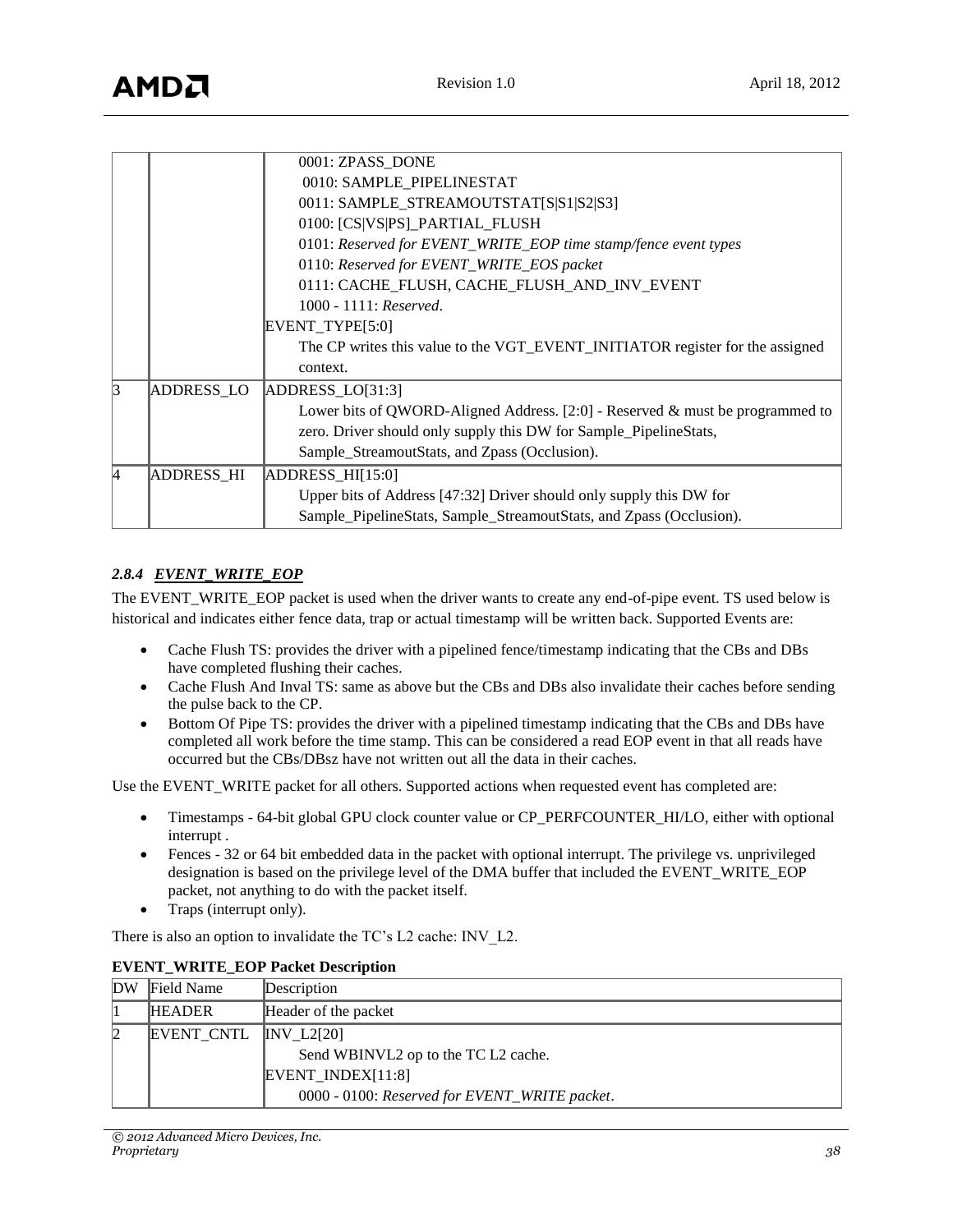|                |            | 0101: EVENT_WRITE_EOP event types                                                  |
|----------------|------------|------------------------------------------------------------------------------------|
|                |            | 0110: Reserved for EVENT_WRITE_EOS packet.                                         |
|                |            | 0111: Reserved for EVENT_WRITE packet.                                             |
|                |            | 1000 - 1111: Reserved.                                                             |
|                |            | EVENT_TYPE[5:0]                                                                    |
|                |            | The CP writes this value to the VGT_EVENT_INITIATOR register for the assigned      |
|                |            | context.                                                                           |
| $\overline{3}$ | ADDRESS_LO | ADDRESS_LO[31:2]                                                                   |
|                |            | Lower bits of DWord-Aligned Address if DATA_SEL = 001", [31:3] - Lower bits of     |
|                |            | QWORD-Aligned Address if DATA_SEL = 010" or 011", Else don"t care. [1:0] -         |
|                |            | Reserved & must be programmed to zero.                                             |
| 4              | DATA_CNTL  | DATA_SEL[31:29]                                                                    |
|                |            | Selects Source of Data to be written for a End-of-Pipe Done event.                 |
|                |            | 000 - None, i.e., Discard Data.                                                    |
|                |            | 001 - Send 32-bit Data Low (Discard Data High).                                    |
|                |            | 010 - Send 64-bit Data.                                                            |
|                |            | 011 - Send current value of the 64 bit global GPU clock counter.                   |
|                |            | 100 - Send current value of the CP_PERFCOUNTER_HI/LO. The intent is for the        |
|                |            | driver to have already selected the "always count" sclks option $(0x0)$ for        |
|                |            | CP_PERFCOUNTER_SELECT and requested the CP to start counting via the               |
|                |            | CP_PERFMON_CNTL register.                                                          |
|                |            | $101$ - Reserved.                                                                  |
|                |            | 110 - Reserved.                                                                    |
|                |            | $111$ - Reserved.                                                                  |
|                |            | INT_SEL[25:24]                                                                     |
|                |            | Selects interrupt action for End-of-Pipe Done event.                               |
|                |            | 00 - None (Do not send an interrupt).                                              |
|                |            | 01 - Send Interrupt Only. Program DATA_SEL 000".                                   |
|                |            | 10 - Send Interrupt when Write Confirm is received from the MC.                    |
|                |            | ADDRESS_HI[15:0]                                                                   |
|                |            | Address bits[47:32]. External memory address written for a End-of-Pipe Done event. |
|                |            | Read returns last value written to memory.                                         |
| 5              | DATA_LO    | DATA_LO[31:0]                                                                      |
|                |            | Value that will be written to memory when event occurs.                            |
|                |            | Driver should always supply this DW                                                |
| 6              | DATA_HI    | DATA_HI[63:32]                                                                     |
|                |            | Value that will be written to memory when event occurs.                            |
|                |            | Driver should always supply this DW                                                |

## *2.8.5 EVENT\_WRITE\_EOS*

The EVENT\_WRITE\_EOS packet is used when the driver wants to create any end-of-shader event (end of CS or end of PS). Supported Events are CS Done and PS Done.

When the CMD = 001, the CP will copy SIZE dwords starting from the partition base (see GDS\_\*\_INDEX as described in SET\_BASE packet for more details) plus GDS\_INDEX to the memory address specified. The corresponding partition is determined from the Ring to which the packet is submitted.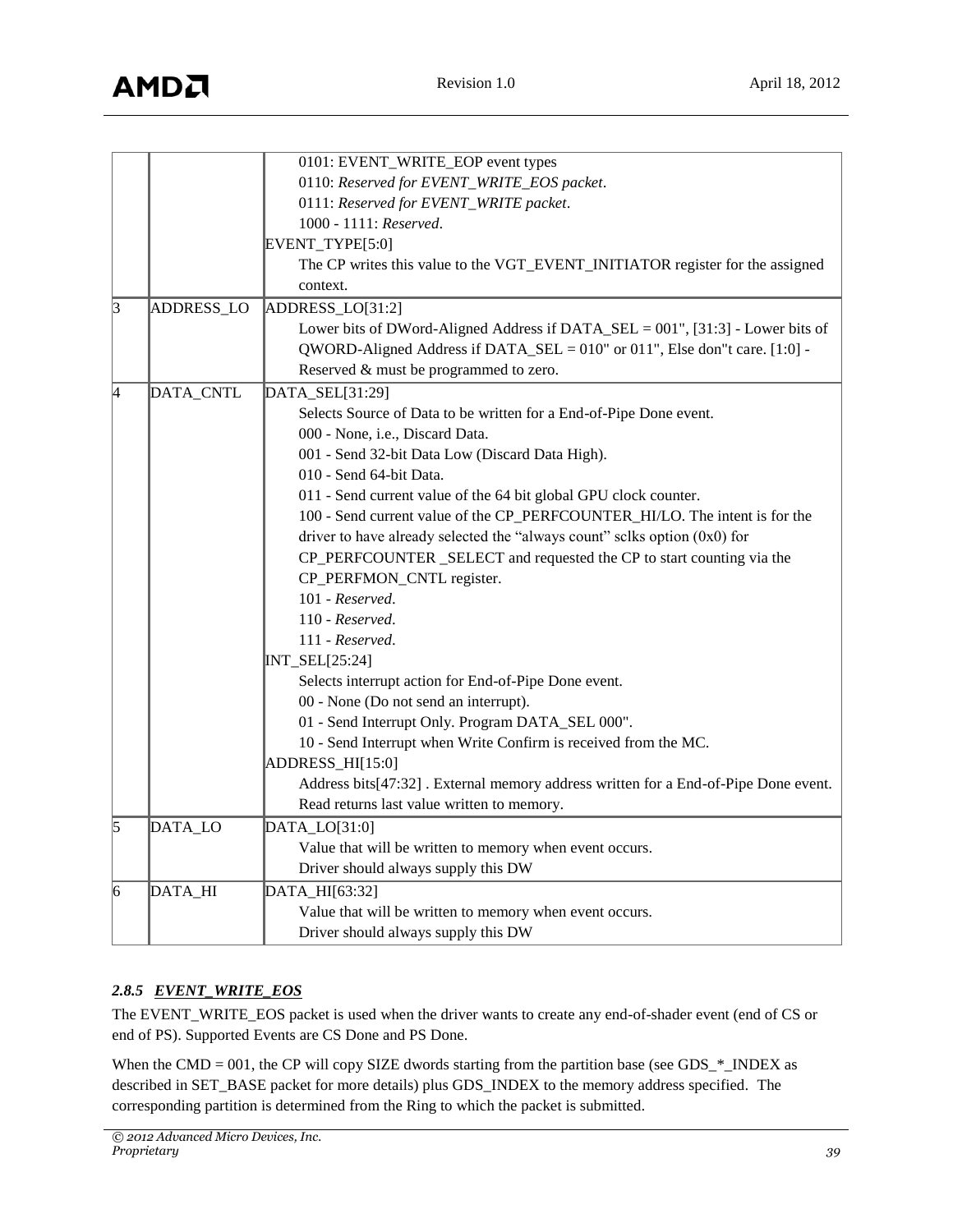| <b>DW</b>      | Field             | Description                                                                     |
|----------------|-------------------|---------------------------------------------------------------------------------|
| $\mathbf{1}$   | <b>HEADER</b>     | Header with Shader_Type in bit[1]. Determines event that is sent for Ring 0.    |
| $\overline{c}$ | EVENT_CNTL        | EVENT_INDEX[11:8]                                                               |
|                |                   | 0000 - 0100: Reserved for EVENT_WRITE packet                                    |
|                |                   | 0101: Reserved for EVENT_WRITE_EOP packet                                       |
|                |                   | 0110: CS Done, PS Done                                                          |
|                |                   | 0111: Reserved for EVENT_WRITE packet                                           |
|                |                   | 1000 - 1111: Reserved.                                                          |
|                |                   | EVENT_TYPE[5:0]                                                                 |
|                |                   | The CP writes this value to the VGT_EVENT_INITIATOR register for the            |
|                |                   | assigned context.                                                               |
| 3              | <b>ADDRESS_LO</b> | ADDRESS_LO[31:2]                                                                |
|                |                   | Lower bits of DWord-Aligned Address. [1:0] - Reserved & must be programmed      |
|                |                   | to zero.                                                                        |
| $\overline{4}$ | CMD_INFO          | CMD[31:29]                                                                      |
|                |                   | 000: Reserved                                                                   |
|                |                   | 001: Store GDS Data to memory. (per partition in SI)                            |
|                |                   | 010: After all previous GDS data has been write confirmed, store 32-bit "DATA"  |
|                |                   | from this packet to memory as a fence. (evergreen-SI).                          |
|                |                   | 011 - 111: Reserved                                                             |
|                |                   | ADDRESS_HI[15:0]                                                                |
|                |                   | Address bits[47:32]. External memory address written for a End-of-Shader Done   |
|                |                   | event. Read returns last value written to memory.                               |
| 5              | DATA_INFO         | $DATA[31:0]$ – Used with CMD = 010                                              |
|                |                   | EOS fence value that will be written to memory when event occurs. This dword is |
|                |                   | always supplied, but only valid if "CMD" + Store Packet Data.                   |
|                |                   | <b>OR</b>                                                                       |
|                |                   | $SIZE[31:16]$ – Used with CMD = 001.                                            |
|                |                   | Number of DWs to read from the GDS. Currently supports reading of 16KDWs.       |
|                |                   | A value of zero is not supported when $CMD = "001".$                            |
|                |                   | $GDS$ _INDEX[15:0] – Used with CMD = 001.                                       |
|                |                   | Indexed offset from the start of the segment within the partition               |

#### **EVENT\_WRITE\_EOS Packet Description**

#### *2.8.6 MEM\_SEMAPHORE*

The MEM\_SEMAPHORE packet supports Signal and Wait Semaphores. Wait Semaphores are executed at the top of pipe (CP) and a Signal Semaphores are executed at the bottom of pipe (after whatever work before it has been completed). If the CP processes a Wait Semaphore there could be a Signal Semaphore still in the Gfx pipe behind draws still being rendered.

| DW | Field Name        | Description                                       |
|----|-------------------|---------------------------------------------------|
|    | <b>HEADER</b>     | Header of the packet                              |
|    | <b>ADDRESS LO</b> | [31:3] Lower bits of QWORD-Aligned Address.       |
|    | <b>SEM SEL</b>    | [31:29] - SEM_SEL - Select either Wait or Signal. |
|    |                   | - 110: Signal Semaphore.                          |

#### **MEM\_SEMAPHORE Packet Description**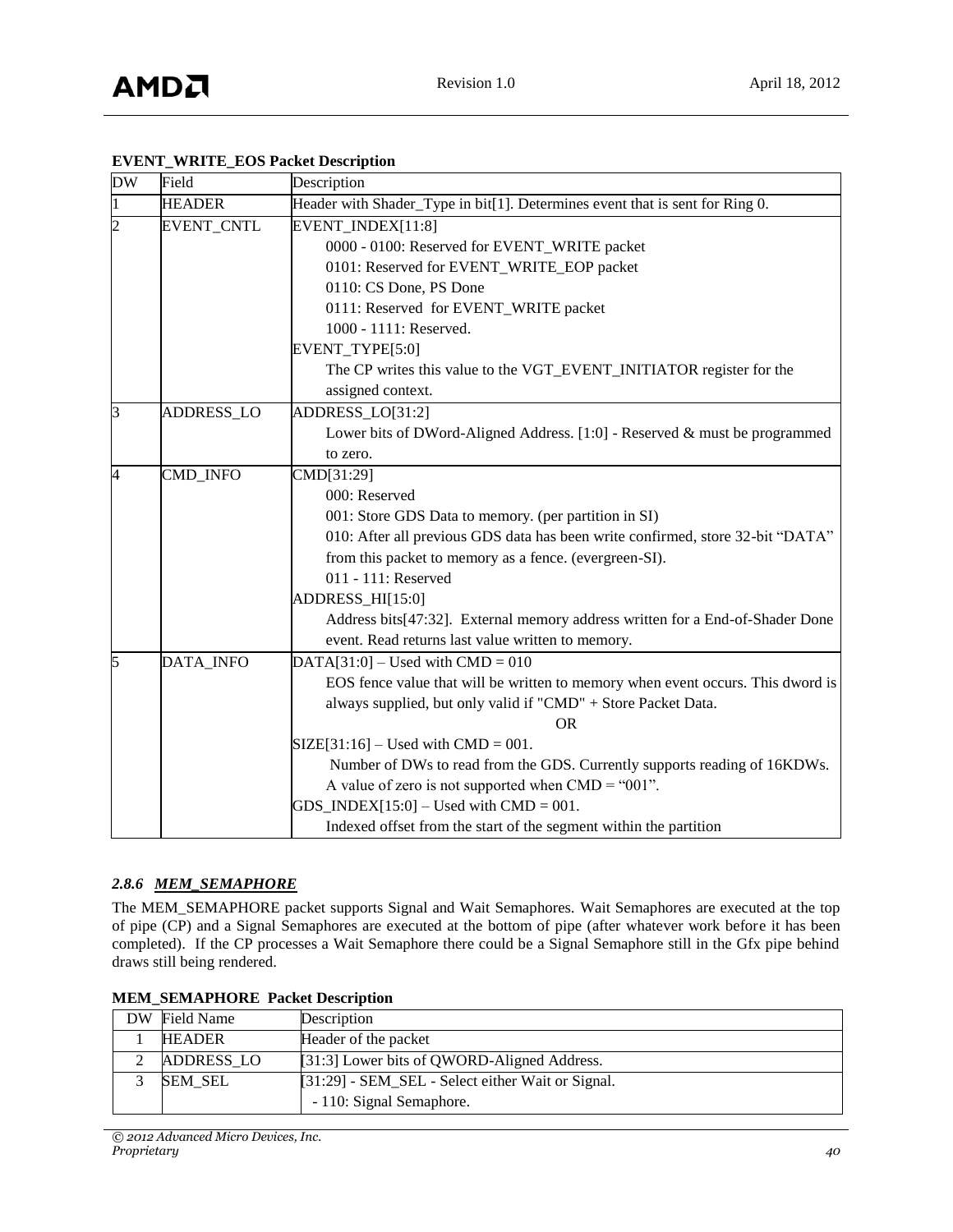|                    | - 111: Wait Semaphore.                                                                         |
|--------------------|------------------------------------------------------------------------------------------------|
| <b>CLIENT_CODE</b> | [25:24] - CLIENT_CODE - Client Code                                                            |
|                    | $-00:CP$                                                                                       |
|                    | $-01:CB$                                                                                       |
|                    | $-10:DB$                                                                                       |
|                    | - 11: Reserved                                                                                 |
| SIGNAL_TYPE        | [20] - SIGNAL_TYPE - Signal Type                                                               |
|                    | - 0: SEM_SEL + Signal Semaphore and signal type is increment, or the SEM_SEL +                 |
|                    | Wait Semaphore                                                                                 |
|                    | $-1$ : SEM_SEL + Signal Semaphore and signal type is write '1'.                                |
| USE_MAILBOX        | [16] USE_MAILBOX0 - Signal Semaphore will not wait for mailbox to be written1 -                |
|                    | Signal Semaphore will wait for mailbox to be written                                           |
|                    | WAIT_ON_SIGNAL [12] WAIT_ON_SIGNAL - If set the Wait_Semaphore will wait until all outstanding |
|                    | End of Pipe (and therefore Signal_Semaphores) have completed, before being issued.             |
|                    | (evergreen only, other asics set to 0)                                                         |
|                    | - 0: Don't wait for all Signal Semaphores to complete.                                         |
|                    | - 1: Wait for all Signal Semaphores to complete.                                               |
| <b>ADDRESS HI</b>  | $[7:0]$ - ADDRESS_HI - Upper bits (39:32) of Address                                           |

#### *2.8.7 OCCLUSION\_QUERY*

The motivation for this packet is to allow the application to access the accumulated query counts from the shader. Before this packet, the application had to do the query at the driver level.

Available Controls

- 1. Specify the 4-byte aligned 40-bit MC address where the current 64-bit accumulation value is stored.
- 2. Specify the 16-byte aligned 40-bit MC starting address where a set of eight DB Zpass count pairs are stored.

Hard coded behavior

- 1. The Driver must initialize Begin and End occlusion data for DBs that do exist to 0x00000000 and for those that don't exist to 0x80000000.
- 2. The Driver must initialize AccumCnt to zero before the OCCLUSIONQUERY packet is sent to the GPU.
- 3. The CP will keep reading the DB ZPASS occlusion data until they are all valid.
- 4. The CP will write-confirm the final accumulated value before proceeding to the next packet.

| DW              | Field Name           | Description                                                                          |  |
|-----------------|----------------------|--------------------------------------------------------------------------------------|--|
|                 | <b>HEADER</b>        | Header of the packet.                                                                |  |
| 2               | START_ADDR_LO        | $[31:4]$ - DB0 Start Address bits [31:4]. Supports a 16 byte aligned address for DB0 |  |
|                 |                      | count.                                                                               |  |
|                 |                      | $[3:0]$ - Reserved, program to zero.                                                 |  |
| 13              | <b>START ADDR HI</b> | $[15:0]$ - DB0 Start Address bits [47:32].                                           |  |
| $\vert 4 \vert$ | <b>QUERY ADDR LO</b> | [31:2] - DW aligned Accumulated Query address bits [31:2].                           |  |
|                 |                      | $[1:0]$ - Reserved, program to zero.                                                 |  |

#### **OCCLUSION\_QUERY Packet Description**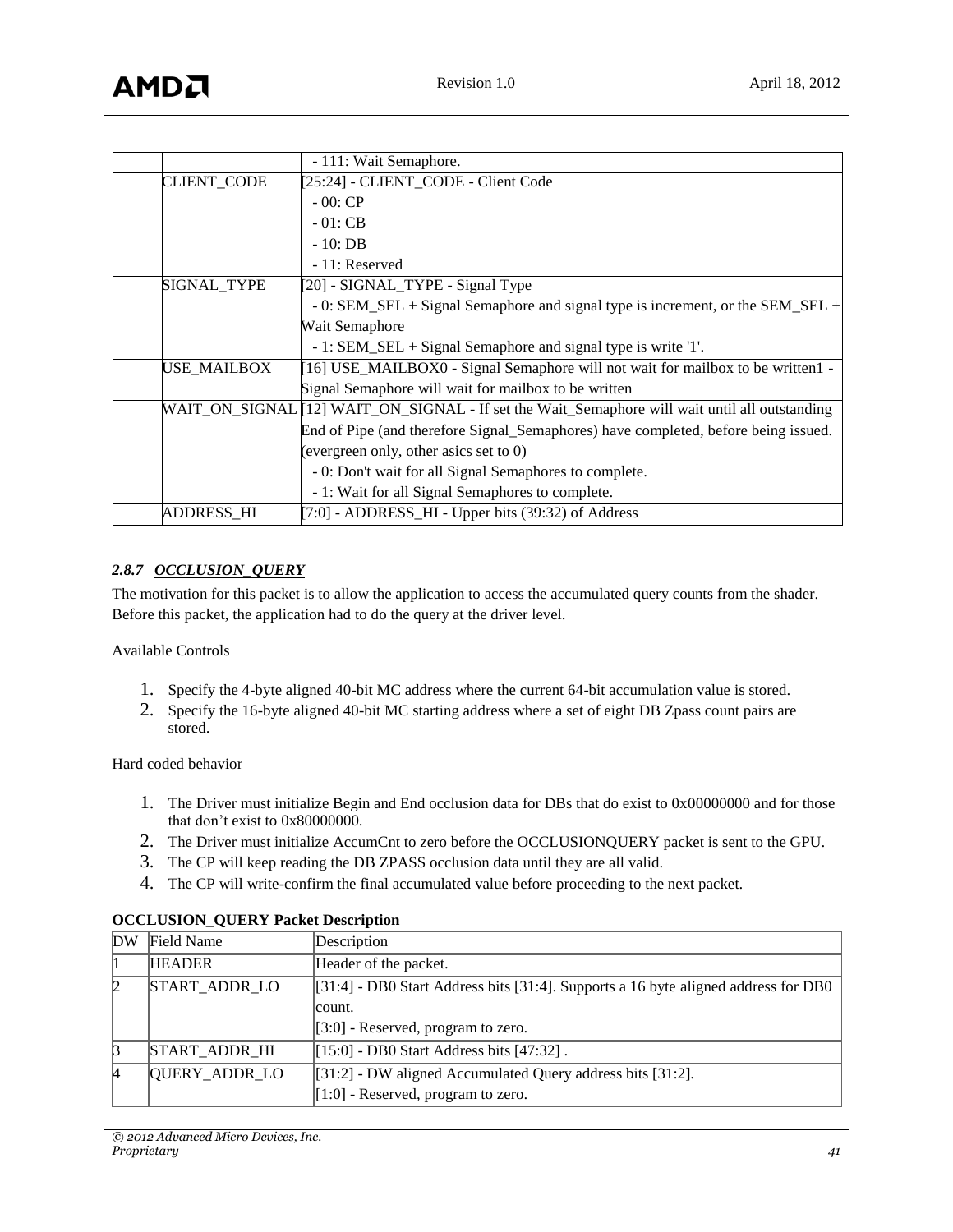| <b>QUERY ADDR HI</b> | $[31:8]$ - Reserved, program to zero.            |  |
|----------------------|--------------------------------------------------|--|
|                      | $[15:0]$ - Accumlated Query address bits [47:32] |  |

#### *2.8.8 PFP\_SYNC\_ME*

This packet is inserted by the driver when it needs the PFP to stall or wait until the ME is at the synced up to the PFP.

#### **PFP\_SYNC\_ME Packet Description**

| DW      | Field Name    | Description          |
|---------|---------------|----------------------|
|         | <b>HEADER</b> | Header of the packet |
| רי<br>ı | DUMMY         | Dummy Data           |

#### *2.8.9 STRMOUT\_BUFFER\_UPDATE*

The STRMOUT\_BUFFER\_UPDATE packet is expected to be used in a variety of streamout scenarios. When a streamout operation spreads across two command buffers, the driver needs to ensure BufferFilledSize is captured for each streamout buffer at the end of the first command buffer and restart streamout buffers with the captured values in the next command buffer.

| <b>DW</b> | <b>Field Name</b>       | Description                                                                      |  |
|-----------|-------------------------|----------------------------------------------------------------------------------|--|
|           | <b>HEADER</b>           | Header of the packet                                                             |  |
| 12        | <b>CONTROL</b>          | [31:10] - Reserved [9:8] - Buffer Select, indicates the stream out being updated |  |
|           |                         | 00: Stream out buffer 0                                                          |  |
|           |                         | 01: Stream out buffer 1                                                          |  |
|           |                         | 10: Stream out buffer 2                                                          |  |
|           |                         | 11: Stream out buffer 3                                                          |  |
|           |                         | $[7:3]$ - Reserved $[2:1]$ - Source_Select: to write into                        |  |
|           |                         | VGT_STRMOUT_BUFFER_OFFSET                                                        |  |
|           |                         | 00: Use BUFFER_OFFSET in this packet                                             |  |
|           |                         | 01: Read VGT_STRMOUT_BUFFER_FILLED_SIZE                                          |  |
|           |                         | 10: from SRC_ADDRESS                                                             |  |
|           |                         | 11: None                                                                         |  |
|           |                         | [0] - Update_Memory: Store BufferFilledSize to memory                            |  |
|           |                         | - 0: Don"t update memory; DST_ADDRESS_LO/HI are don"t care, but must be          |  |
|           |                         | provided                                                                         |  |
|           |                         | - 1: Update memory at DST_ADDRESS with                                           |  |
|           |                         | VGT_STRMOUT_BUFFER_FILLED_SIZE                                                   |  |
| $\vert$ 3 | DST_ADDRESS_LO          | [31:2] - Lower bits of DWord-Aligned Destination Address [31:2]. Valid only if   |  |
|           |                         | Update_Memory is "1". [1:0] - Swap [1:0] function used for data write.           |  |
| 14        | DST_ADDRESS_HI          | [15:0] - Upper bits of Destination Address [47:32]. DW valid only if Store       |  |
|           |                         | BufferFilledSize is 01".                                                         |  |
| 15        | <b>BUFFER OFFSET or</b> | If Source Select = $"00"$ , bits[31:0] has the BUFFER_OFFSET[31:0] in DWs to     |  |

#### **STRMOUT\_BUFFER\_UPDATE Packet Description**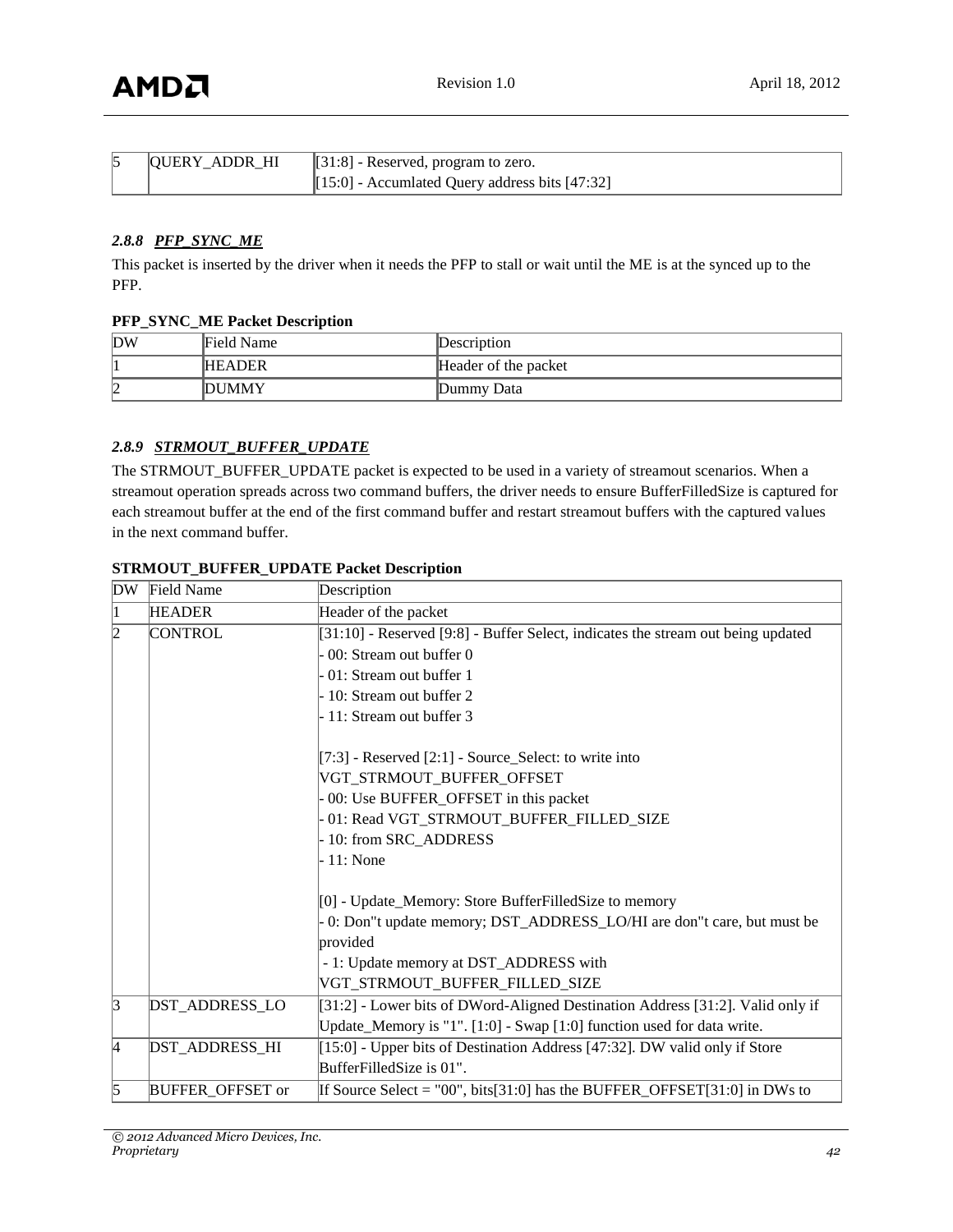|    |                       | write to VGT_STRMOUT_BUFFER_OFFSET. If Source Select = $"01"$ , this               |
|----|-----------------------|------------------------------------------------------------------------------------|
|    |                       | ordinal is don"t care                                                              |
|    | <b>SRC ADDRESS LO</b> | If Source Select = "10",- bits [31:2] is "SRC_ADDRESS_LO" (the lower bits of       |
|    |                       | DWord-Aligned Source Address [31:2]). bits [1:0] - Swap [1:0] function used for    |
|    |                       | data read. DW valid only if Source _Select is "10".                                |
| 16 | <b>SRC ADDRESS HI</b> | bits [15:0] - Upper bits of Source Address [47:32]. DW valid only if Source_Select |
|    |                       | $\overline{\phantom{a}}$ is "10".                                                  |

#### *2.8.10 SURFACE\_SYNC*

The SURFACE\_SYNC packet will allow the driver to place the surface sync commands as one atomic packet.

| DW | Field Name        | Description                                                                                   |  |
|----|-------------------|-----------------------------------------------------------------------------------------------|--|
|    | <b>HEADER</b>     | Header of the packet                                                                          |  |
| 12 | <b>ENGINE</b>     | [31] - ENGINE:                                                                                |  |
|    |                   | $ 0=$ PFP,                                                                                    |  |
|    |                   | $1=ME$ .                                                                                      |  |
|    |                   | Perform Surface Synchronization at PFP (so index DMA requests are not sent to                 |  |
|    |                   | VGT until the surface is coherent) or at the ME as done in previous ASICs.                    |  |
|    | COHER_CNTL        | [28:0] - COHER_CNTL: See the CP_COHER_CNTL register for the definition.                       |  |
|    | COHER SIZE        | Coherency Surface Size has a granularity of 256 Bytes.                                        |  |
| 14 | <b>COHER BASE</b> | $CP$ COHER_BASE[31:0] + virtual memory address [47:8]. This value times 256 is                |  |
|    |                   | the byte address of the start of the surface to be synchronized (to create the high 32-       |  |
|    |                   | bits of a 40-bit virtual device address).                                                     |  |
| 15 |                   | $[31:16]$ - Reserved                                                                          |  |
|    | POLL INTERVAL     | $[15:0]$ - Poll_Interval $[15:0]$ : Interval to wait between the time an unsuccessful polling |  |
|    |                   | result is returned and a new poll is issued. Time between these is 16*Poll_Interval           |  |
|    |                   | clocks. The minimum value is $0x04$ . A value less than $0x04$ will be forced to $0x04$ .     |  |

#### **SURFACE\_SYNC Packet Description**

#### *2.8.11 WAIT\_REG\_MEM*

The WAIT\_REG\_MEM packet can be processed by either the CP.PFP or the CP.ME, as indicated by the ENGINE field. Zero was chose for the ME for backward compatibility. The CP.PFP is limited to polling a memory location, where the ME can be programmed to poll either a memory location or a register (indicated by MEM\_SPACE). The polled value is then tested against the reference value given in the command packet. The test is qualified by both the specified function and mask. If the test passes, the parsing continues. If it fails, the CP waits for the Wait\_Interval \* 16 Clocks, then tests the Poll Address again.

Note: The driver should always insert a packet that re-programs the CP\_WAIT\_REG\_MEM\_TIMEOUT register to the expected value before submitting the WAIT\_REG\_MEM packet.

| <b>WAIT_REG_MEM Packet Description</b> |  |  |  |  |  |
|----------------------------------------|--|--|--|--|--|
|----------------------------------------|--|--|--|--|--|

| DW          | Field Name    | ∥Description         |
|-------------|---------------|----------------------|
| ш           | <b>HEADER</b> | Header of the packet |
| $\sim$<br>⊬ | <b>ENGINE</b> | - ENGINE:<br>[8]     |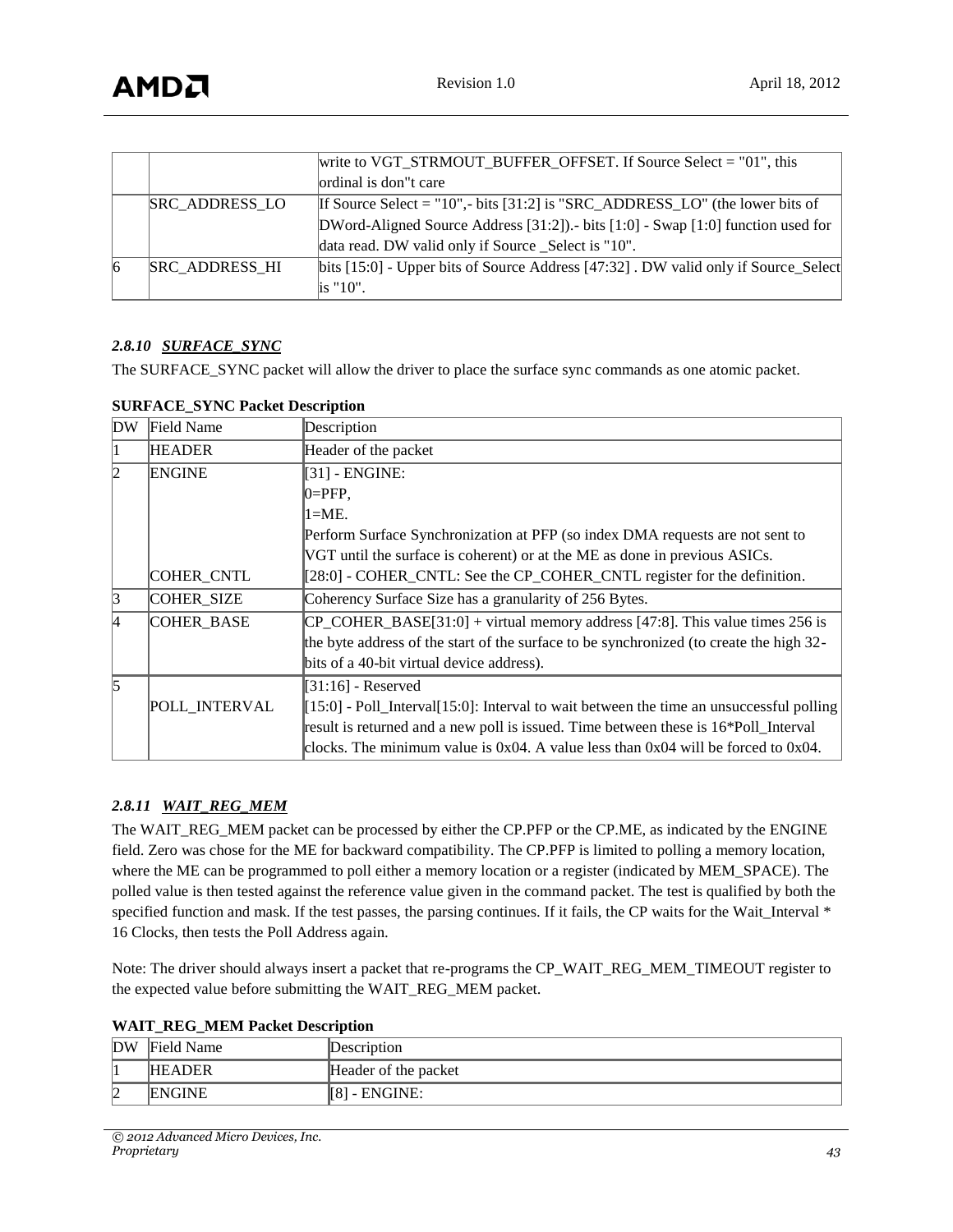|                |                  | $0=ME$ ,                                                                          |
|----------------|------------------|-----------------------------------------------------------------------------------|
|                |                  | $1 = PFP$                                                                         |
|                |                  | $[7:5]$ - Reserved                                                                |
|                | MEM_SPACE        | [4] - MEM_SPACE:                                                                  |
|                |                  | $0 =$ Register,                                                                   |
|                |                  | 1=Memory. If ENGINE == PFP, only Memory is valid.                                 |
|                |                  | [3] - Reserved                                                                    |
|                | <b>FUNCTION</b>  | $[2:0]$ - FUNCTION                                                                |
|                |                  | -000 - Always (Compare Passes). Still does read operation and waits for read      |
|                |                  | results to come back.                                                             |
|                |                  | 001 - Less Than $\left\langle \right\rangle$ the Reference Value.                 |
|                |                  | 010 - Less Than or Equal $(\leq)$ to the Reference Value.                         |
|                |                  | 011 - Equal $(==)$ to the Reference Value.                                        |
|                |                  | 100 - Not Equal (!=) to the Reference Value.                                      |
|                |                  | 101 - Greater Than or Equal (>=) to the Reference Value.                          |
|                |                  | 110 - Greater Than (>) the Reference Value.                                       |
|                |                  | $-111$ - Reserved.                                                                |
|                |                  | If ENGINE==PFP, only 101/Greater Than or Equal is valid.                          |
| $\overline{3}$ | POLL_ADDRESS_LO  | Lower portion of Address to poll If the address is a memory location then bits    |
|                |                  | [31:2] specify the lower bits of the address and                                  |
|                |                  | [1:0] specify SWAP used for memory read. If the address is a memory-mapped        |
|                |                  | register, then bits [15:0] is the DWord memory-mapped register address that the   |
|                |                  | CP will read.                                                                     |
| 4              | POLL_ADDRESS_HI  | Higher portion Address to poll If the address is a memory location then bits      |
|                |                  | [15:0] specify bits 47:32 of the address. If the address is a memory-mapped       |
|                |                  | register, then this DW is a don"t care.                                           |
| $\overline{5}$ | <b>REFERENCE</b> | $[31:0]$ - Reference Value.                                                       |
| 6              | <b>MASK</b>      | [31:0] - Mask for Comparison.                                                     |
| 17             | POLL_INTERVAL    | [15:0] - Poll_Interval: Interval to wait between the time an unsuccessful polling |
|                |                  | result is returned and a new poll is issued. Time between these is                |
|                |                  | 16*Poll_Interval clocks. The minimum value is 0x04. A value less than 0x04 will   |
|                |                  | be forced to $0x04$ .                                                             |

## <span id="page-43-0"></span>**2.9 Misc/Data Transfer Packets**

## *2.9.1 ALLOC\_GDS*

The packet will allocate a new segment within its corresponding GDS partition. The corresponding partition is determined from the Ring to which the packet is submitted. The microcode will first wait until the active partition count equals zero before continuing. This guarantees that the entire contents of the previous allocated segment have been dumped to memory before allocating the new segment within the current partition. It will also check if the segment size is less than partition size and interrupt if the current segment does not fit into its specified partition.

#### **ALLOC\_GDS Packet Description**

| <b>DW</b> | 'n.<br><b>Field</b>                                            | $ -$             |
|-----------|----------------------------------------------------------------|------------------|
| l1        | $\overline{\phantom{m}}$<br>-<br>$\overline{\phantom{a}}$<br>. | leader<br>н<br>. |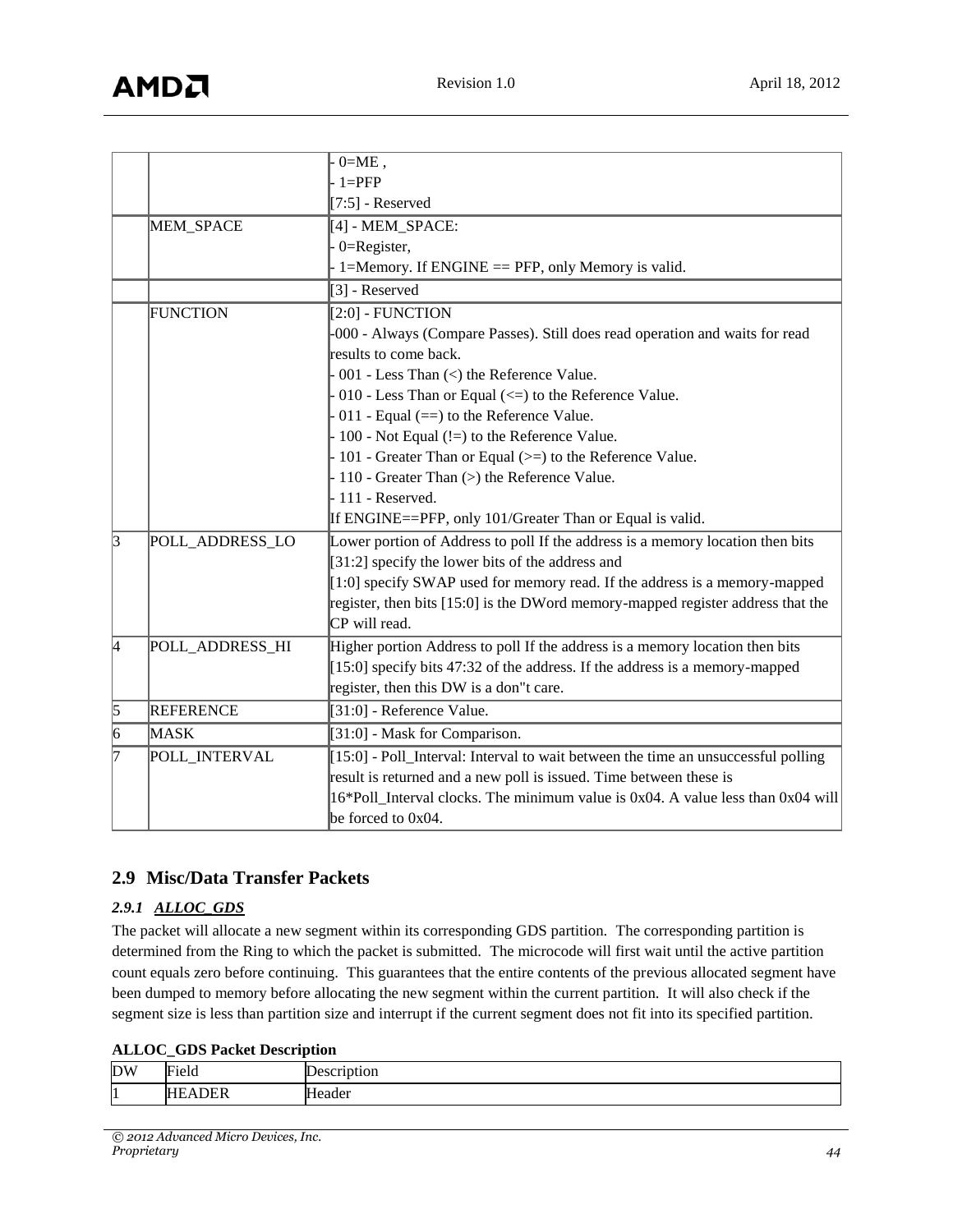| L | <b>SEGMENT SIZE</b> | $[15:0]$ SEGMENT_SIZE – Size of segment to allocate within corresponding |
|---|---------------------|--------------------------------------------------------------------------|
|   |                     | partition.                                                               |

## *2.9.2 COPY\_DATA*

The purpose of this packet is to provide a generic and flexible way for the CP to copy data by reading it from any source and writing it to any destination to which it has access. When applicable, it can copy either 32-bits or 64-bits of data. All read and write addresses auto-increment for 64-bit operations. The write to destination phase can stall the CP until the write has completed by setting the write confirm bit. The CP can efficiently copy multiple DWs to and from any combination of memory, registers or GDS.

| DW             | Field          | Description                                               |  |
|----------------|----------------|-----------------------------------------------------------|--|
| 1              | <b>HEADER</b>  | Header.                                                   |  |
| $\overline{2}$ | <b>CONTROL</b> | [31:30] ENGINE_SEL                                        |  |
|                |                | $00 = ME$                                                 |  |
|                |                | $01 = PFP$ (not supported)                                |  |
|                |                | $10 = CE$                                                 |  |
|                |                | $11 =$ Reserved.                                          |  |
|                |                | [20] WR_CONFIRM                                           |  |
|                |                | $0 = Do$ not wait for write confirmation.                 |  |
|                |                | $1 =$ Wait for confirmation that the write has completed. |  |
|                |                | [16] COUNT_SEL                                            |  |
|                |                | $0 = 32$ -bits (1 DW)                                     |  |
|                |                | $1 = 64$ -bits (2 DW)                                     |  |
|                |                | $[11:8]$ DEST_SEL:                                        |  |
|                |                | $0 =$ Mem-mapped Register                                 |  |
|                |                | $1 =$ Memory (sync)                                       |  |
|                |                | $2 = TC/L2$                                               |  |
|                |                | $3 = GDS$                                                 |  |
|                |                | $4 =$ Reserved                                            |  |
|                |                | $5 =$ Memory (async)                                      |  |
|                |                | $[3:0]$ SRC_SEL:                                          |  |
|                |                | $0 =$ Mem-mapped Register                                 |  |
|                |                | $1 =$ Memory                                              |  |
|                |                | $2 = TC/L2$                                               |  |
|                |                | $3 = GDS$                                                 |  |
|                |                | $4 =$ Reserved                                            |  |
|                |                | $5 =$ Immediate Data                                      |  |
|                |                | $6 =$ Atomic Return Data                                  |  |
|                |                | $7 = GDS$ Atomic Return Data0                             |  |
|                |                | 8 = GDS Atomic Return Data1                               |  |
| 3              | SRC_ADDR_LO    | $[31:0]$ SRC_ADDR_LO                                      |  |
|                |                | [15:0] Mem-mapped Register                                |  |
|                |                | [31:2] 32-bits Memory, $TC$                               |  |
|                |                | [31:3] 64-bits Memory, $TC$                               |  |
|                |                | [15:0] GDS offset from partition base                     |  |

#### **COPY\_DATA Packet Description**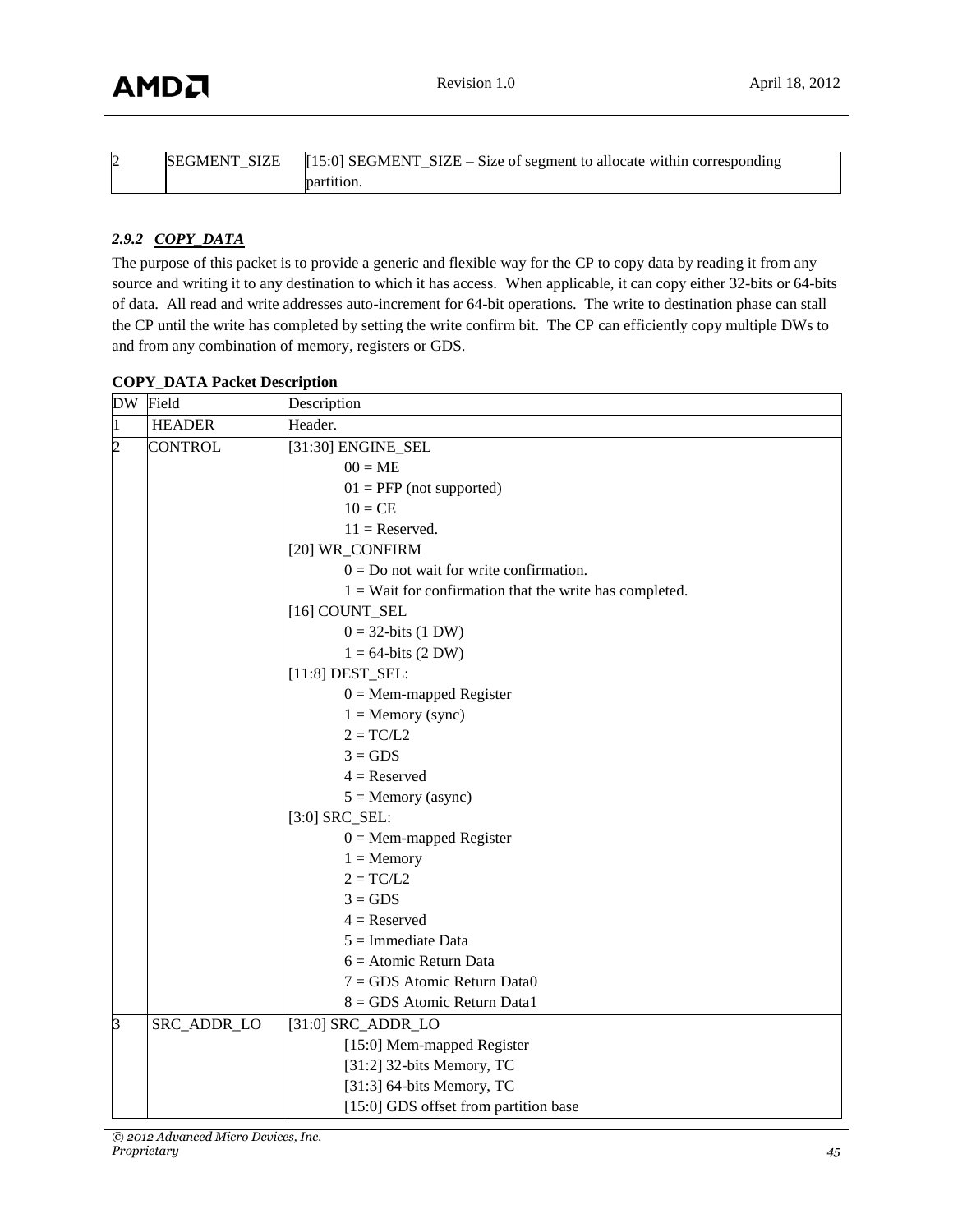|   |                    | [31:0] Immediate Data                 |  |
|---|--------------------|---------------------------------------|--|
| 4 | SRC_ADDR_HI        | $[31:0]$ SRC_ADDR_HI                  |  |
|   |                    | $[63:32]$ Memory, TC                  |  |
|   |                    | [63:32] Immediate Data                |  |
| 5 | <b>DST ADDR LO</b> | $[31:0]$ DST_ADDR_LO                  |  |
|   |                    | [15:0] Mem-mapped Register            |  |
|   |                    | [31:2] 32-bits Memory, $TC$           |  |
|   |                    | [31:3] 64-bits Memory, $TC$           |  |
|   |                    | [15:0] GDS offset from partition base |  |
| 6 | <b>DST ADDR HI</b> | $[31:0]$ DST_ADDR_HI                  |  |
|   |                    | $[63:32]$ Memory, TC                  |  |

## **Support Tables**

Source Address Support

| <b>SRC SEL</b>                | SRC ADDR HI                              | SRC ADDR LO   |
|-------------------------------|------------------------------------------|---------------|
| Engine: ME                    |                                          |               |
| $0 =$ Mem-mapped Register     | N/A                                      | Reg address   |
| $1 =$ Memory                  | Low addr bits                            | Low addr bits |
| $2 = TC/L2$                   | Low addr bits                            | Low addr bits |
| $3 = GDS$                     | N/A                                      | GDS offset    |
| $4 =$ Reserved for future use | N/A                                      | N/A           |
| $5 =$ Immediate Data          | Data[63:32] if COUNT_SEL=1, else '0'.    | Data $[31:0]$ |
| $6 =$ Atomic Return Data      | N/A                                      | N/A           |
| $7 = GDS$ Atomic Return Data0 | N/A                                      | N/A           |
| 8 = GDS Atomic Return Data1   | N/A                                      | N/A           |
| Engine: PFP                   |                                          |               |
| $0 =$ Mem-mapped Register     | N/A                                      | Reg address   |
| $1 =$ Memory                  | Low addr bits                            | Low addr bits |
| $2 = TC/L2$                   | Low addr bits                            | Low addr bits |
| $3 = GDS$                     | N/A                                      | GDS offset    |
| $4$ = Reserved for future use | N/A                                      | N/A           |
| $5 =$ Immediate Data          | Data[63:32] if COUNT_SEL=1, else '0'.    | Data $[31:0]$ |
| $6 =$ Atomic Return Data      | N/A                                      | N/A           |
| $7 = GDS$ Atomic Return Data0 | N/A                                      | N/A           |
| $8 = GDS$ Atomic Return Data1 | N/A                                      | N/A           |
| Engine: CE                    |                                          |               |
| $0 =$ Mem-mapped Register     | N/A                                      | Reg address   |
| $1 =$ Memory                  | Low addr bits                            | Low addr bits |
| $2 = TCL2$                    | Low addr bits                            | Low addr bits |
| $3 = GDS$                     | N/A                                      | GDS offset    |
| $4 =$ Reserved for future use | N/A                                      | N/A           |
| $5 =$ Immediate Data          | Data $[63:32]$ if COUNT SEL=1, else '0'. | Data $[31:0]$ |
| $6 =$ Atomic Return Data      | N/A                                      | N/A           |
| $7 = GDS$ Atomic Return Data0 | N/A                                      | N/A           |
| $8 = GDS$ Atomic Return Data1 | N/A                                      | N/A           |

Destination Write Confirm and Address Support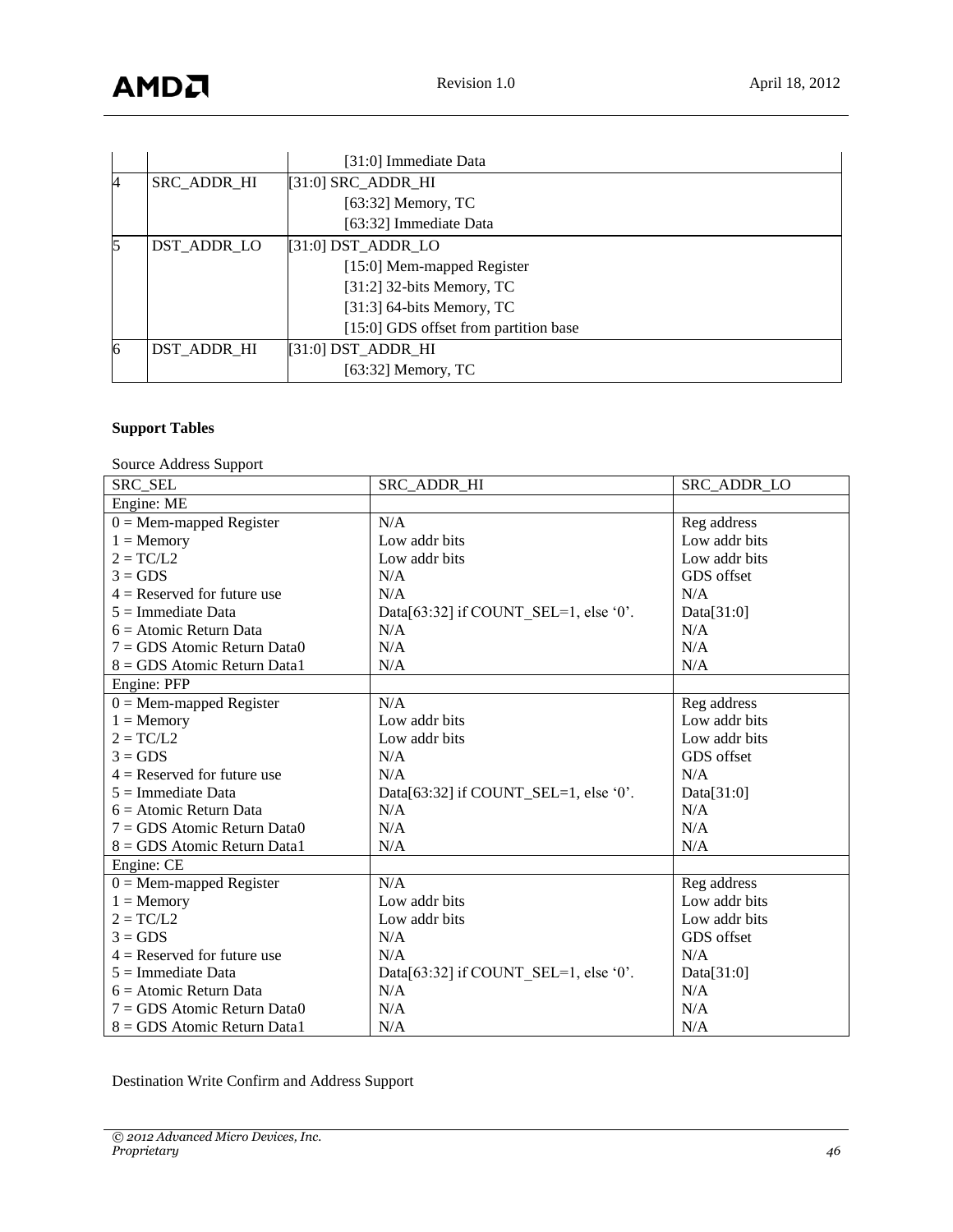| DST SEL                                                                                                                                                   | WR CONFIRM                                                                                        | DST ADDR HI                                                                | DST ADDR LO                                                                               |
|-----------------------------------------------------------------------------------------------------------------------------------------------------------|---------------------------------------------------------------------------------------------------|----------------------------------------------------------------------------|-------------------------------------------------------------------------------------------|
| Engine: ME                                                                                                                                                |                                                                                                   |                                                                            |                                                                                           |
| $0 =$ Mem-mapped Register<br>$1 =$ Mem (sync -GRBM)<br>$2 = TC/L2$<br>$3 = GDS$<br>$4 =$ Reserved for future use<br>$5 =$ Mem (async - direct)            | Reg: do read<br>Mem: wait for wc<br>TC/L2: wait for wc<br>GDS: do read<br>N/A<br>Mem: wait for wc | N/A<br>Low/Hi addr bits<br>Low/Hi addr bits<br>N/A<br>N/A<br>Low addr bits | Reg address<br>Low/Hi addr bits<br>Low/Hi addr bits<br>GDS offset<br>N/A<br>Low addr bits |
| Engine: PFP                                                                                                                                               |                                                                                                   |                                                                            |                                                                                           |
| $0 =$ Mem-mapped Register<br>$1 =$ Mem (sync -GRBM)<br>$2 = TC/L2$<br>$3 = GDS$<br>$4 =$ Reserved for future use<br>$5 =$ Mem (async - direct)            | Reg: do read<br>N/A<br>N/A (EOP Uses this interface)<br>N/A<br>N/A<br>Mem: wait for wc            | N/A<br>Low/Hi addr bits<br>Low/Hi addr bits<br>N/A<br>N/A<br>Low addr bits | Reg address<br>Low/Hi addr bits<br>Low/Hi addr bits<br>GDS offset<br>N/A<br>Low addr bits |
| Engine: CE                                                                                                                                                |                                                                                                   |                                                                            |                                                                                           |
| $\overline{0}$ = Mem-mapped Register<br>$1 =$ Mem (sync -GRBM)<br>$2 = TC/L2$<br>$3 = GDS$<br>$4 =$ Reserved for future use<br>$5 =$ Mem (async - direct) | Reg: do read<br>N/A<br>Mem: wait for wc<br>N/A<br>N/A<br>N/A                                      | N/A<br>Low/Hi addr bits<br>Low/Hi addr bits<br>N/A<br>N/A<br>Low addr bits | Reg address<br>Low/Hi addr bits<br>Low/Hi addr bits<br>GDS offset<br>N/A<br>Low addr bits |

## *2.9.3 WRITE\_GDS\_RAM*

This packet writes the embedded immediate data into the GDS starting at the indexed offset from the partition base (see GDS\_\*\_INDEX as described in SET\_BASE packet for more details). The corresponding partition is determined from the Shader-\_Type bit in the header along with the Ring to which the packet is submitted.

| DW    | Field                | Description                                                                                                                            |
|-------|----------------------|----------------------------------------------------------------------------------------------------------------------------------------|
|       | <b>WRITE GDS RAM</b> | Header with Shader-Type in bit[1]                                                                                                      |
|       | <b>GDS INDEX</b>     | $[15:0]$ GDS_INDEX - Indexed offset from the start of the segment within the<br>partition to where the immediate data will be written. |
| $3-N$ | <b>DATA</b>          | $[31:0]$ DATA                                                                                                                          |

## **WRITE\_GDS\_RAM Packet Description**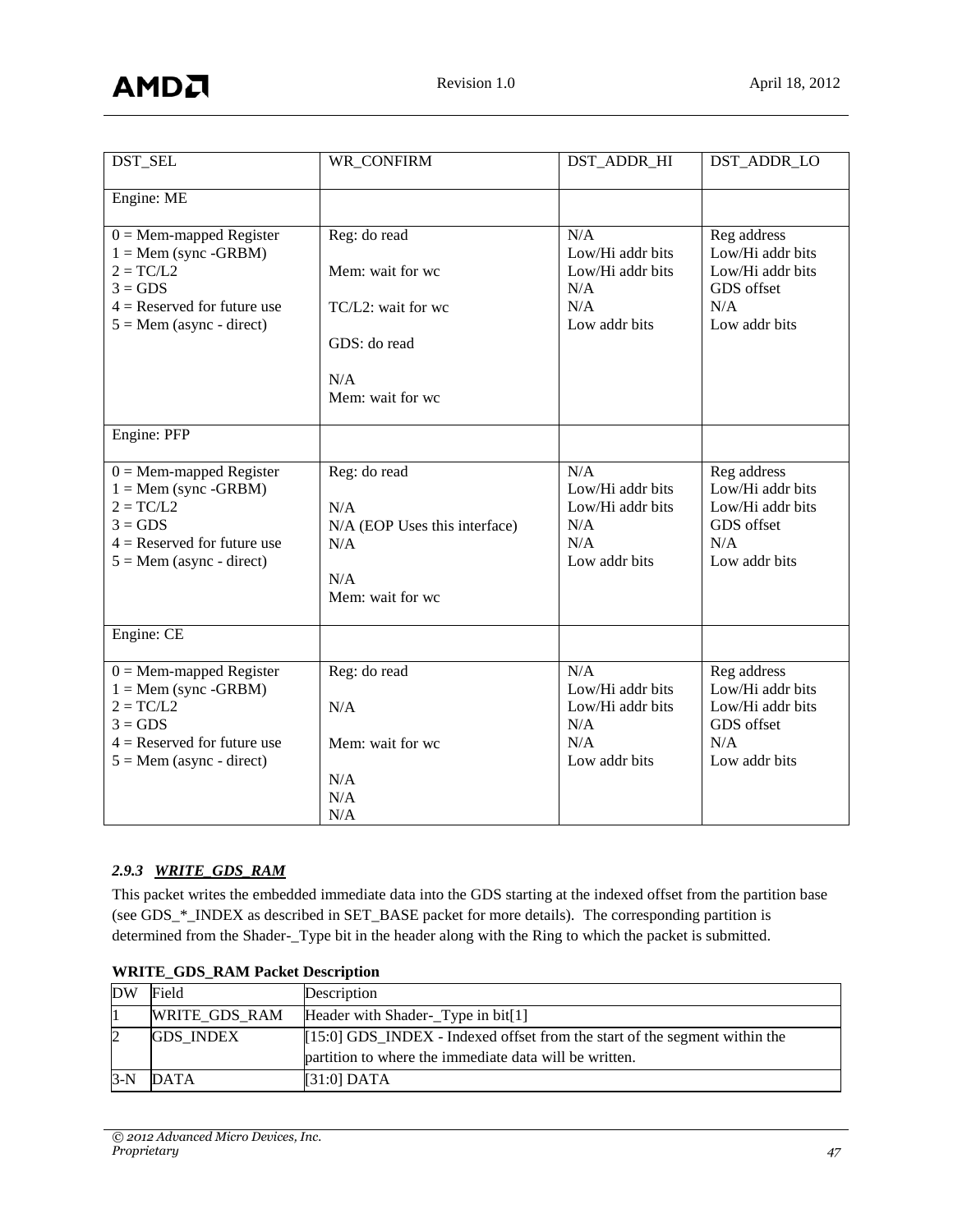## *2.9.4 WRITE\_DATA*

The purpose of this packet is to provide a generic and flexible way for the CP to write N Dwords of data to any destination to which it has access. As applicable, the writes can be sent from the CE, PFP, ME or DE (Dispatch Engine). The CE (and PFP) are limited to the GRBM and MC as destinations. Optionally, the writes can be "confirmed" before continuing.

|  |  |  | <b>WRITE_DATA Packet Description</b> |
|--|--|--|--------------------------------------|
|--|--|--|--------------------------------------|

| DW             | Field         | Description                                               |  |  |
|----------------|---------------|-----------------------------------------------------------|--|--|
| 1              | <b>HEADER</b> | Header.                                                   |  |  |
| $\overline{2}$ | CONTROL       | [31:30] ENGINE_SEL                                        |  |  |
|                |               | $0 = ME$ (Micro Engine)                                   |  |  |
|                |               | $1 = PFP$ (Prefetch Parser)                               |  |  |
|                |               | $2 = CE$ (Constant Engine)                                |  |  |
|                |               | $3 = DE$ (Dispatch Engine)                                |  |  |
|                |               | [20] WR_CONFIRM                                           |  |  |
|                |               | $0 = Do$ not wait for write confirmation.                 |  |  |
|                |               | $1 =$ Wait for confirmation that the write has completed. |  |  |
|                |               | [16] WR ONE ADDR                                          |  |  |
|                |               | $0 =$ Increment address.                                  |  |  |
|                |               | $1 = Do$ not increment the address.                       |  |  |
|                |               | $[11:8]$ DST_SEL                                          |  |  |
|                |               | $0 =$ Mem-mapped Register                                 |  |  |
|                |               | $1 =$ Memory (sync)                                       |  |  |
|                |               | $2 = TC/L2$                                               |  |  |
|                |               | $3 = GDS$                                                 |  |  |
|                |               | $4 =$ Reserved                                            |  |  |
|                |               | $5 =$ Memory (async)                                      |  |  |
| 3              | DST_ADDR_LO   | [31:0] DST_ADDR_LO                                        |  |  |
|                |               | [15:0] Mem-mapped Register address, DEST $SEL = '0'$      |  |  |
|                |               | [31:2] 32-bits Memory or TC L2, DEST SEL = '1'or '5'      |  |  |
|                |               | [31:3] 64-bits Memory or TCL2, DEST_SEL = '0'             |  |  |
|                |               | [15:0] GDS offset from partition base, DEST_SEL = '0'     |  |  |
| 4              | DST_ADDR_HI   | $[31:0]$ DST_ADDR_HI                                      |  |  |
|                |               | [63:32] Memory, $TC$                                      |  |  |
| $5$ -to- $N$   | <b>DATA</b>   | [ $31:0$ ] Data                                           |  |  |

| Engine     | WR CONFIRM         | WR ONE ADDR       | DST SEL   | DST_ADDR_LO   | DST ADDR HI  |
|------------|--------------------|-------------------|-----------|---------------|--------------|
| ME         | Reg: do read       | $0 \text{ or } 1$ | Reg,      | Reg address   |              |
|            | Mem: wait for wc   | $0 \text{ or } 1$ | Mem sync, | Low addr bits | Hi addr bits |
|            | TC/L2: wait for wc | $0 \text{ or } 1$ | TC/L2,    | Low addr bits | Hi addr bits |
|            | GDS: do read       | $0 \text{ or } 1$ | GDS,      | GDS offset    |              |
|            | Mem: wait for wc   | $0 \text{ or } 1$ | Mem async | Low addr bits | Hi addr bits |
| <b>PFP</b> | Reg: do read       | $0 \text{ or } 1$ | Reg.      | Reg address   |              |
|            | Mem: wait for wc   | $0 \text{ or } 1$ | Mem sync, | Low addr bits | Hi addr bits |
| <b>CE</b>  | Reg: do read       | $0 \text{ or } 1$ | Reg,      | Reg address   |              |